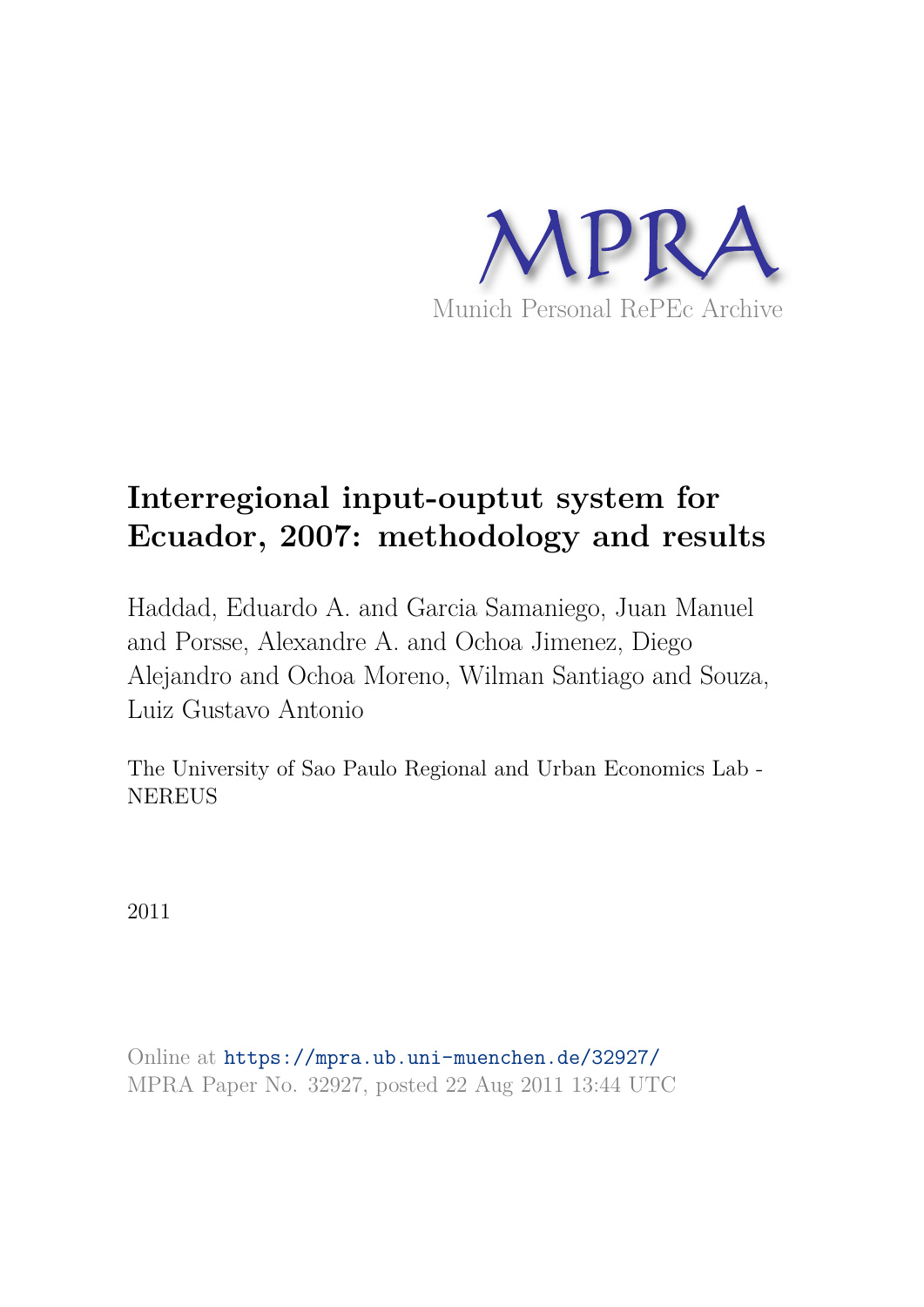



Núcleo de Economia Regional e Urbana da Universidade de São Paulo The University of São Paulo<br>Regional and Urban Economics Lab

# **INTERREGIONAL INPUT-OUPTUT SYSTEM FOR ECUADOR, 2007: METHODOLOGY AND RESULTS**

Eduardo Amaral Haddad Juan Manuel Garcia Samaniego Alexandre Alves Porsse Diego Alejandro Ochoa Jimenez Wilman Santiago Ochoa Moreno Luiz Gustavo Antonio de Souza

**TD Nereus 03-2011** São Paulo 2011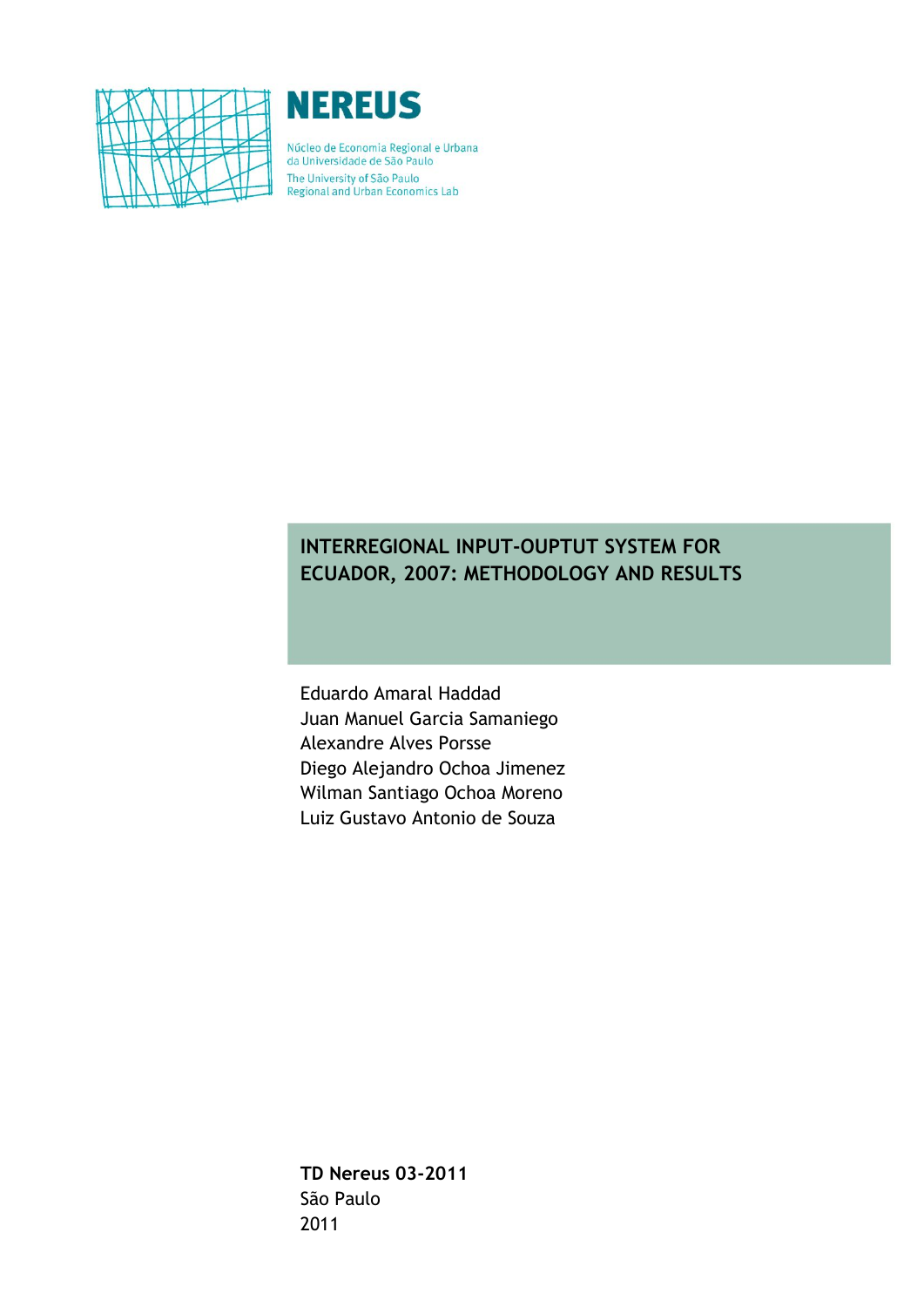# **Interregional Input-Ouptut System for Ecuador, 2007: Methodology and Results**

Eduardo A. Haddad, Juan M. G. Samaniego, Alexandre A. Porsse, Diego Ochoa, Santiago Ochoa, Luiz G. A. de Souza

**Abstract.** In this paper, we explore the structural characteristics of the interregional input-output system developed for Ecuador for the year 2007. As part of an ongoing project that aims to develop an interregional CGE model for the country, this database was developed under conditions of limited information. It provides the opportunity to better understand the spatial linkage structure associated with the national economy in the context of its 22 provinces, 15 sectors and 60 different products. This exploratory analysis is based on the description of structural coefficients and the use of traditional input-output techniques. Finally, we further explore the spatial linkage structure by looking at the regional decomposition of final demand. It is hoped that this exercise might result in a better appreciation of a broader set of dimensions that might improve our understanding of the integrated interregional economic system in Ecuador.

# **1. Introduction**

This paper reports on the recent developments in the construction of an interregional input-output matrix for Ecuador (IIOM-EC). As part of an ongoing project that aims to develop an interregional CGE (ICGE) model for the country, a fully specified interregional input-output database was developed under conditions of limited information. Such database is needed for future calibration of the ICGE model. This research venture is part of a technical cooperation initiative involving researchers from the Regional and Urban Economics Lab at the University of São Paulo (Nereus), the Institute of Economic Research Foundation (Fipe), both in Brazil, and the Instituto de Investigaciones Económicas de la Universidad Técnica Particular de Loja, in Ecuador.

As claimed by Hulu and Hewings (1993, p. 135), analysts attempting to build regional models in developing countries are often confronted by the received wisdom that suggests that the task should be abandoned before it is initiated on two grounds. First, it is claimed that there is little interest in spatial development planning and spatial development issues in general. Secondly, the quality and quantity of data are such that the end product is likely to be of dubious value.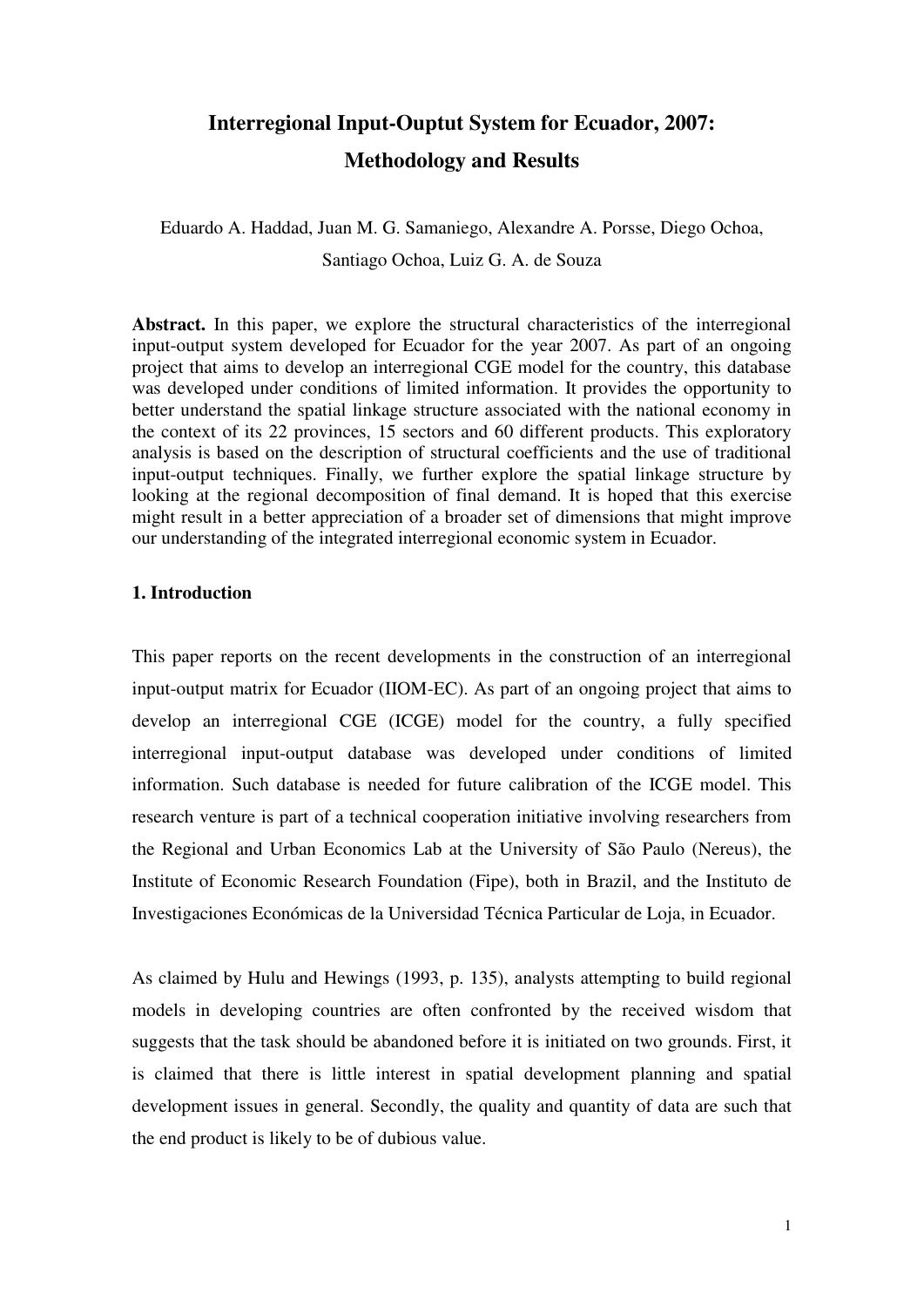This wisdom is partially challenged in this paper. Given the renewed interest by economists on regional issues in Ecuador, there is a need for the development of regional and interregional models for bringing new insights into the process of regional planning in the country. We do recognize that, at this stage, there are still data limitations. But do you wait until the data have improved sufficiently, or do you start with existing data, no matter how imperfect, and improve the database gradually? In this project, we have opted for the second alternative, following the advice by Agenor et al. (2007).

The IIOM-EC provides the opportunity to better understand the spatial linkage structure associated with the Ecuatorian economy in the context of its 22 provinces, 15 sectors and 60 different products (Figure 1).<sup>1</sup> This paper describes the process by which the IIOM-EC was constructed under the conditions of limited information that prevails in Ecuador. The next section will describe the main tasks and working hypotheses involved in the treatment of the initial database that was used in the construction process of the system. Section 3 will explore the structural characteristics of the interregional input-output system developed for Ecuador for the year 2007. This exploratory analysis will be based on the description of structural coefficients and the use of traditional input-output techniques. We further explore the spatial linkage structure by looking at the decomposition of final demand components. It is hoped that this exercise might result in a better appreciation of a broader set of dimensions that might improve our understanding of the integrated interregional economic system in Ecuador. Final remarks follow.

<sup>&</sup>lt;sup>1</sup> See the Technical Appendix for the list of provinces, sectors and commodities.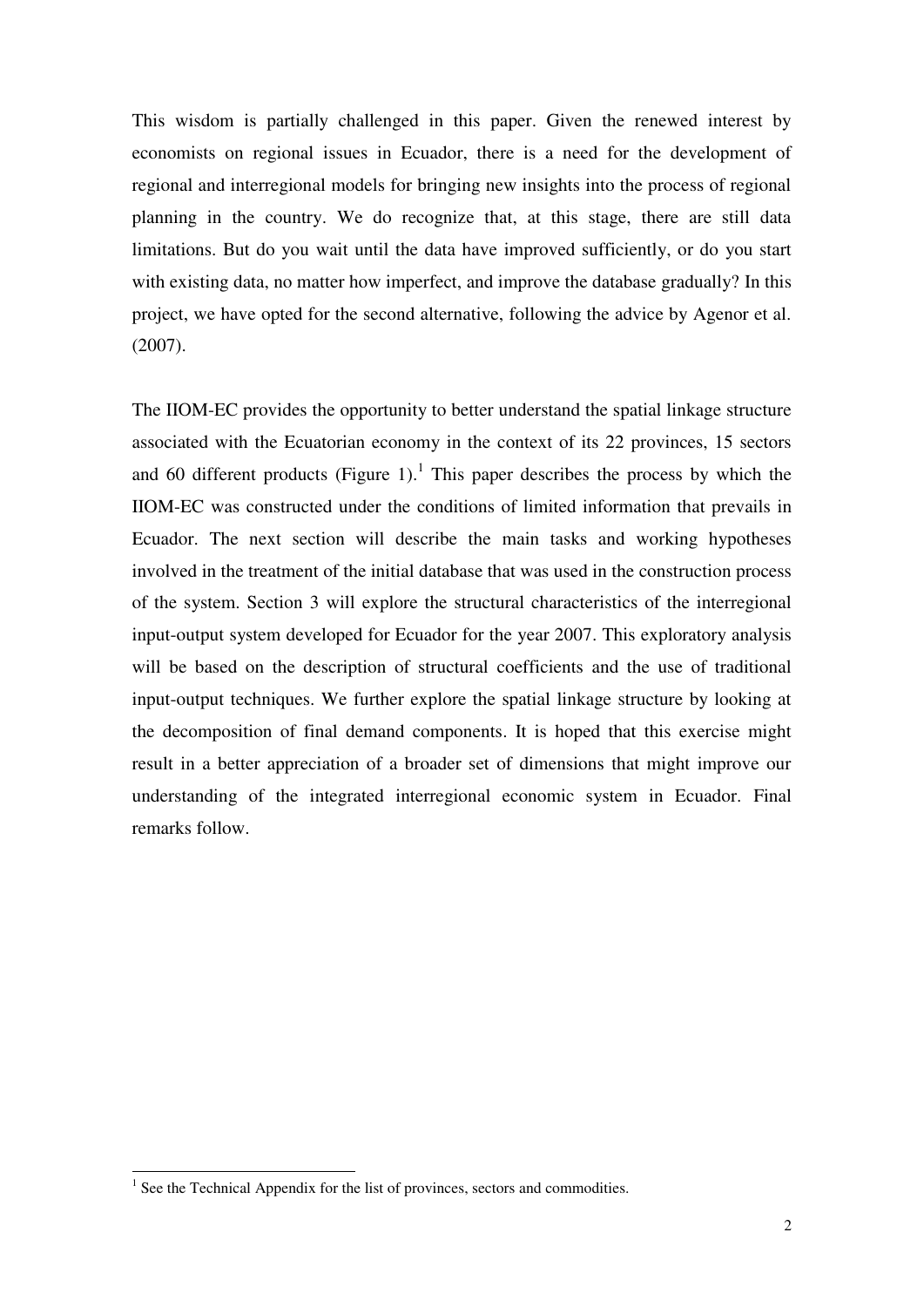# **Figure 1. Schematic Structure of the IIOM-EC**

|          |                |      |    | Intermediate consumption |                |    | Investment demand |               |    | Household consumption |               |    | <b>Exports</b>  | Government consumption |               |    | Inventories     | Total demand |
|----------|----------------|------|----|--------------------------|----------------|----|-------------------|---------------|----|-----------------------|---------------|----|-----------------|------------------------|---------------|----|-----------------|--------------|
|          | Provinces      |      |    | $\overline{c}$           | $\cdots$       | 22 | 2                 | $\cdots$      | 22 | $\sim$                | $\cdots$      | 22 |                 |                        | $\cdots$      | 22 |                 |              |
|          |                | Dim. | 15 | 15                       | 15             | 15 |                   |               |    |                       |               |    |                 |                        |               |    |                 |              |
|          |                | 60   |    |                          |                |    |                   |               |    |                       |               |    |                 |                        |               |    |                 |              |
|          | $\overline{c}$ | 60   |    |                          | 1320 x 330     |    |                   | 1320 x 22     |    |                       | 1320 x 22     |    | $1320 \times 1$ |                        | 1320 x 22     |    | $1320 \times 1$ | 1320 x 1     |
| Domestic | $\cdots$       | 60   |    |                          |                |    |                   |               |    |                       |               |    |                 |                        |               |    |                 |              |
|          | 22             | 60   |    |                          |                |    |                   |               |    |                       |               |    |                 |                        |               |    |                 |              |
| Imports  |                |      |    |                          | $1 \times 330$ |    |                   | $1 \times 22$ |    |                       | $1 \times 22$ |    |                 |                        | $1 \times 22$ |    |                 |              |
|          | Indirect taxes |      |    |                          | $1 \times 330$ |    |                   | $1 \times 22$ |    |                       | $1 \times 22$ |    |                 |                        | $1 \times 22$ |    |                 |              |
|          | Value added    |      |    |                          | $1 \times 330$ |    |                   |               |    |                       |               |    |                 |                        |               |    |                 |              |

| Provinces      |      |    | っ  | .          | 22 |
|----------------|------|----|----|------------|----|
|                | Dim. | 60 | 60 | 60         | 60 |
|                | 15   |    |    |            |    |
| $\overline{2}$ | 15   |    |    | 330 x 1320 |    |
| .              | 15   |    |    |            |    |
| 22             | 15   |    |    |            |    |

1

Gross output  $1 \t 1 \t 1 \t 330$ 

# **2. Initial Data Treatment**

In this section we present the main hypotheses and procedures applied to estimate the interregional input-output matrix for Ecuador (IIOM-EC). As mentioned before, the IIOM-EC was estimated under conditions of limited information. We used data of national and regional accounts provided by Central Bank of Ecuador for the year 2007, which consist mainly in the Supply and Use Tables (SUT) at the national level and data about gross output and value added by sectors at the regional (provinces) level.

The first step was to estimate an input-output matrix for the whole country from the SUT. The main aspect in this procedure is to transform the economic flows of the SUT, which are valued at market prices, into economic flows valued at basic prices. We adapted the methodology developed by Guilhoto e Sesso Filho (2005) for a similar exercise applied for Brazil. There are at least two main advantages in this method: (i) first, it requires only data from the SUT; and (ii) second, the production multipliers are not significantly affected by these procedures when compared with the "real" inputoutput matrix. The procedure used in this work is described as follows.

1. The structure of 47 sectors was aggregated into 15 sectors in order to match the structure of sectors at the provincial level, as we were constrained by availability of sectoral information at the regional level.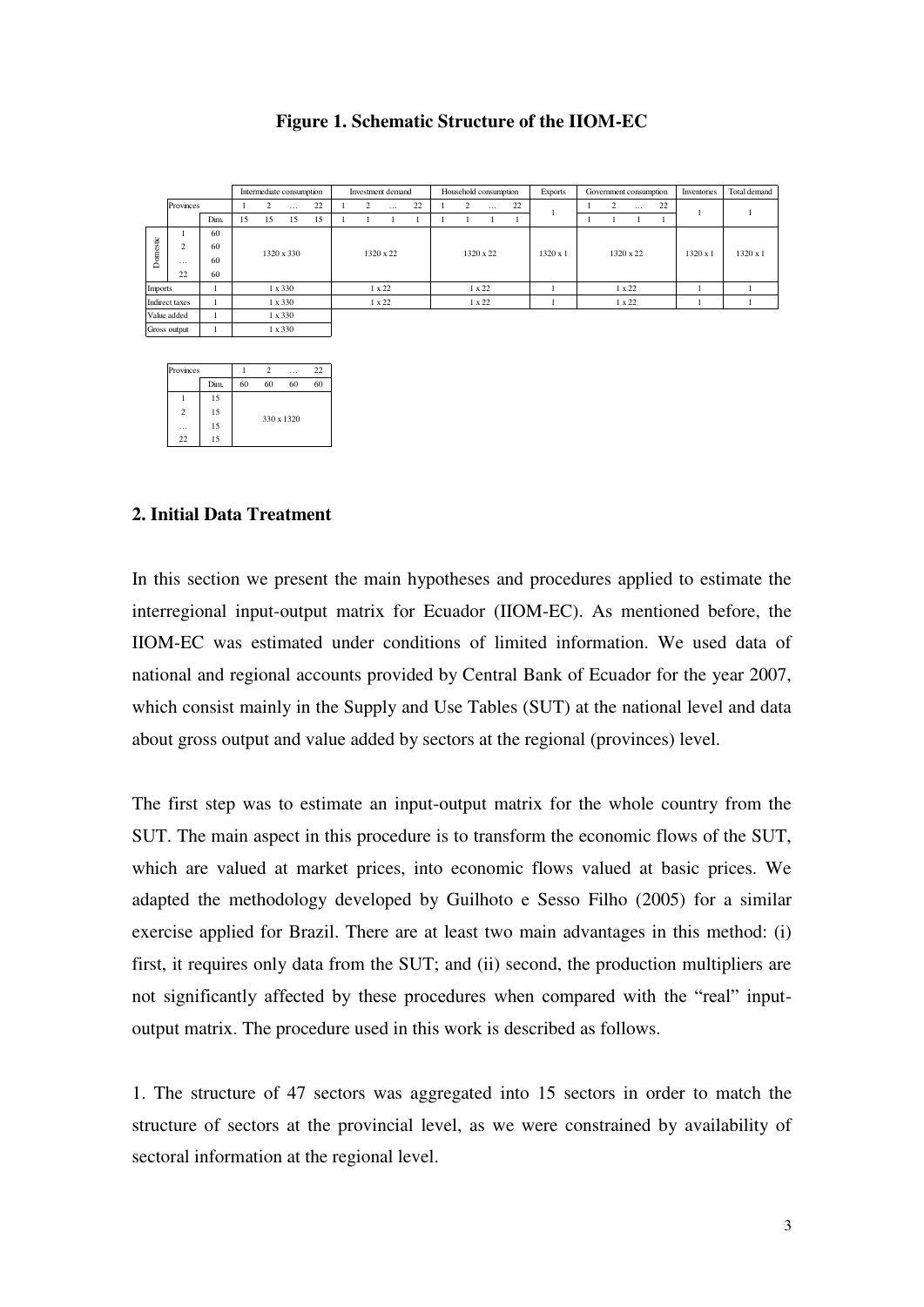2. The allocation of margins and indirect taxes for all users (intermediate consumption, investment demand, household consumption, government consumption, and exports) was estimated based on shares calculated from the sales structure of the Use Table. The underlying hypothesis is that margins coefficients and tax rates on products are the same for all users.

3. Similarly, the allocation of imports for all users (except exports) was also estimated based on shares calculated from the sales structure of the Use Table.

4. These values were then deducted from the Use Table originally evaluated at market prices to obtain a new Use Table now evaluated at basic prices.

All these economic flows can then be organized in the form of an Absorption (Use) Matrix, together with the Make Matrix, as presented in Figure 2.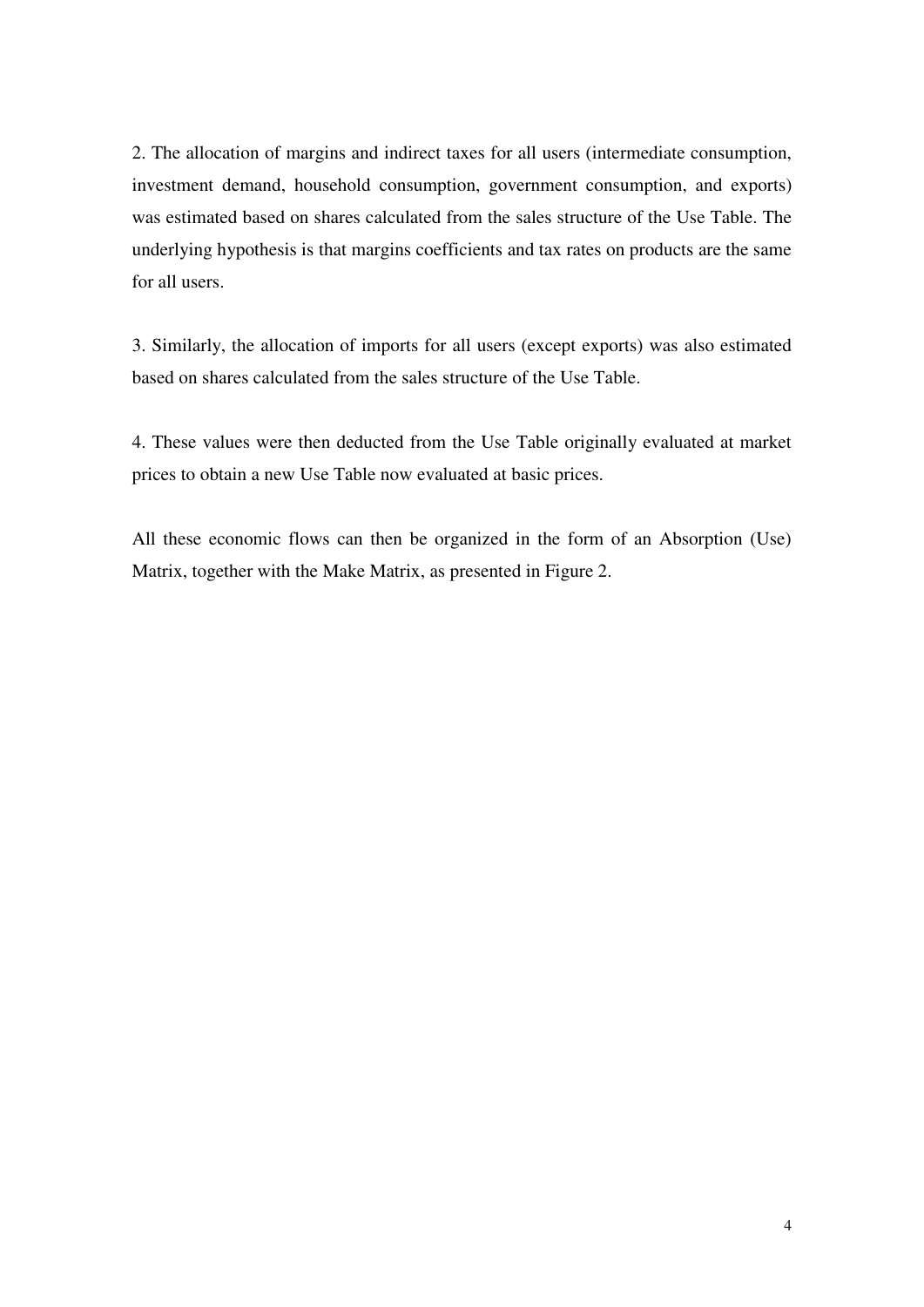|                    |                            |                                                  | Intermediate consumption                   | Investment demand                          | Household consumption | Exports          | Government consumption | Inventories      | <b>TOTAL</b> |
|--------------------|----------------------------|--------------------------------------------------|--------------------------------------------|--------------------------------------------|-----------------------|------------------|------------------------|------------------|--------------|
|                    |                            | Dim.                                             | $\overline{2}$<br>$\mathbf{1}$<br>15<br>i. | $\overline{2}$<br>15<br>$\mathbf{1}$<br>i. | $\mathbf{1}$          | $\mathbf{1}$     | $\mathbf{1}$           | $\mathbf{1}$     | $\mathbf{1}$ |
| <b>Basic Flows</b> | Domestic                   | $\mathbf{1}$<br>$\overline{c}$<br>$\ldots$<br>60 | 18.067.831                                 | 6.961.864                                  | 20.317.434            | 14.918.979       | 5.195.881              | 138.051          | 65,600,040   |
|                    | Imported                   | $\mathbf{1}$<br>$\overline{c}$<br>$\cdots$<br>60 | 8.358.325                                  | 2.304.851                                  | 4.334.096             | 237.987          | $\boldsymbol{0}$       | 433.505          | 15.668.763   |
| Margins            | Domestic                   | $\mathbf{1}$<br>$\,2\,$<br>$\ldots$<br>60        | 2.146.926                                  | 143.318                                    | 2.204.404             | 960.186          | $\boldsymbol{0}$       | 40.036           | 5.494.870    |
|                    | Imported                   | $\mathbf{1}$<br>$\overline{c}$<br>$\cdots$<br>60 | 1.132.272                                  | 227.427                                    | 855,769               | 17.325           | $\boldsymbol{0}$       | 118,681          | 2.351.474    |
| Indirect taxes     | Domestic                   | $\mathbf{1}$<br>$\overline{c}$<br>$\cdots$<br>60 | $-231.633$                                 | 301.914                                    | 976,719               | $-187.396$       | $\overline{0}$         | 149.391          | 1.008.994    |
|                    | Imported                   | $\mathbf{1}$<br>$\overline{c}$<br>$\ldots$<br>60 | 285.307                                    | 189.700                                    | 273.892               | 13.680           | $\mathbf{0}$           | 44.633           | 807.212      |
|                    | Intermerdiate              |                                                  | 29.759.027                                 | $\boldsymbol{0}$                           | $\mathbf{0}$          | $\mathbf{0}$     | $\mathbf{0}$           | $\mathbf{0}$     | 29.759.027   |
|                    | consumption<br>Value added |                                                  | 43.687.357                                 | $\boldsymbol{0}$                           | $\boldsymbol{0}$      | $\boldsymbol{0}$ | $\,0\,$                | $\boldsymbol{0}$ | 43.687.357   |
|                    | <b>TOTAL</b>               |                                                  | 73.446.384                                 | 10.129.075                                 | 28.962.314            | 15.960.760       | 5.195.881              | 924.296          | 134,618,710  |
|                    |                            |                                                  |                                            |                                            |                       |                  |                        |                  |              |

# **Figure 2. Structure of the National Input-Output System for Ecuador: Summary Results, 2007 (in USD thousands)**

| Dim.           |  | .          | 60 |
|----------------|--|------------|----|
|                |  |            |    |
| $\overline{c}$ |  | 73.446.384 |    |
| .              |  |            |    |
| 15             |  |            |    |

The second step was to disaggregate the national data into the 22 provinces of Ecuador. The details of such procedure are described in the technical appendix. We focus the subsequent discussion on some of the relevant summary figures embedded in the IIOM-EC.

Given the regional macroeconomic identity, the components of Gross Regional Product (GRP) are the usual components of GDP (at the national level) plus the interregional trade balance. In the case of Ecuador, the information provided by Central Bank at the provincial level consists only of international exports, gross production and value added. The other components of the regional macroeconomic identity needed to be estimated.

$$
GRP = C + I + G + (X - M)_{ROW} + (X - M)_{DOM}
$$
 (1)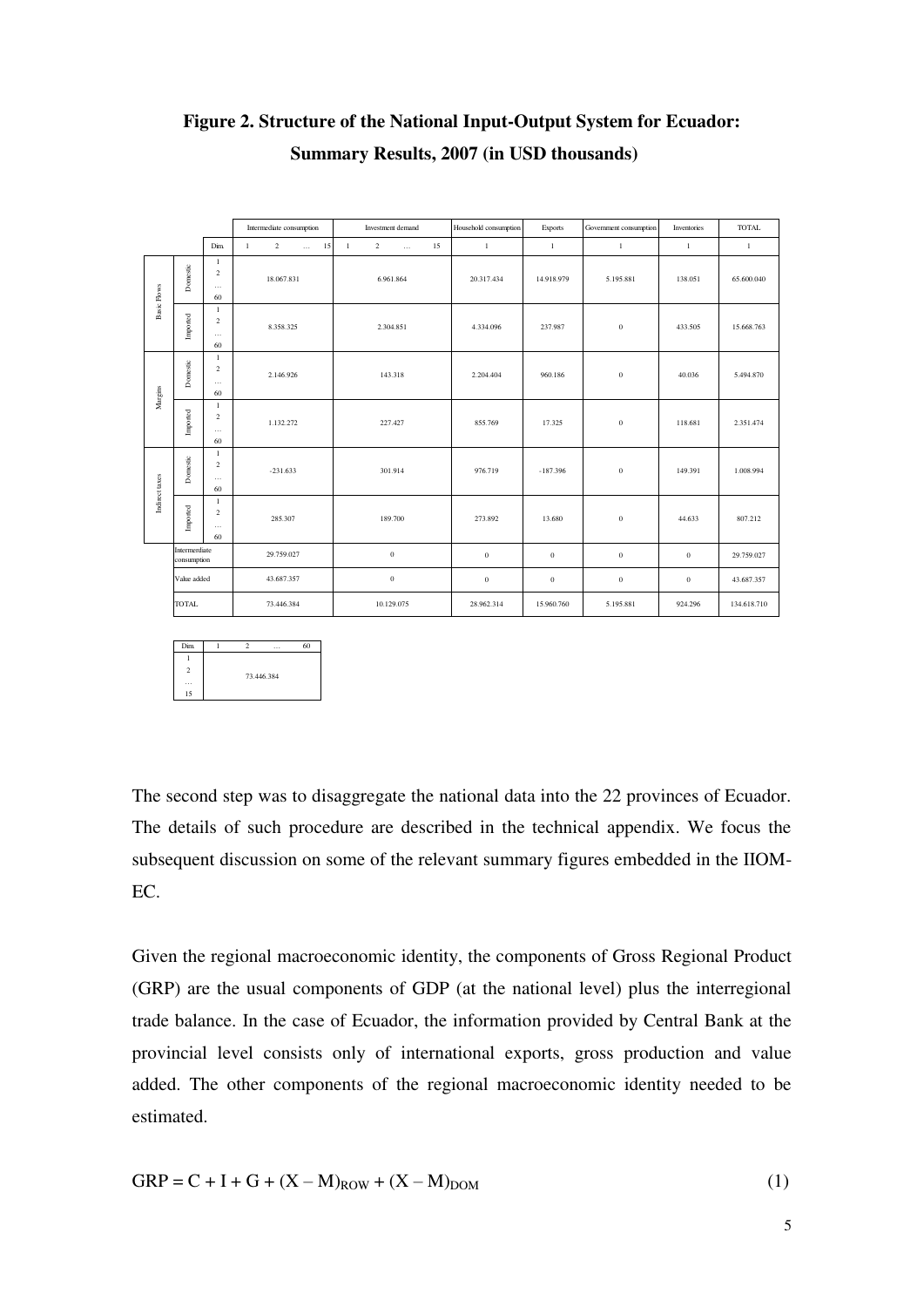# where

 $C =$  household consumption  $I =$  investment demand  $G =$  government consumption  $(X - M)_{\text{ROW}}$  = international trade balance

 $(X - M)_{DOM}$  = interregional trade balance

We used shares calculated from specific variables to estimate the provincial value of some components of equation (1): household consumption, investment demand and government consumption. The values for international exports were obtained directly from the Central Bank. For each component, the variable used to calculate the shares were the following:

- 1. *Household consumption*: wages and salaries obtained from the Employment and Unemployment Survey published by National Institute of Statistics and Census (INEC).
- 2. *Investment demand*: value added of the construction sector obtained from the regional accounts published by the Central Bank of Ecuador.
- 3. *Government consumption*: value added of the public administration sector obtained from the regional accounts published by the Central Bank of Ecuador.

Table 1 presents these shares, including those for international exports. A general result is the spatial concentration of aggregate demand, which is very likely influenced by the distribution of economic activity and population over the provinces. The provinces of Pichincha and Guayas concentrate more than half of the national household consumption and investment and approximately 46% of the government consumption. On the other hand, the provinces of Francisco de Orellana, Sucumbíos and Esmeraldas present important participation in the total exports, mainly influenced by the sales of crude and refined petroleum.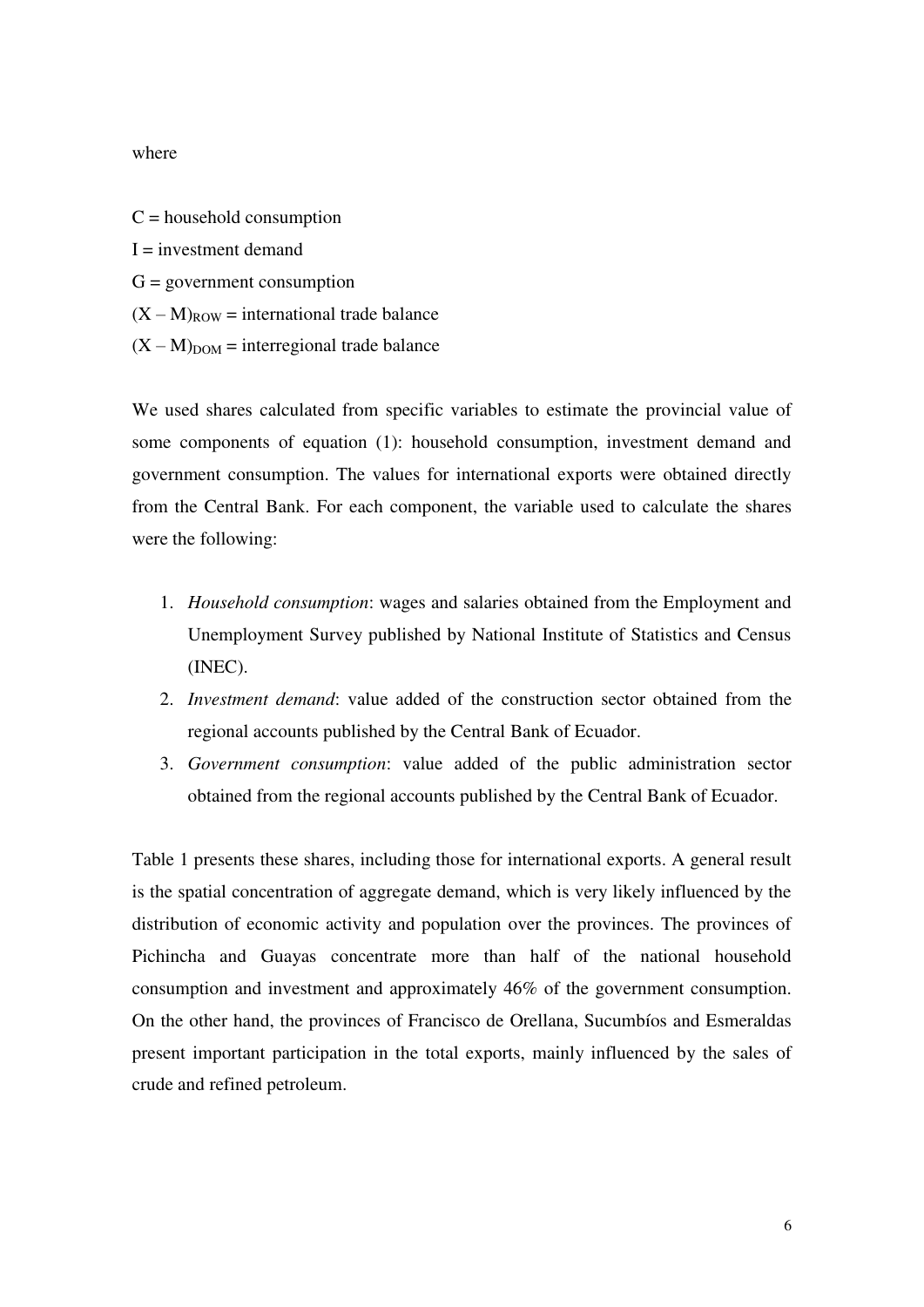|                |                           | Investment demand | Household consumption | Government consumption | <b>Exports</b> |
|----------------|---------------------------|-------------------|-----------------------|------------------------|----------------|
| R1             | Azuay                     | 0,104             | 0,098                 | 0,051                  | 0,022          |
| R <sub>2</sub> | Bolivar                   | 0.007             | 0,010                 | 0,015                  | 0,003          |
| R <sub>3</sub> | Cañar                     | 0,021             | 0,008                 | 0,016                  | 0,007          |
| R4             | Carchi                    | 0,007             | 0,008                 | 0,012                  | 0,004          |
| R5             | Cotopaxi                  | 0,022             | 0,009                 | 0,026                  | 0,020          |
| R6             | Chimborazo                | 0,016             | 0,018                 | 0,032                  | 0,008          |
| R7             | El Oro                    | 0,043             | 0,087                 | 0,045                  | 0,021          |
| R8             | Esmeraldas                | 0,013             | 0.022                 | 0,033                  | 0,066          |
| R <sub>9</sub> | Guayas                    | 0,256             | 0,238                 | 0,266                  | 0,153          |
|                | R <sub>10</sub> Imbabura  | 0,028             | 0,021                 | 0,028                  | 0,008          |
|                | R <sub>11</sub> Loja      | 0,050             | 0,015                 | 0,037                  | 0,007          |
|                | R <sub>12</sub> Los Rios  | 0,024             | 0,029                 | 0,049                  | 0,026          |
|                | R13 Manabi                | 0,063             | 0.044                 | 0,096                  | 0,039          |
|                | R14 Morona Santiago       | 0,009             | 0,010                 | 0,012                  | 0,002          |
|                | R <sub>15</sub> Napo      | 0,005             | 0,015                 | 0,010                  | 0,001          |
|                | R <sub>16</sub> Pastaza   | 0,005             | 0,019                 | 0,007                  | 0,044          |
|                | R <sub>17</sub> Pichincha | 0,268             | 0,275                 | 0,193                  | 0,122          |
|                | R18 Tungurahua            | 0,041             | 0,028                 | 0,036                  | 0,014          |
|                | R19 Zamora Chinchipe      | 0,006             | 0,010                 | 0,008                  | 0,002          |
|                | R <sub>20</sub> Galapagos | 0,004             | 0,006                 | 0,004                  | 0,001          |
|                | R <sub>21</sub> Sucumbios | 0,005             | 0,020                 | 0,013                  | 0,203          |
|                | R22 Francisco de Orellana | 0,005             | 0,010                 | 0,007                  | 0,227          |
|                | <b>TOTAL</b>              | 1,000             | 1,000                 | 1,000                  | 1,000          |

**Table 1. Shares used to Estimate the Components of the GRP of Ecuador, 2007**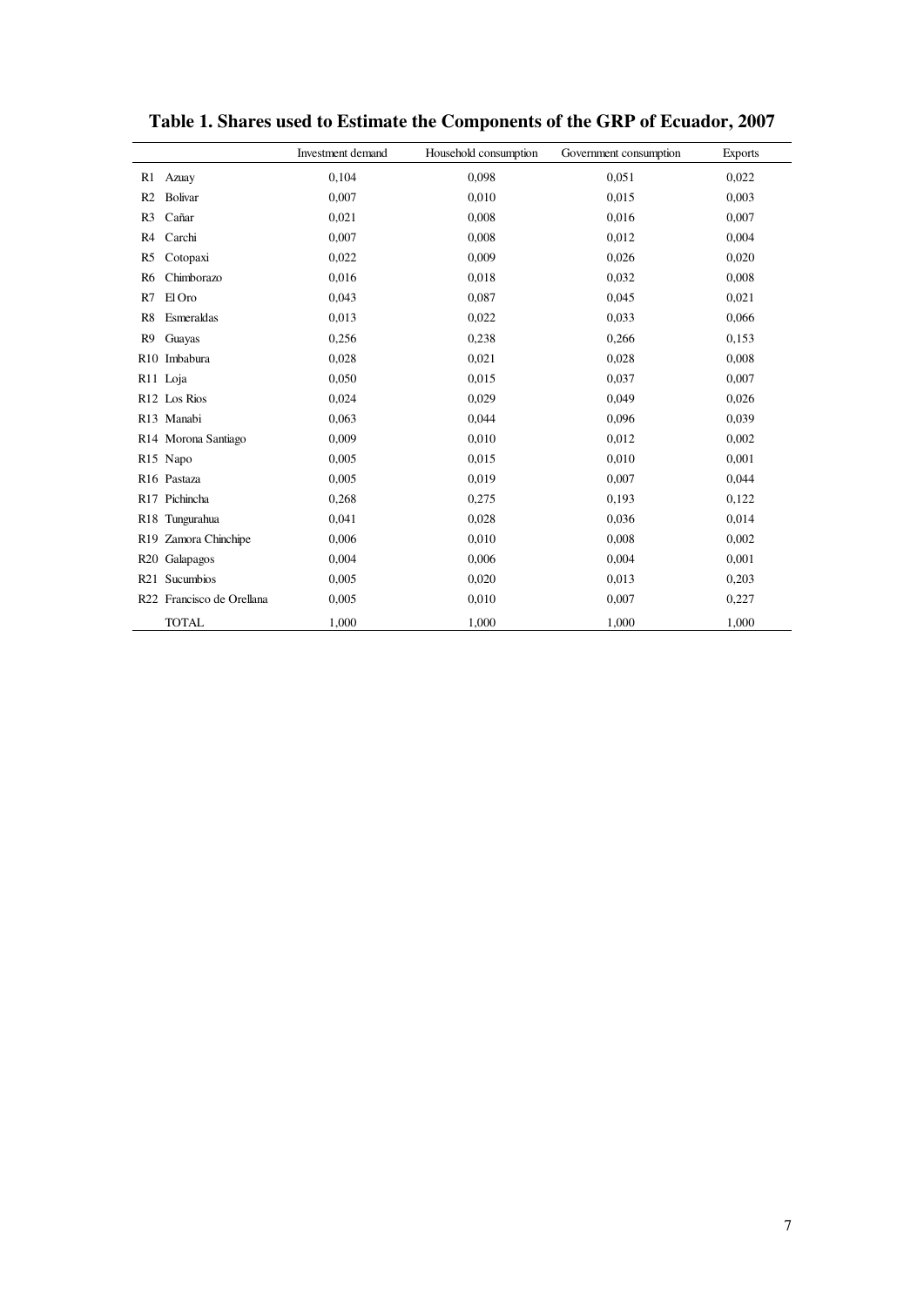In order to regionalize the national IO table, we have relied on an adapted version of the Chenery-Moses approach (Chenrey, 1956; Moses, 1955), which assumes, in each region, the same commodity mixes for different users (producers, investors, households and government) as those presented in the national input-output tables for Ecuador. For sectoral cost structures, value added generation may be different across regions. Trade matrices for each commodity are used to disaggregate the origin of each commodity in order to capture the structure of the spatial interaction in the Ecuatorian economy. In order words, for a given user, say agriculture sector, the mix of intermediate inputs will be the same in terms of its composition, but it will differ from the regional sources of supply (considering the 22 regions of the model and foreign imports).

The strategy for estimating the 60 trade matrices (one for each commodity in the system) included the following steps.

1. We have initially estimated total supply (output) of each commodity by region, excluding exports to other countries. Thus, for each region, we obtained information for the total sales of each commodity for the domestic markets.

 $Supply(c,s) =$  supply for the domestic markets of commodity *c* by region *s* 

2. Following that, we have estimated total demand, in each region, for the aforementioned 60 commodities. To do that, we have assumed the respective users" structure of demand followed the national pattern. With the regional levels of sectoral production, investment demand, household demand and government demand, we have estimated the initial values of total demand for each commodity in each region, from which the demand for imported commodities were deducted. The resulting estimates, which represent the regional total demand for Ecuatorian goods, were then adjusted so that, for each commodity, demand across regions equals supply across regions.

*Demand*( $c$ , $d$ ) = demand of commodity  $c$  by region  $d$ 

3. With the information for *Supply(c,s)* and *Demand(c,d)*, the next step was to estimate, for each commodity  $c$ , matrices of trade  $(22x22)$  representing the transactions of each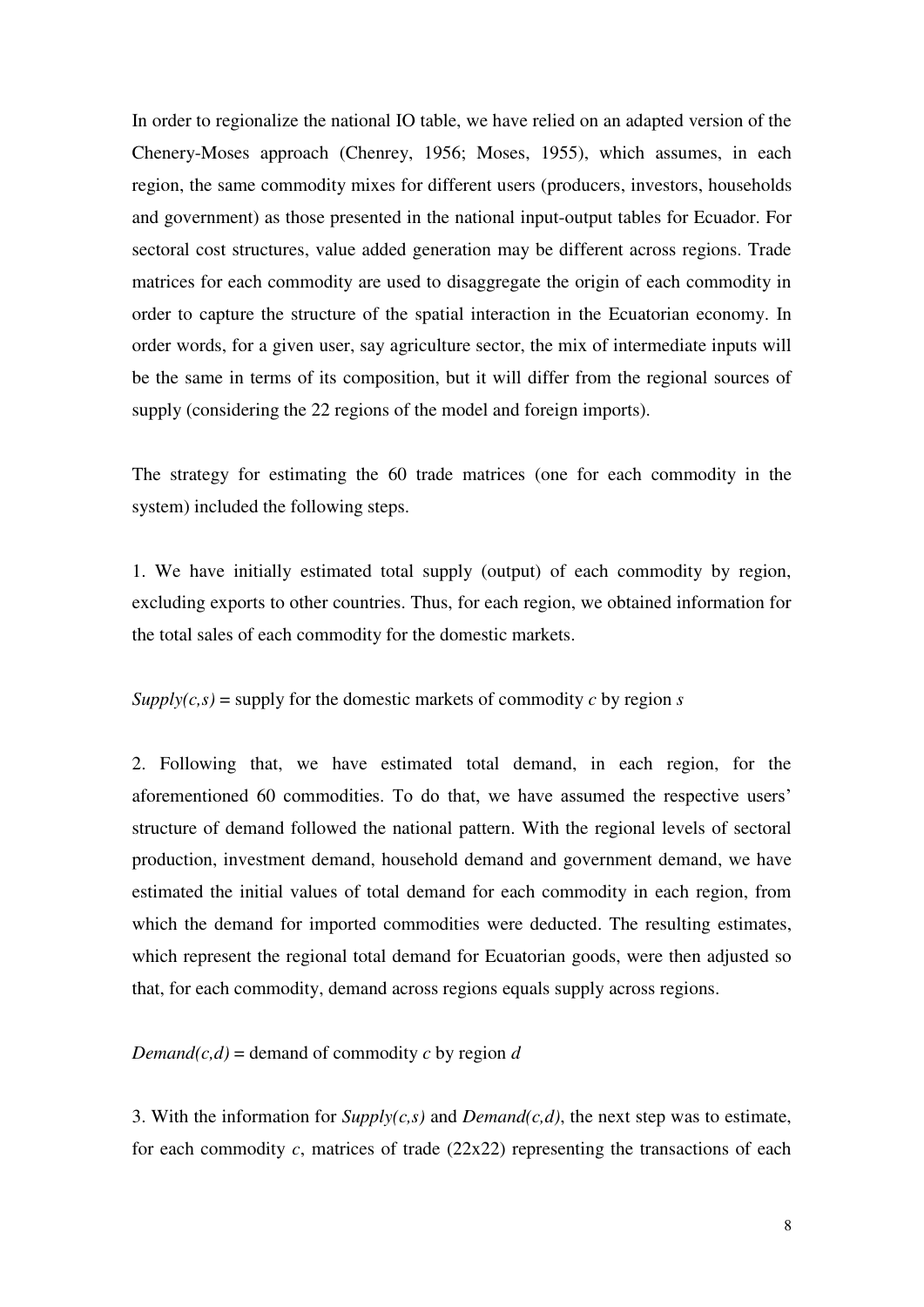commodity between Ecuatorian regions. We have fully relied on the methodology described in Dixon e Rimmer (2004). The procedure considered the following steps:

a) For the diagonal cells, equation (2) was implemented, while for the off-diagonal elements, equation (3) is the relevant one:

$$
SHIN(c, d, d) = Min \left\{ \frac{Supply(c, d)}{Demand(c, d)} \cdot 1 \right\} * F(c)
$$
\n
$$
(2)
$$

$$
SHIN(c, o, d) = \left\{ \frac{1}{Dist(o, d)} \cdot \frac{Supply(c, o)}{\sum_{k=1}^{22} Supply(c, k)} \right\} * \left\{ \frac{1 - SHIN(c, d, d)}{\sum_{j=1, j \neq d}^{22} \left[ \frac{1}{Dist(j, d)} \cdot \frac{Suply(c, j)}{\sum_{k=1}^{22} Suply(c, k)} \right]} \right\}
$$
(3)

where *c* refers to a given commodity, and *o* and *d* represent, respectively, origin and destination regions.

The variable  $Dist(o,d)$  refers to the distance between two trading regions. The factor *F(c)* gives the extent of tradability of a given commodity. For the non-tradables (usually services), typically assumed to be locally provided goods, we have used the value of 0.9 for *F(c)*, adopting a usual assumption, while for tradables, the value of *F(c)* was set to 0.5.

It can be shown that the column sums in the resulting matrices add to one. What these matrices show are the supply-adjusted shares of each region in the specific commodity demand by each region of destination.

Once these share coefficients are calculated, we then distribute the demand of commodity *c* by region *d* (*Demand(c,d)*) across the corresponding columns of the SHIN matrices. Once we adopt this procedure, we have to further adjust the matrices to make sure that supply and demand balance. This is done through a RAS procedure.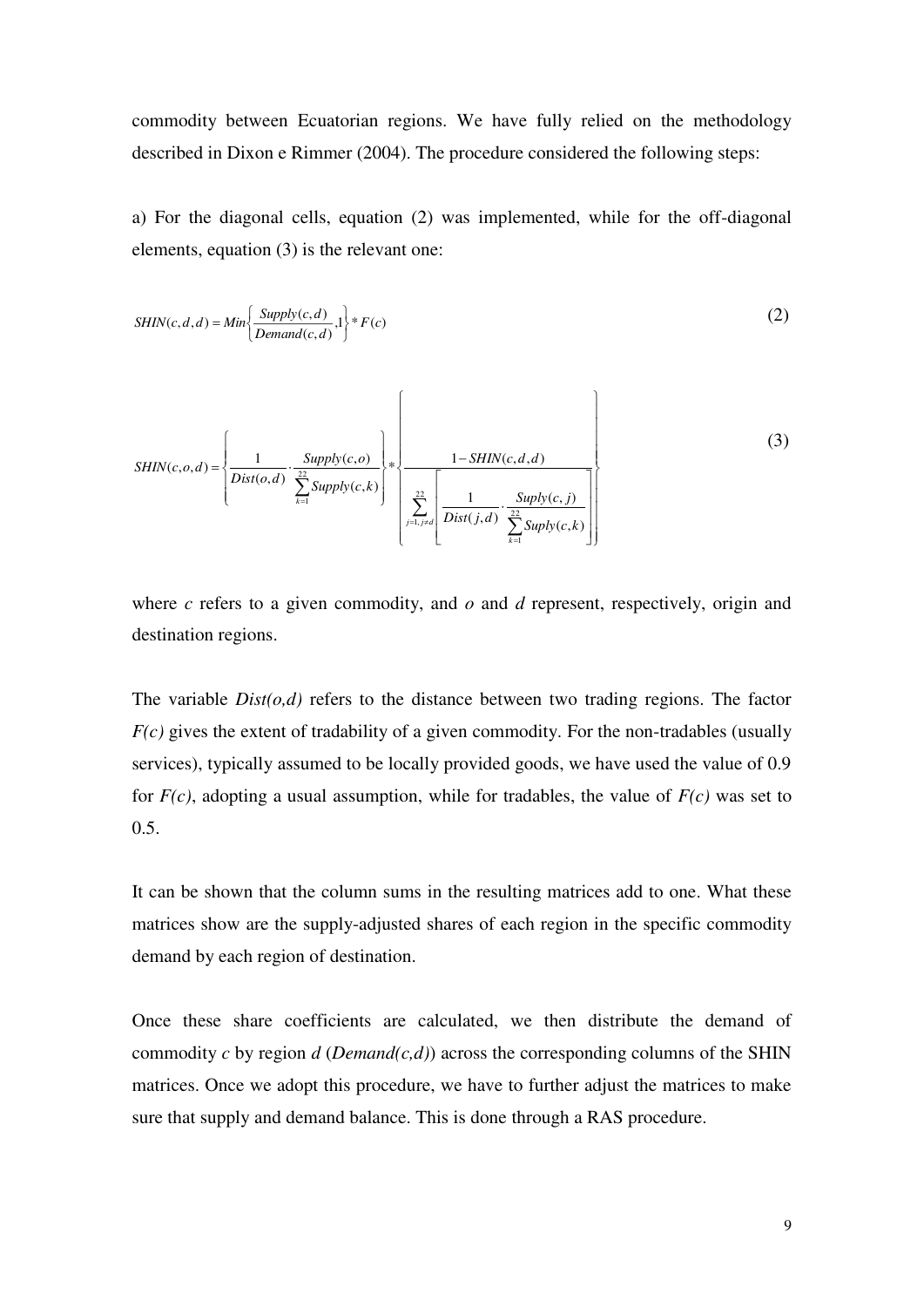Tables 2 and 3 show the resulting structure of trade in the IIOM-EC (aggregated across commodities). We have also included regional demand for imported commodities (last row), estimated considering the structure of demand according to the national pattern.

In the next section, we continue to evaluate the general structure of the IIOM-EC, described in terms of summary indicators. An evaluation of the production linkages follows, based on the intermediate consumption flows, providing a brief comparative analysis of the economic structure of the regions. Traditional input-output methods are used in an attempt to uncover similarities and differences in the structure of the regional economies.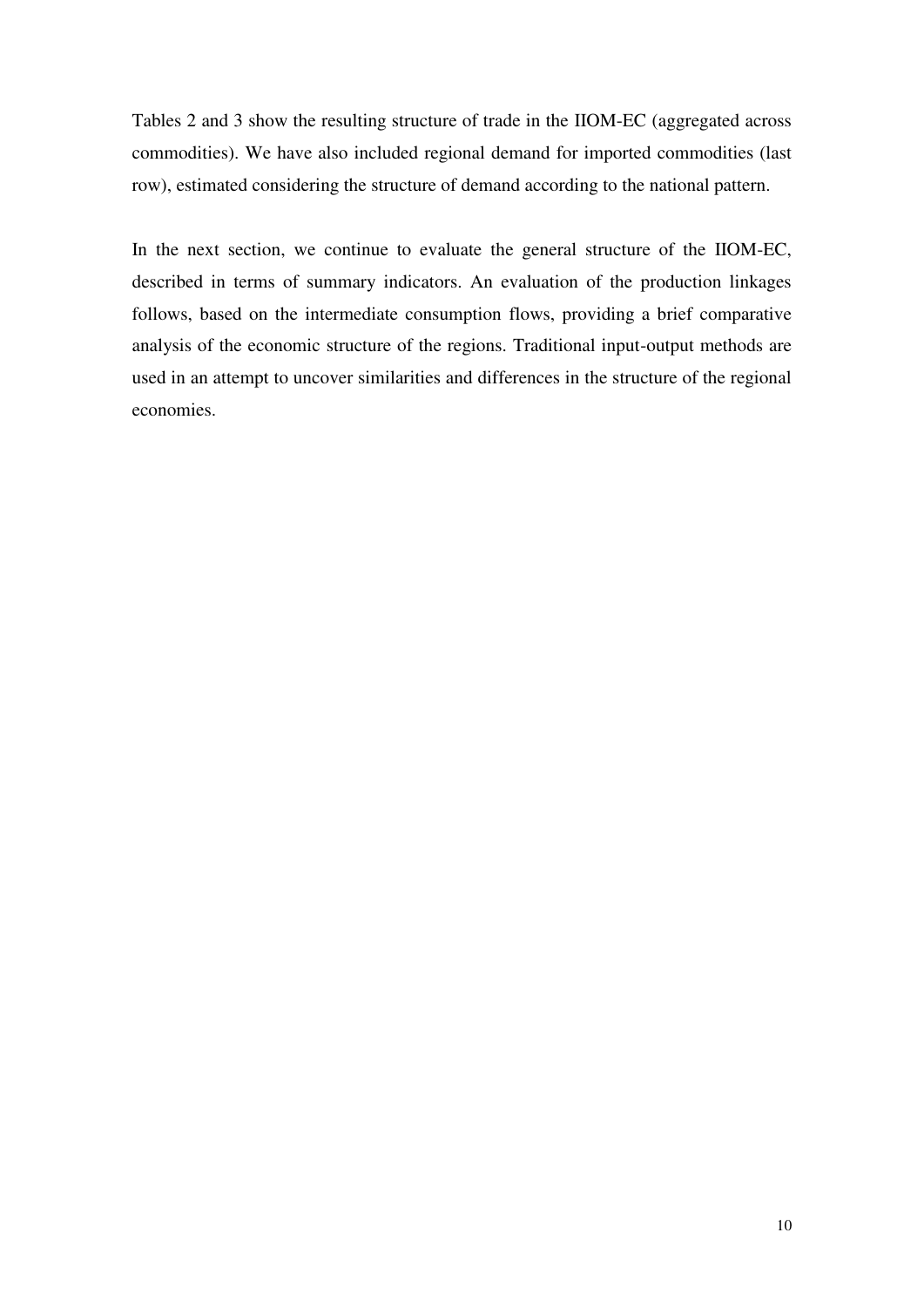| Table 2. Interregional Trade in Ecuador: Purchases Shares, 2007 |  |  |  |  |  |
|-----------------------------------------------------------------|--|--|--|--|--|
|-----------------------------------------------------------------|--|--|--|--|--|

|                  |                       |       |                |       |                |       |       |       |       |       |                 | Destination |                 |       |       |                 |       |                 |            |                 |            |       |       |              |
|------------------|-----------------------|-------|----------------|-------|----------------|-------|-------|-------|-------|-------|-----------------|-------------|-----------------|-------|-------|-----------------|-------|-----------------|------------|-----------------|------------|-------|-------|--------------|
|                  |                       | R1    | R <sub>2</sub> | R3    | R <sub>4</sub> | R5    | R6    | R7    | R8    | R9    | R <sub>10</sub> | <b>R11</b>  | R <sub>12</sub> | R13   | R14   | R <sub>15</sub> | R16   | R <sub>17</sub> | <b>R18</b> | R <sub>19</sub> | <b>R20</b> | R21   | R22   | <b>TOTAL</b> |
|                  |                       |       |                |       |                |       |       |       |       |       |                 |             |                 |       |       |                 |       |                 |            |                 |            |       |       |              |
| R1               | Azuay                 | 0.461 | 0.008          | 0,186 | 0.004          | 0.003 | 0.008 | 0.048 | 0,005 | 0,023 | 0.003           | 0,032       | 0.003           | 0.006 | 0.030 | 0.009           | 0,012 | 0,007           | 0.008      | 0,036           | 0.006      | 0,007 | 0.011 | 0.053        |
| R <sub>2</sub>   | Bolivar               | 0.001 | 0.480          | 0,001 | 0,000          | 0.002 | 0,010 | 0.001 | 0,000 | 0,001 | 0.000           | 0,000       | 0,002           | 0.001 | 0.004 | 0,003           | 0,007 | 0,003           | 0.003      | 0,000           | 0.001      | 0,002 | 0.003 | 0.005        |
|                  | Cañar                 | 0.049 | 0.001          | 0.480 | 0.000          | 0.000 | 0.001 | 0.004 | 0.000 | 0.001 | 0.000           | 0.002       | 0.001           | 0.000 | 0.003 | 0.00            | 0.001 | 0.001           | 0.000      | 0.003           | 0.001      | 0.001 | 0.001 | 0.011        |
| R <sub>4</sub>   | Carch                 | 0.001 | 0.001          | 0.000 | 0.596          | 0.001 | 0.000 | 0.001 | 0.001 | 0.000 | 0.009           | 0.000       | 0.000           | 0.000 | 0.002 | 0.004           | 0.003 | 0.006           | 0.001      | 0.001           | 0.001      | 0.020 | 0.010 | 0.007        |
| R5               | Cotopaxi              | 0.002 | 0.008          | 0,00  | 0.002          | 0.452 | 0.007 | 0.002 | 0.002 | 0.001 | 0.002           | 0,001       | 0.001           | 0.001 | 0.007 | 0.009           | 0,018 | 0,034           | 0.032      | 0,002           | 0.001      | 0.005 | 0.004 | 0.020        |
| R6               | Chimborazo            | 0.003 | 0.043          | 0.002 | 0.001          | 0.005 | 0.584 | 0.002 | 0.001 | 0.002 | 0.001           | 0,001       | 0.002           | 0.001 | 0.017 | 0.015           | 0.040 | 0.008           | 0.022      | 0,002           | 0.002      | 0.005 | 0.009 | 0.016        |
|                  | El Oro                | 0.025 | 0.004          | 0.010 | 0.002          | 0.003 | 0.002 | 0.375 | 0.002 | 0.017 | 0.002           | 0,013       | 0.005           | 0.004 | 0.008 | 0.004           | 0.005 | 0.004           | 0.003      | 0,016           | 0.004      | 0.004 | 0.005 | 0.031        |
| R8               | Esmeraldas            | 0.009 | 0.007          | 0.008 | 0.014          | 0.015 | 0,011 | 0,010 | 0.407 | 0.018 | 0.018           | 0,007       | 0.004           | 0.013 | 0.010 | 0.014           | 0,012 | 0.026           | 0.015      | 0,007           | 0.023      | 0,014 | 0,010 | 0.033        |
| R9               | Guayas                | 0.176 | 0.111          | 0.069 | 0,021          | 0.023 | 0,050 | 0.278 | 0,042 | 0.602 | 0.016           | 0,070       | 0.288           | 0.121 | 0.113 | 0.068           | 0,103 | 0.045           | 0.036      | 0,086           | 0.148      | 0.063 | 0.100 | 0.231        |
| R10              | Imbabura              | 0.001 | 0.002          | 0.000 | 0,016          | 0.001 | 0,001 | 0.001 | 0,003 | 0.001 | 0.551           | 0,001       | 0.000           | 0.001 | 0.003 | 0.007           | 0,004 | 0,016           | 0.001      | 0,001           | 0.001      | 0.007 | 0.008 | 0.017        |
| <b>R11</b>       | Loia                  | 0.011 | 0.001          | 0.004 | 0.001          | 0.001 | 0.001 | 0.012 | 0.001 | 0.002 | 0.001           | 0.617       | 0.001           | 0.001 | 0.006 | 0.003           | 0.004 | 0.002           | 0.001      | 0.232           | 0.004      | 0.004 | 0.006 | 0.018        |
| R <sub>12</sub>  | Los Rios              | 0.005 | 0.011          | 0.003 | 0.001          | 0.002 | 0.004 | 0.013 | 0.002 | 0.040 | 0.001           | 0.001       | 0.477           | 0.004 | 0.007 | 0.006           | 0.011 | 0.004           | 0.002      | 0.002           | 0.003      | 0.005 | 0.009 | 0.028        |
| R <sub>13</sub>  | Manabi                | 0.015 | 0.010          | 0.006 | 0.007          | 0.007 | 0.005 | 0.024 | 0.011 | 0.037 | 0.006           | 0.009       | 0.008           | 0.598 | 0.017 | 0.018           | 0.024 | 0.022           | 0.005      | 0,013           | 0.017      | 0.025 | 0.024 | 0.057        |
| R <sub>14</sub>  | Morona Santiago       | 0.001 | 0.001          | 0.001 | 0.000          | 0.001 | 0,001 | 0.001 | 0.000 | 0.001 | 0.000           | 0,001       | 0.000           | 0.000 | 0.434 | 0.004           | 0.009 | 0.001           | 0.001      | 0.002           | 0.001      | 0.001 | 0.002 | 0.004        |
| R <sub>15</sub>  | Napo                  | 0.000 | 0.001          | 0.000 | 0.000          | 0.000 | 0,001 | 0.000 | 0.000 | 0.000 | 0.000           | 0,000       | 0.000           | 0.000 | 0.002 | 0.303           | 0,014 | 0.001           | 0.001      | 0.000           | 0.000      | 0.002 | 0.005 | 0.003        |
| R <sub>16</sub>  | Pastaza               | 0.001 | 0.002          | 0,001 | 0.000          | 0.002 | 0,003 | 0.000 | 0.005 | 0.001 | 0.000           | 0,001       | 0.000           | 0.000 | 0.009 | 0.021           | 0,254 | 0.001           | 0.003      | 0,001           | 0.000      | 0.002 | 0.004 | 0.004        |
| R <sub>17</sub>  | Pichincha             | 0.030 | 0.110          | 0.014 | 0.129          | 0,211 | 0,080 | 0,039 | 0,098 | 0,025 | 0.189           | 0,026       | 0.017           | 0.042 | 0,129 | 0.306           | 0,222 | 0.575           | 0,110      | 0,047           | 0,123      | 0,257 | 0,250 | 0.196        |
| R18              | Tungurahua            | 0.003 | 0.032          | 0.00  | 0.003          | 0.043 | 0.043 | 0.004 | 0.004 | 0.003 | 0.003           | 0.002       | 0.002           | 0.002 | 0.017 | 0.023           | 0.062 | 0.022           | 0.542      | 0.004           | 0.002      | 0.008 | 0.010 | 0.028        |
|                  | Zamora Chinchipe      | 0.001 | 0.000          | 0.00  | 0.000          | 0.000 | 0.000 | 0.001 | 0.000 | 0.000 | 0.000           | 0,020       | 0.000           | 0.000 | 0.002 | 0.00            | 0.001 | 0.000           | 0.000      | 0.374           | 0.001      | 0.001 | 0.001 | 0.003        |
| R <sub>20</sub>  | Galapagos             | 0.001 | 0.001          | 0.000 | 0.001          | 0.000 | 0.000 | 0.003 | 0.002 | 0.002 | 0.000           | 0.001       | 0.000           | 0.001 | 0.004 | 0.003           | 0.003 | 0.004           | 0.000      | 0.005           | 0.460      | 0.004 | 0.004 | 0.004        |
| R <sub>2</sub> 1 | Sucumbios             | 0.003 | 0.002          | 0.003 | 0.017          | 0.006 | 0.004 | 0.001 | 0.054 | 0.006 | 0.005           | 0.003       | 0.001           | 0.003 | 0.005 | 0.01            | 0.009 | 0.009           | 0.006      | 0.003           | 0.006      | 0.261 | 0.084 | 0.015        |
| R22              | Francisco de Orellana | 0.003 | 0.001          | 0.002 | 0.003          | 0.002 | 0.002 | 0.001 | 0.073 | 0.007 | 0.002           | 0.002       | 0.001           | 0.002 | 0.003 | 0.009           | 0.007 | 0.004           | 0.003      | 0.002           | 0.002      | 0.067 | 0.208 | 0.012        |
| <b>ROW</b>       | Foreign               | 0.196 | 0.165          | 0.208 | 0.179          | 0,221 | 0.182 | 0.177 | 0,286 | 0.209 | 0.188           | 0,189       | 0.187           | 0,198 | 0.168 | 0.158           | 0.176 | 0.203           | 0.203      | 0.162           | 0.194      | 0,236 | 0,232 | 0.204        |
|                  | TOTAL                 | 1.000 | 1.000          | 1.000 | 1.000          | 1.000 | 1.000 | 1.000 | 1.000 | 1.000 | 1.000           | 1.000       | 1.000           | 1.000 | 1.000 | 1.000           | 1.000 | 1.000           | 1.000      | 1.000           | 1.000      | 1.000 | 1.000 | 1.000        |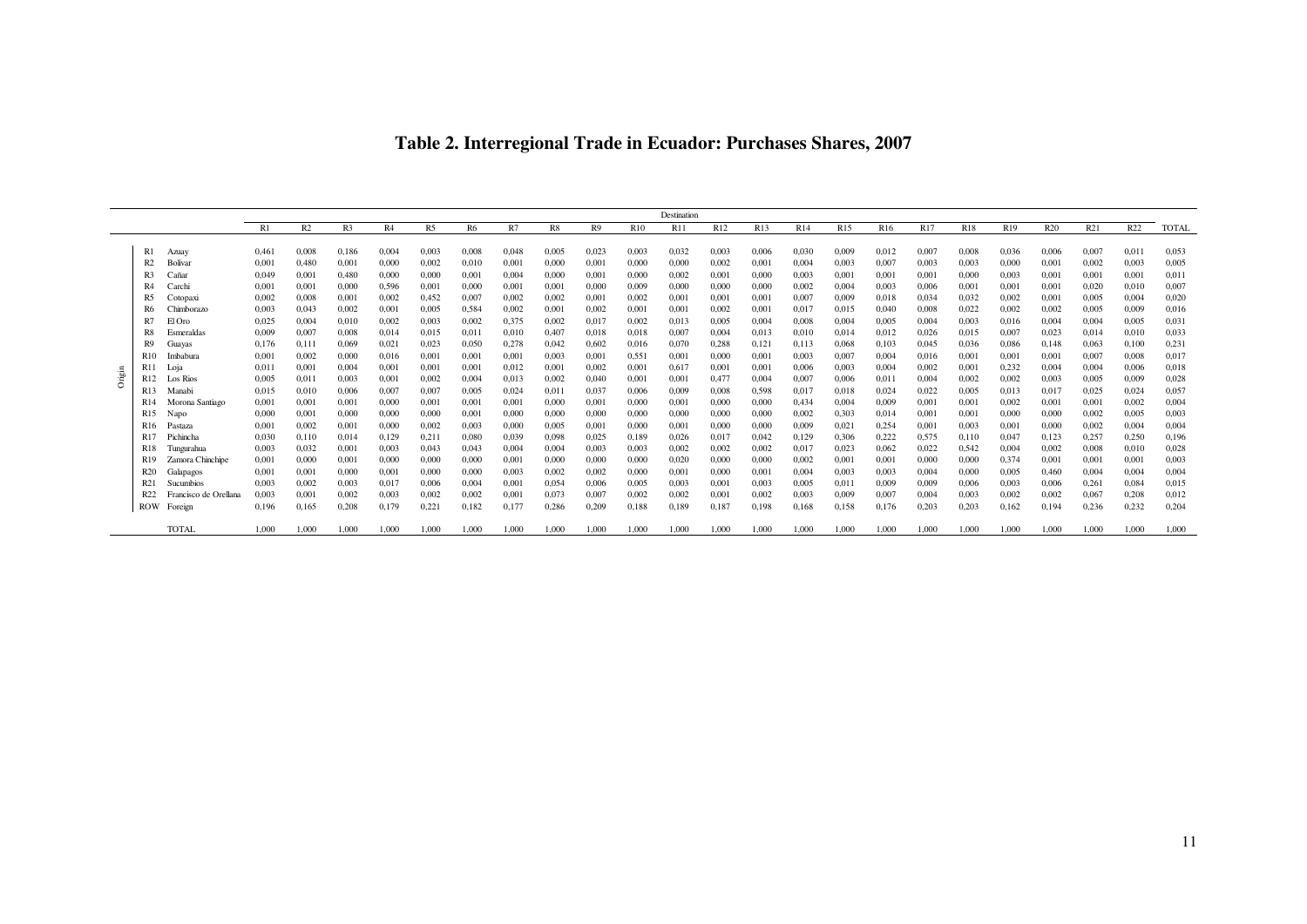| Table 3. Interregional Trade in Ecuador: Sales Shares, 2007 |  |  |  |  |
|-------------------------------------------------------------|--|--|--|--|
|-------------------------------------------------------------|--|--|--|--|

|        |                  |                       |       |       |                |       |       |       |       |       |                |       | Destination |       |                 |                 |                 |       |       |            |                 |                 |       |                 |              |
|--------|------------------|-----------------------|-------|-------|----------------|-------|-------|-------|-------|-------|----------------|-------|-------------|-------|-----------------|-----------------|-----------------|-------|-------|------------|-----------------|-----------------|-------|-----------------|--------------|
|        |                  |                       | R1    | R2    | R <sub>3</sub> | R4    | R5    | R6    | R7    | R8    | R <sub>9</sub> | R10   | <b>R11</b>  | R12   | R <sub>13</sub> | R <sub>14</sub> | R <sub>15</sub> | R16   | R17   | <b>R18</b> | R <sub>19</sub> | R <sub>20</sub> | R21   | R <sub>22</sub> | <b>TOTAL</b> |
|        |                  |                       |       |       |                |       |       |       |       |       |                |       |             |       |                 |                 |                 |       |       |            |                 |                 |       |                 |              |
|        | R1               | Azuay                 | 0.704 | 0.001 | 0.043          | 0.001 | 0,001 | 0.003 | 0,051 | 0,004 | 0,112          | 0,001 | 0.013       | 0,002 | 0,007           | 0,004           | 0,001           | 0,002 | 0,035 | 0.005      | 0.004           | 0.000           | 0,003 | 0,003           | 1,000        |
|        |                  | Bolivar               | 0,014 | 0,673 | 0,001          | 0,000 | 0,007 | 0,031 | 0,013 | 0,002 | 0,060          | 0,002 | 0,001       | 0,009 | 0,006           | 0,005           | 0,005           | 0,013 | 0,122 | 0,020      | 0,001           | 0,001           | 0,006 | 0,008           | 1,000        |
|        |                  | Cañar                 | 0.370 | 0.001 | 0,541          | 0.000 | 0,001 | 0.001 | 0,019 | 0.001 | 0.033          | 0.000 | 0.004       | 0,002 | 0.003           | 0,002           | 0,001           | 0.001 | 0.014 | 0.001      | 0,001           | 0.000           | 0,002 | 0.002           | 1,000        |
|        | R <sub>4</sub>   | Carchi                | 0.007 | 0.001 | 0,001          | 0,614 | 0,002 | 0,001 | 0,006 | 0,008 | 0.011          | 0,025 | 0.001       | 0,001 | 0,004           | 0,002           | 0,005           | 0.004 | 0,222 | 0,003      | 0,000           | 0.001           | 0,061 | 0,022           | 1,000        |
|        | R5               | Cotopaxi              | 0.007 | 0.003 | 0.001          | 0.001 | 0,434 | 0.007 | 0.005 | 0,004 | 0.018          | 0.002 | 0.001       | 0,001 | 0.004           | 0.003           | 0,004           | 0.010 | 0,435 | 0.051      | 0,001           | 0.000           | 0.005 | 0.003           | 1,000        |
|        |                  | Chimborazo            | 0,018 | 0.021 | 0.001          | 0.001 | 0,007 | 0.653 | 0,008 | 0.003 | 0.035          | 0.002 | 0.002       | 0,004 | 0.003           | 0,009           | 0,008           | 0.028 | 0,135 | 0.045      | 0,001           | 0.001           | 0,008 | 0.009           | 1,000        |
|        | R7               | El Oro                | 0,068 | 0,001 | 0,004          | 0,001 | 0,002 | 0,001 | 0,694 | 0,003 | 0,151          | 0,001 | 0,010       | 0,005 | 0,009           | 0,002           | 0,001           | 0,002 | 0,034 | 0,003      | 0,003           | 0,001           | 0,003 | 0,003           | 1,000        |
|        |                  | Esmeraldas            | 0,021 | 0.002 | 0.003          | 0.003 | 0,009 | 0.006 | 0,017 | 0,502 | 0.146          | 0,012 | 0.005       | 0.004 | 0.023           | 0,002           | 0,004           | 0.004 | 0,204 | 0.015      | 0,001           | 0.003           | 0,010 | 0.005           | 1,000        |
|        | R9               | Guavas                | 0.062 | 0.004 | 0.004          | 0.001 | 0,002 | 0.004 | 0,068 | 0,007 | 0.688          | 0.001 | 0.007       | 0,037 | 0,031           | 0,004           | 0,002           | 0.005 | 0,049 | 0.005      | 0.002           | 0.003           | 0,006 | 0.007           | 1,000        |
|        | R <sub>10</sub>  | Imbabura              | 0,004 | 0.001 | 0,000          | 0.007 | 0,001 | 0,001 | 0,004 | 0,007 | 0.008          | 0,687 | 0.001       | 0,001 | 0,003           | 0,001           | 0,004           | 0.003 | 0,247 | 0,002      | 0,000           | 0.000           | 0,010 | 0,007           | 1,000        |
|        | R1               | Loja                  | 0,050 | 0.000 | 0.003          | 0.000 | 0,001 | 0,001 | 0,036 | 0,002 | 0,029          | 0,001 | 0.750       | 0,001 | 0.004           | 0,003           | 0,001           | 0.002 | 0,022 | 0.001      | 0,082           | 0.001           | 0.005 | 0.006           | 1,000        |
| Origin | R <sub>12</sub>  | Los Rios              | 0,015 | 0.003 | 0,001          | 0.000 | 0,001 | 0,002 | 0,026 | 0,002 | 0,376          | 0,001 | 0.001       | 0,506 | 0,009           | 0,002           | 0,002           | 0,004 | 0,035 | 0.003      | 0,001           | 0.000           | 0,004 | 0.005           | 1,000        |
|        | R13              | Manabi                | 0.022 | 0.001 | 0.001          | 0.001 | 0.002 | 0.001 | 0.024 | 0.008 | 0.174          | 0.002 | 0.003       | 0.004 | 0.626           | 0.002           | 0.003           | 0.005 | 0.098 | 0.003      | 0.002           | 0.001           | 0.010 | 0.007           | 1.000        |
|        |                  | Morona Santiago       | 0,027 | 0.002 | 0.002          | 0.001 | 0,003 | 0.006 | 0,010 | 0,002 | 0.033          | 0.001 | 0.004       | 0,002 | 0.005           | 0,783           | 0,008           | 0.024 | 0,063 | 0.006      | 0,002           | 0.001           | 0,007 | 0.009           | 1,000        |
|        | R <sub>15</sub>  | Napo                  | 0,006 | 0.001 | 0,000          | 0.001 | 0,002 | 0,003 | 0,004 | 0,003 | 0,012          | 0,003 | 0.001       | 0,001 | 0,002           | 0,006           | 0,752           | 0,047 | 0,111 | 0.006      | 0,001           | 0.000           | 0,015 | 0,023           | 1,000        |
|        | R <sub>16</sub>  | Pastaza               | 0.016 | 0.003 | 0.001          | 0.001 | 0,007 | 0.010 | 0,006 | 0.043 | 0.086          | 0.002 | 0.002       | 0.003 | 0.005           | 0,016           | 0,039           | 0.628 | 0.083 | 0.025      | 0,001           | 0.000           | 0,010 | 0.013           | 1,000        |
|        |                  | Pichincha             | 0,012 | 0.004 | 0,001          | 0.005 | 0,021 | 0,007 | 0,011 | 0,020 | 0.034          | 0,020 | 0.003       | 0,003 | 0,013           | 0,005           | 0,013           | 0,013 | 0,744 | 0,018      | 0,002           | 0.003           | 0,029 | 0,020           | 1,000        |
|        | R <sub>18</sub>  | Tungurahua            | 0,010 | 0,009 | 0,001          | 0,001 | 0,030 | 0,027 | 0,008 | 0,006 | 0,026          | 0,002 | 0.001       | 0,002 | 0,005           | 0,005           | 0,007           | 0,024 | 0,202 | 0,620      | 0,001           | 0.000           | 0,006 | 0,006           | 1,000        |
|        |                  | Zamora Chinchipe      | 0,036 | 0.000 | 0,002          | 0.000 | 0,001 | 0,001 | 0,024 | 0,001 | 0.020          | 0.001 | 0.137       | 0,001 | 0.003           | 0,005           | 0,002           | 0.004 | 0,025 | 0.001      | 0,729           | 0.001           | 0.004 | 0.004           | 1,000        |
|        | R20              | Galapagos             | 0,026 | 0.002 | 0,001          | 0.001 | 0,001 | 0,001 | 0,042 | 0,014 | 0,113          | 0,001 | 0.004       | 0,002 | 0.009           | 0,007           | 0,005           | 0.007 | 0,222 | 0,001      | 0,007           | 0.497           | 0,020 | 0,015           | 1,000        |
|        | R <sub>2</sub> 1 | <b>Sucumbios</b>      | 0,018 | 0.001 | 0.002          | 0.009 | 0,007 | 0.005 | 0,006 | 0,148 | 0.101          | 0,007 | 0.004       | 0,002 | 0,012           | 0,002           | 0,006           | 0.007 | 0,158 | 0.012      | 0,001           | 0.002           | 0,399 | 0,090           | 1,000        |
|        |                  | Francisco de Orellana | 0,023 | 0.001 | 0.002          | 0.002 | 0,004 | 0.003 | 0.006 | 0,256 | 0.169          | 0.004 | 0.003       | 0.002 | 0.008           | 0,002           | 0,007           | 0.007 | 0,078 | 0.009      | 0,001           | 0.001           | 0.129 | 0,283           | 1,000        |
|        | <b>ROW</b>       | Foreign               | 0,078 | 0.006 | 0,012          | 0.007 | 0,021 | 0,016 | 0,049 | 0,056 | 0,270          | 0,019 | 0.020       | 0,028 | 0,058           | 0,006           | 0,007           | 0,010 | 0,252 | 0,032      | 0,005           | 0.004           | 0,026 | 0,018           | 1,000        |
|        |                  |                       |       |       |                |       |       |       |       |       |                |       |             |       |                 |                 |                 |       |       |            |                 |                 |       |                 |              |
|        |                  | <b>TOTAL</b>          | 0,082 | 0.008 | 0,012          | 0.008 | 0,019 | 0,018 | 0,056 | 0,040 | 0,264          | 0,021 | 0.022       | 0,030 | 0,059           | 0,008           | 0,008           | 0,011 | 0,253 | 0.032      | 0.006           | 0.005           | 0,022 | 0,016           | 1,000        |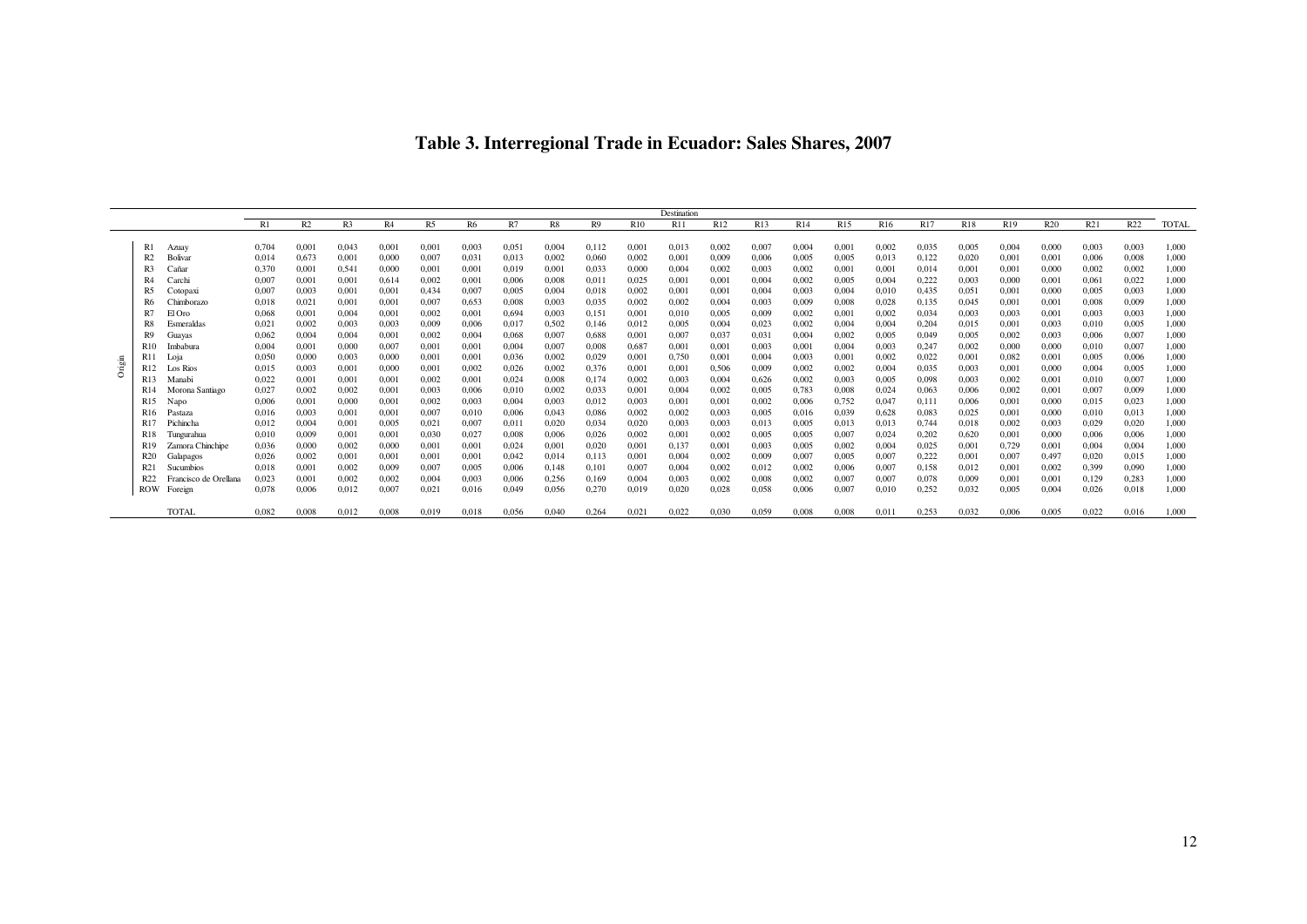# **3. Structural Analysis**

In this section, some of the main structural features of the economy of Ecuador are revealed through the use of indicators derived from the IIOM-EC. An analysis of output composition, and sales and purchases shares is presented, considering intermediate demand, final demand, and value added transactions.

# **3.1. Output Composition**

Table 4 presents the regional output shares for provinces in Ecuador. Guayas and Pichincha provinces dominate the national production, with shares of 26.0% and 21.8% in total output, respectively.

The regional output shares by sectors in Ecuador reveal some evidence of spatial concentration of specific activities: fishing in Guayas (56.6% of total output), El Oro (23.6%) and Manabi (15.5%); mining in Francisco de Orellana (47,7%) and Sucumbíos  $(40.6\%)$ ; oil refining in Esmeraldas (57.3%), Guayas (25.3%) and Sucumbíos (13.1%); and financial institutions in Pichincha (47.1%) and Guayas (25.9%).

Table 5 shows the sectoral shares in regional output, revealing the important role of some activities in relatively specialized regions: the dominant role of mining activities in Francisco de Orellana (91.8% of total regional output), Sucumbíos (80.6%) and Pastaza (76.8%); the relevance of the oil refining sector in Esmeraldas (54.0%).

Relative regional specialization can also be assessed by the calculation of the sectoral location quotients, as presented in Table 6. The highlighted cells identify sectors relatively concentrated in specific regions, i.e. sectors for which their share in total regional output is greater than the respective shares in national output (location quotient greater than unit).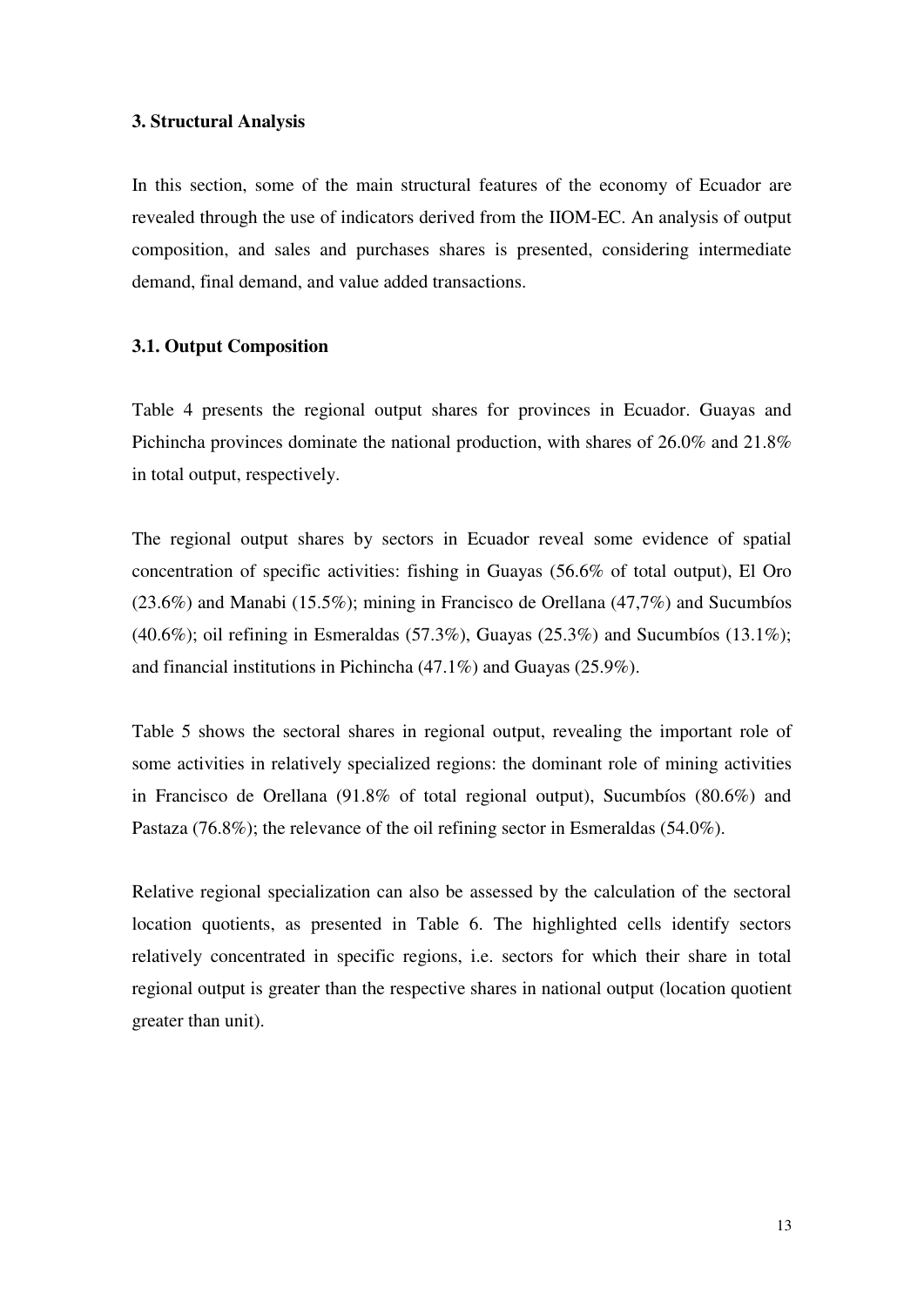**Table 4. Regional Structure of Sectoral Output: Ecuador, 2007**

|                           | S1    | S <sub>2</sub> | S3    | <b>S4</b> | S5    | S <sub>6</sub> | S7    | S8    | S9    | S <sub>10</sub> | S <sub>11</sub> | S <sub>12</sub> | S <sub>13</sub> | S <sub>14</sub> | S <sub>15</sub> | <b>TOTAL</b> |
|---------------------------|-------|----------------|-------|-----------|-------|----------------|-------|-------|-------|-----------------|-----------------|-----------------|-----------------|-----------------|-----------------|--------------|
|                           |       |                |       |           |       |                |       |       |       |                 |                 |                 |                 |                 |                 |              |
| R1 Azuay                  | 0.038 | 0.002          | 0.002 | 0.050     | 0.000 | 0.329          | 0.104 | 0.058 | 0.061 | 0.072           | 0.074           | 0.046           | 0.051           | 0.059           | 0.058           | 0.057        |
| R <sub>2</sub> Bolivar    | 0.020 | 0.000          | 0.000 | 0.001     | 0.000 | 0.001          | 0.007 | 0.011 | 0.002 | 0.005           | 0.001           | 0.008           | 0.015           | 0.013           | 0.009           | 0.006        |
| R <sub>3</sub> Cañar      | 0,024 | 0.000          | 0.000 | 0.012     | 0.000 | 0,008          | 0,021 | 0,009 | 0,012 | 0,017           | 0,011           | 0.010           | 0.016           | 0.018           | 0.009           | 0,012        |
| R4 Carchi                 | 0.019 | 0.000          | 0.000 | 0.003     | 0.000 | 0.002          | 0.007 | 0.020 | 0.010 | 0,010           | 0,005           | 0.009           | 0,012           | 0,012           | 0.009           | 0,008        |
| R5 Cotopaxi               | 0.061 | 0.000          | 0.000 | 0.041     | 0.000 | 0.005          | 0.022 | 0.025 | 0.007 | 0.021           | 0,011           | 0.018           | 0.026           | 0.028           | 0.015           | 0.023        |
| R6 Chimborazo             | 0.028 | 0.000          | 0.000 | 0.013     | 0.000 | 0.004          | 0.016 | 0.025 | 0.020 | 0.022           | 0.015           | 0.024           | 0.032           | 0.033           | 0.018           | 0.017        |
| R7 El Oro                 | 0.077 | 0.236          | 0.008 | 0.018     | 0.000 | 0.042          | 0.043 | 0.040 | 0.024 | 0.030           | 0.023           | 0.033           | 0.045           | 0.044           | 0.045           | 0.034        |
| R8 Esmeraldas             | 0.046 | 0.025          | 0.000 | 0.019     | 0.573 | 0.037          | 0.013 | 0.047 | 0.030 | 0,011           | 0,008           | 0.022           | 0.033           | 0.040           | 0.024           | 0,048        |
| R9 Guayas                 | 0,153 | 0.566          | 0.011 | 0.350     | 0,253 | 0.337          | 0,256 | 0.326 | 0,292 | 0,278           | 0,259           | 0.319           | 0.266           | 0.261           | 0.310           | 0,260        |
| R10 Imbabura              | 0.021 | 0.000          | 0.001 | 0.014     | 0.000 | 0.003          | 0.028 | 0.027 | 0.030 | 0.023           | 0.016           | 0.021           | 0.028           | 0.029           | 0.028           | 0.018        |
| R <sub>11</sub> Loja      | 0.032 | 0.000          | 0.000 | 0.006     | 0.000 | 0.004          | 0.050 | 0.021 | 0.025 | 0.021           | 0.024           | 0.022           | 0.037           | 0.033           | 0.025           | 0.019        |
| R <sub>12</sub> Los Rios  | 0.142 | 0.004          | 0.000 | 0.019     | 0.000 | 0.003          | 0.024 | 0.043 | 0.011 | 0.033           | 0.011           | 0.043           | 0.049           | 0.053           | 0.030           | 0.033        |
| R13 Manabi                | 0,089 | 0.155          | 0.001 | 0.089     | 0.000 | 0.007          | 0.063 | 0.089 | 0.043 | 0.049           | 0.023           | 0.075           | 0.096           | 0.092           | 0.061           | 0,063        |
| R14 Morona Santiago       | 0.014 | 0.000          | 0.000 | 0.001     | 0.000 | 0.003          | 0.009 | 0.005 | 0.005 | 0.002           | 0.002           | 0.005           | 0.012           | 0.011           | 0.005           | 0.005        |
| R15 Napo                  | 0.006 | 0.000          | 0.000 | 0.000     | 0.000 | 0.008          | 0.005 | 0.005 | 0.011 | 0.002           | 0.001           | 0.004           | 0.010           | 0.009           | 0.007           | 0.004        |
| R16 Pastaza               | 0.004 | 0.001          | 0.091 | 0.002     | 0.000 | 0.006          | 0.005 | 0.003 | 0.008 | 0,003           | 0.002           | 0.003           | 0.007           | 0.007           | 0.004           | 0.014        |
| R17 Pichincha             | 0.173 | 0.005          | 0.001 | 0.329     | 0.000 | 0.080          | 0.268 | 0.175 | 0.339 | 0.331           | 0.471           | 0.290           | 0.193           | 0.200           | 0.300           | 0.218        |
| R18 Tungurahua            | 0,032 | 0.000          | 0.000 | 0.029     | 0.000 | 0.080          | 0.041 | 0.038 | 0.032 | 0.047           | 0.034           | 0.029           | 0.036           | 0.034           | 0.019           | 0,030        |
| R19 Zamora Chinchipe      | 0.008 | 0.000          | 0.002 | 0.001     | 0.000 | 0.001          | 0.006 | 0.008 | 0.002 | 0.002           | 0.001           | 0.003           | 0.008           | 0.007           | 0.003           | 0,004        |
| R20 Galapagos             | 0.000 | 0.003          | 0.000 | 0.000     | 0.000 | 0.002          | 0.004 | 0.014 | 0.025 | 0.015           | 0.001           | 0.001           | 0.004           | 0.001           | 0.002           | 0.004        |
| R21 Sucumbios             | 0.008 | 0.000          | 0.406 | 0.002     | 0.131 | 0.027          | 0.005 | 0.007 | 0.006 | 0.003           | 0.003           | 0.011           | 0.013           | 0.010           | 0.015           | 0.059        |
| R22 Francisco de Orellana | 0.006 | 0.000          | 0.477 | 0.001     | 0.044 | 0.011          | 0.005 | 0.002 | 0.004 | 0.003           | 0.002           | 0.004           | 0.007           | 0.007           | 0.005           | 0,061        |
|                           |       |                |       |           |       |                |       |       |       |                 |                 |                 |                 |                 |                 |              |
| TOTAL                     | 1.000 | 1,000          | 1.000 | 1.000     | 1.000 | 1.000          | 1.000 | 1,000 | 1.000 | 1.000           | 1.000           | 1.000           | 1,000           | 1,000           | 1,000           | 1.000        |

**Table 5. Sectoral Structure of Regional Output: Ecuador, 2007**

|                           | S1    | S <sub>2</sub> | S <sub>3</sub> | S <sub>4</sub> | S5    | S6    | S7    | S8    | S <sub>9</sub> | S <sub>10</sub> | S <sub>11</sub> | S <sub>12</sub> | S <sub>13</sub> | S <sub>14</sub> | S <sub>15</sub> | <b>TOTAL</b> |
|---------------------------|-------|----------------|----------------|----------------|-------|-------|-------|-------|----------------|-----------------|-----------------|-----------------|-----------------|-----------------|-----------------|--------------|
| R1 Azuay                  | 0.043 | 0.001          | 0.003          | 0.158          | 0.000 | 0.148 | 0.172 | 0.108 | 0,021          | 0.127           | 0.040           | 0.062           | 0.039           | 0.077           | 0.001           | 1.000        |
| R <sub>2</sub> Bolivar    | 0,210 | 0.000          | 0,002          | 0.026          | 0,000 | 0,003 | 0,105 | 0,186 | 0,008          | 0,085           | 0.005           | 0,098           | 0.106           | 0.164           | 0.001           | 1,000        |
| R <sub>3</sub> Cañar      | 0.129 | 0.000          | 0.004          | 0.180          | 0.000 | 0.017 | 0.167 | 0.080 | 0.019          | 0.137           | 0.029           | 0.066           | 0.059           | 0.112           | 0.001           | 1,000        |
| R4 Carchi                 | 0,151 | 0,000          | 0,000          | 0,064          | 0,000 | 0,007 | 0,084 | 0,263 | 0,024          | 0,122           | 0,020           | 0,085           | 0,067           | 0,111           | 0,001           | 1,000        |
| R5 Cotopaxi               | 0.168 | 0.000          | 0.001          | 0.314          | 0.000 | 0.006 | 0.089 | 0.114 | 0.006          | 0.088           | 0.015           | 0.059           | 0.049           | 0.091           | 0.001           | 1,000        |
| R6 Chimborazo             | 0,104 | 0,000          | 0,003          | 0,133          | 0,000 | 0,006 | 0,087 | 0,156 | 0,023          | 0,126           | 0,026           | 0,107           | 0,081           | 0,146           | 0.001           | 1,000        |
| R7 El Oro                 | 0.145 | 0.104          | 0.027          | 0.094          | 0.000 | 0.031 | 0.119 | 0,125 | 0,014          | 0.090           | 0.021           | 0.075           | 0.057           | 0.097           | 0.001           | 1,000        |
| R8 Esmeraldas             | 0,061 | 0,008          | 0,000          | 0,073          | 0,540 | 0,020 | 0,025 | 0,105 | 0,012          | 0,023           | 0,005           | 0,036           | 0,030           | 0,062           | 0,000           | 1,000        |
| R9 Guayas                 | 0.038 | 0.033          | 0.005          | 0,243          | 0.044 | 0.034 | 0.093 | 0.134 | 0.022          | 0.108           | 0.031           | 0.095           | 0.045           | 0.075           | 0.001           | 1,000        |
| R10 Imbabura              | 0.076 | 0.000          | 0.003          | 0.136          | 0.000 | 0.004 | 0.148 | 0.162 | 0.032          | 0.130           | 0.028           | 0.089           | 0.067           | 0.121           | 0.001           | 1,000        |
| R <sub>11</sub> Loja      | 0.106 | 0.000          | 0,002          | 0.051          | 0.000 | 0.006 | 0,245 | 0.115 | 0.025          | 0.109           | 0.039           | 0.089           | 0.084           | 0.127           | 0.001           | 1,000        |
| R <sub>12</sub> Los Rios  | 0.277 | 0.002          | 0.000          | 0.107          | 0.000 | 0.002 | 0.068 | 0.140 | 0.007          | 0.101           | 0.010           | 0.100           | 0.065           | 0.120           | 0.001           | 1,000        |
| R13 Manabi                | 0.090 | 0.037          | 0.002          | 0,254          | 0.000 | 0.003 | 0.095 | 0.150 | 0.013          | 0.077           | 0.011           | 0.092           | 0.066           | 0.109           | 0.001           | 1,000        |
| R14 Morona Santiago       | 0.187 | 0.000          | 0.001          | 0.049          | 0.000 | 0.016 | 0.187 | 0.115 | 0.021          | 0.053           | 0.015           | 0.075           | 0.112           | 0.168           | 0.001           | 1,000        |
| R15 Napo                  | 0,106 | 0.001          | 0.001          | 0,022          | 0.000 | 0.054 | 0.136 | 0,161 | 0,057          | 0,065           | 0.008           | 0,081           | 0.124           | 0.182           | 0.002           | 1,000        |
| R16 Pastaza               | 0.016 | 0.001          | 0.768          | 0.030          | 0.000 | 0.011 | 0.032 | 0.024 | 0.011          | 0.021           | 0.006           | 0.017           | 0.023           | 0.039           | 0.000           | 1,000        |
| R17 Pichincha             | 0.051 | 0.000          | 0,000          | 0,273          | 0.000 | 0.009 | 0,117 | 0.086 | 0.030          | 0.153           | 0.068           | 0.103           | 0.039           | 0.069           | 0.001           | 1,000        |
| R18 Tungurahua            | 0.068 | 0.000          | 0.001          | 0.175          | 0.000 | 0.068 | 0,129 | 0.135 | 0.020          | 0.155           | 0.035           | 0.075           | 0.052           | 0.085           | 0.001           | 1,000        |
| R19 Zamora Chinchipe      | 0.137 | 0.000          | 0,056          | 0,044          | 0,000 | 0.007 | 0,143 | 0,239 | 0,013          | 0,048           | 0.010           | 0,069           | 0.100           | 0.134           | 0.001           | 1,000        |
| R20 Galapagos             | 0.005 | 0.009          | 0.000          | 0.010          | 0.000 | 0.013 | 0.078 | 0.340 | 0.109          | 0.340           | 0.008           | 0.023           | 0.041           | 0.024           | 0.000           | 1,000        |
| R <sub>21</sub> Sucumbios | 0.009 | 0.000          | 0.806          | 0.006          | 0.101 | 0.012 | 0.007 | 0.013 | 0.002          | 0.006           | 0.002           | 0.015           | 0.009           | 0.013           | 0.000           | 1,000        |
| R22 Francisco de Orellana | 0.006 | 0.000          | 0.918          | 0,002          | 0.033 | 0.005 | 0.007 | 0.004 | 0,001          | 0.005           | 0,001           | 0,005           | 0.005           | 0.008           | 0.000           | 1,000        |
| <b>TOTAL</b>              | 0.064 | 0.015          | 0.118          | 0.181          | 0.046 | 0.026 | 0.095 | 0.107 | 0.019          | 0.101           | 0.031           | 0.078           | 0.044           | 0.075           | 0.001           | 1,000        |

# **Table 6. Location Quotients: Ecuador, 2007**

|                           | S1    | S <sub>2</sub> | S <sub>3</sub> | S <sub>4</sub> | S <sub>5</sub> | S <sub>6</sub> | S7    | S8    | S <sub>9</sub> | S10   | S11   | S <sub>12</sub> | S13   | S14   | S <sub>15</sub> |
|---------------------------|-------|----------------|----------------|----------------|----------------|----------------|-------|-------|----------------|-------|-------|-----------------|-------|-------|-----------------|
| R1 Azuay                  | 0.670 | 0.035          | 0.028          | 0.874          | 0.000          | 5.739          | 1.809 | 1.012 | 1.072          | 1,257 | 1.286 | 0.801           | 0.893 | 1.029 | 1.007           |
| Bolivar<br>R2             | 3.260 | 0.028          | 0.020          | 0.144          | 0.000          | 0.130          | 1.105 | 1.745 | 0.390          | 0.842 | 0.166 | 1.264           | 2.438 | 2.171 | 1.450           |
| Cañar<br>R <sub>3</sub>   | 2,009 | 0.026          | 0.038          | 0.997          | 0.000          | 0.672          | 1.760 | 0,748 | 0.974          | 1.359 | 0.911 | 0.844           | 1.353 | 1,487 | 0,751           |
| R4<br>Carchi              | 2,350 | 0.016          | 0.003          | 0.353          | 0.000          | 0.256          | 0.888 | 2,466 | 1,248          | 1,211 | 0.654 | 1.089           | 1,530 | 1,476 | 1,086           |
| R5<br>Cotopaxi            | 2,611 | 0.006          | 0.006          | 1.739          | 0.000          | 0.216          | 0.936 | 1.063 | 0.299          | 0.877 | 0.474 | 0.763           | 1.126 | 1,213 | 0.629           |
| R6 Chimborazo             | 1,612 | 0.012          | 0.028          | 0.736          | 0.000          | 0,250          | 0,917 | 1,461 | 1,164          | 1.255 | 0.845 | 1,377           | 1,858 | 1,940 | 1,053           |
| R7<br>El Oro              | 2,258 | 6.883          | 0.229          | 0.518          | 0.000          | 1.216          | 1,251 | 1.169 | 0.704          | 0.889 | 0.683 | 0.961           | 1.315 | 1.289 | 1.313           |
| R8<br>Esmeraldas          | 0.947 | 0.526          | 0.001          | 0.402          | 11.820         | 0.763          | 0.267 | 0.978 | 0.624          | 0.233 | 0.172 | 0.460           | 0.679 | 0.826 | 0.499           |
| R9<br>Guayas              | 0.586 | 2.173          | 0.042          | 1.344          | 0.971          | 1.296          | 0.983 | 1,251 | 1.124          | 1.069 | 0.997 | 1.227           | 1.024 | 1.002 | 1.191           |
| R10 Imbabura              | 1.184 | 0.005          | 0,028          | 0,755          | 0.000          | 0.165          | 1.564 | 1,514 | 1,665          | 1.293 | 0.890 | 1.147           | 1.546 | 1.613 | 1,574           |
| R11 Loja                  | 1,650 | 0.020          | 0.016          | 0.285          | 0.000          | 0.231          | 2,584 | 1,079 | 1,283          | 1.083 | 1.237 | 1.150           | 1.930 | 1,682 | 1,293           |
| R12 Los Rios              | 4.310 | 0.135          | 0.001          | 0.590          | 0.000          | 0.093          | 0.713 | 1.308 | 0.336          | 1.005 | 0.330 | 1,290           | 1.486 | 1.596 | 0.919           |
| R13 Manabi                | 1.397 | 2.443          | 0.014          | 1.409          | 0.000          | 0.109          | 0.998 | 1.406 | 0.674          | 0.766 | 0.365 | 1.182           | 1.516 | 1.446 | 0.967           |
| R14 Morona Santiago       | 2,911 | 0.030          | 0.010          | 0,271          | 0.000          | 0.615          | 1,969 | 1,078 | 1.072          | 0.525 | 0,490 | 0.961           | 2,560 | 2,232 | 0,983           |
| R15 Napo                  | 1,645 | 0.059          | 0.008          | 0.122          | 0.000          | 2.106          | 1.429 | 1,503 | 2.953          | 0.649 | 0.265 | 1.045           | 2.844 | 2.412 | 1.824           |
| R16 Pastaza               | 0.256 | 0.064          | 6.522          | 0.168          | 0.000          | 0.424          | 0.337 | 0.223 | 0.589          | 0.208 | 0.176 | 0.215           | 0.530 | 0.520 | 0.261           |
| R17 Pichincha             | 0.794 | 0.024          | 0.004          | 1.510          | 0.000          | 0.365          | 1.229 | 0.804 | 1.555          | 1.519 | 2.163 | 1.333           | 0.888 | 0.918 | 1.379           |
| R18 Tungurahua            | 1,051 | 0.006          | 0.006          | 0.969          | 0.000          | 2.642          | 1,361 | 1,268 | 1.047          | 1.544 | 1.112 | 0.967           | 1.195 | 1.134 | 0,640           |
| R19 Zamora Chinchipe      | 2,131 | 0.030          | 0.473          | 0.241          | 0.000          | 0.260          | 1.505 | 2,236 | 0.652          | 0.480 | 0.325 | 0.883           | 2,299 | 1,779 | 0.819           |
| R20 Galapagos             | 0.072 | 0.609          | 0.001          | 0.056          | 0.000          | 0.505          | 0.817 | 3.183 | 5.596          | 3.380 | 0.246 | 0.295           | 0.942 | 0.321 | 0.364           |
| R <sub>21</sub> Sucumbios | 0.134 | 0,006          | 6.847          | 0.030          | 2,205          | 0,454          | 0.079 | 0,119 | 0.094          | 0.059 | 0.050 | 0,192           | 0,217 | 0.170 | 0,245           |
| R22 Francisco de Orellana | 0.093 | 0.005          | 7.792          | 0.009          | 0.720          | 0.177          | 0.079 | 0.036 | 0.072          | 0.048 | 0.037 | 0.064           | 0.119 | 0.107 | 0.076           |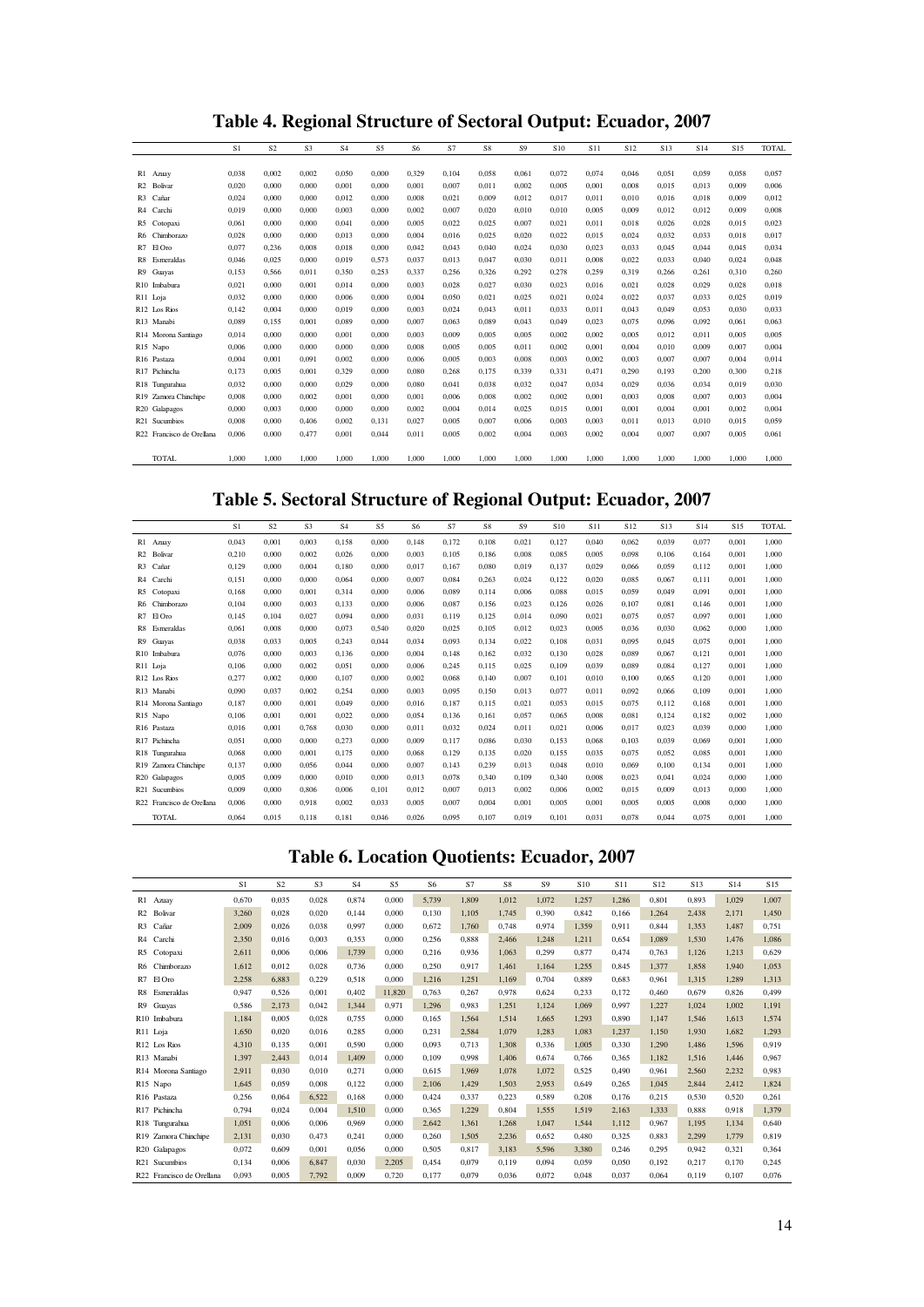# **3.2. Interregional linkages**

The indicators described above are based on interdependence ratios of the IIOM-EC, which only measure the direct linkages among agents in the economy. In this section, a comparative analysis of regional economic structure is carried out. Production linkages between sectors are considered through the analysis of the intermediate inputs portion of the interregional input-output database. Both the direct and indirect production linkage effects of the economy are captured by the adoption of different methods based on the evaluation of the Leontief inverse matrix. The purpose remains the comparison of economic structures rather than an evaluation of the methods of analysis themselves.

The conventional input-output model is given by the system of matrix equations:

$$
x = Ax + f \tag{4}
$$

$$
x = (I - A)^{-1}f = Bf \tag{5}
$$

where  $x$  and  $f$  are respectively the vectors of gross output and final demand;  $A$  consists of input coefficients *aij* defined as the amount of product *i* required per unit of product *j* (in monetary terms), for  $i, j = 1, \ldots, n$ ; and *B* is known as the Leontief inverse.

Let us consider systems (4) and (5) in an interregional context, with *R* different regions, so that:

$$
x = \begin{bmatrix} x^1 \\ \vdots \\ x^R \end{bmatrix}; A = \begin{bmatrix} A^{11} & \cdots & A^{1R} \\ \vdots & \ddots & \vdots \\ A^{R1} & \cdots & A^{RR} \end{bmatrix}; f = \begin{bmatrix} f^1 \\ \vdots \\ f^R \end{bmatrix}; \text{ and } B = \begin{bmatrix} B^{11} & \cdots & B^{1R} \\ \vdots & \ddots & \vdots \\ B^{R1} & \cdots & B^{RR} \end{bmatrix}
$$
(6)

and

$$
x^{1} = B^{11}f^{1} + \dots + B^{1R}f^{R}
$$
  
\n:  
\n
$$
x^{R} = B^{R1}f^{1} + \dots + B^{RR}f^{R}
$$
 (7)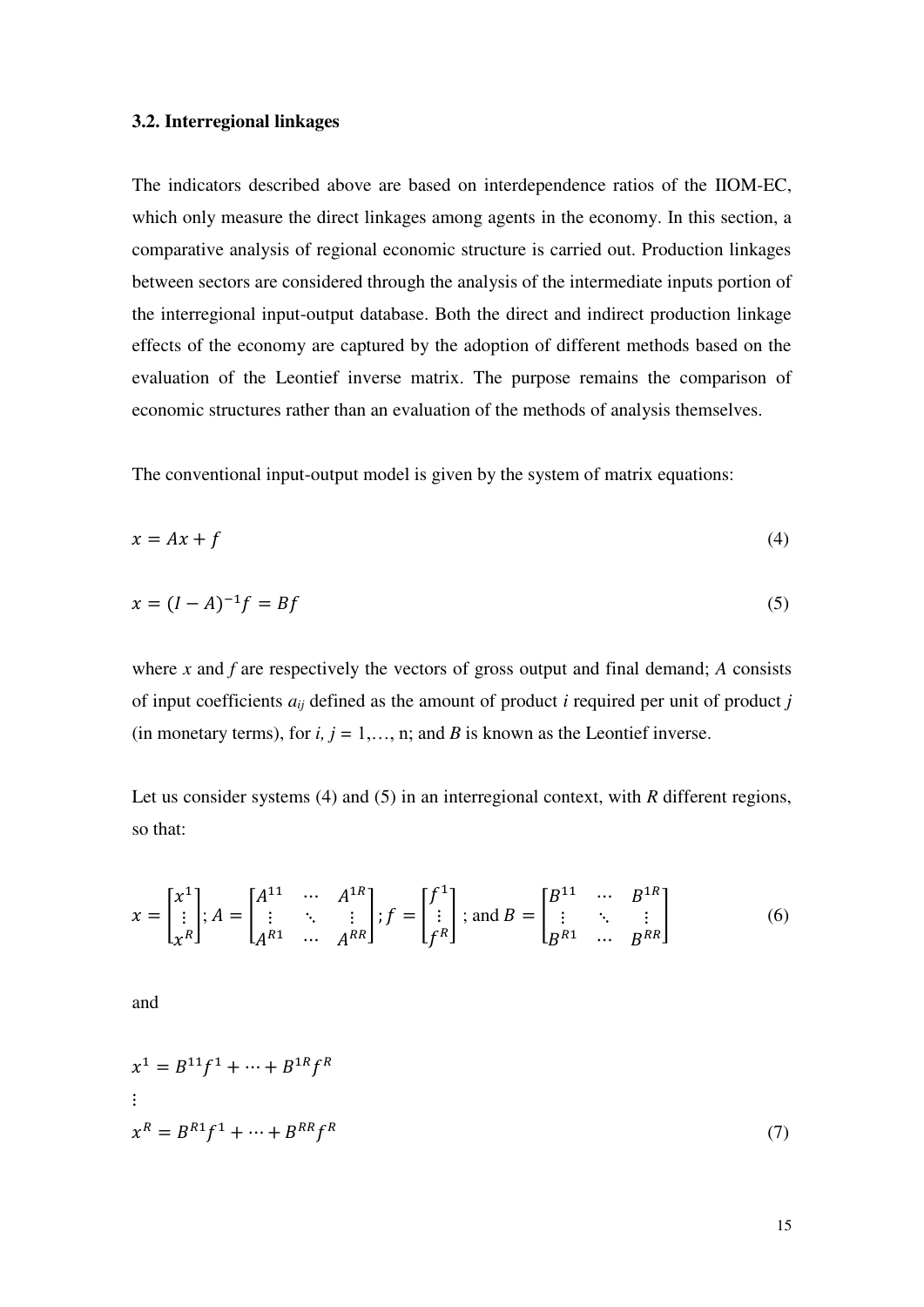Let us also consider different components of *f*, which include demands originating in the specific regions,  $v^{rs}$ ,  $s = 1,..., R$ , and abroad, *e*. We obtain information of final demand from origin s in the IIOM-EC, allowing us to treat *v* as a matrix which provides the monetary values of final demand expenditures from the domestic regions in Ecuador and from the foreign region.

$$
v = \begin{bmatrix} v^{11} & \cdots & v^{1R} \\ \vdots & \ddots & \vdots \\ v^{R1} & \cdots & v^{RR} \end{bmatrix}; e = \begin{bmatrix} e^1 \\ \vdots \\ e^R \end{bmatrix}
$$

Thus, we can re-write (7) as:

$$
x^{1} = B^{11}(v^{11} + \dots + v^{R1} + e^{1}) + \dots + B^{1R}(v^{1R} + \dots + v^{RR} + e^{R})
$$
  
\n:  
\n:  
\n
$$
x^{R} = B^{R1}(v^{11} + \dots + v^{R1} + e^{1}) + \dots + B^{RR}(v^{1R} + \dots + v^{RR} + e^{R})
$$
\n(8)

With  $(8)$ , we can then compute the contribution of final demand from different origins on regional output. It is clear from (8) that regional output depends, among others, on demand originated in the region, and, depending on the degree of interregional integration, also on demand from outside the region.

In what follows, interdependence among sectors in different regions is considered through the analysis of the complete intermediate input portion of the interregional input-output table. The Leontief inverse matrix, based on the system (7), will be considered, and some summary interpretations of the structure of the economy derived from it will be provided.

# **3.2.1. Multiplier Analysis**

The column multipliers derived from B were computed (see Miller and Blair, 2009). An output multiplier is defined for each sector  $j$ , in each region  $r$ , as the total value of production in all sectors and in all regions of the economy that is necessary in order to satisfy a dollar's worth of final demand for sector *j*'s output. The multiplier effect can be decomposed into intraregional (internal multiplier) and interregional (external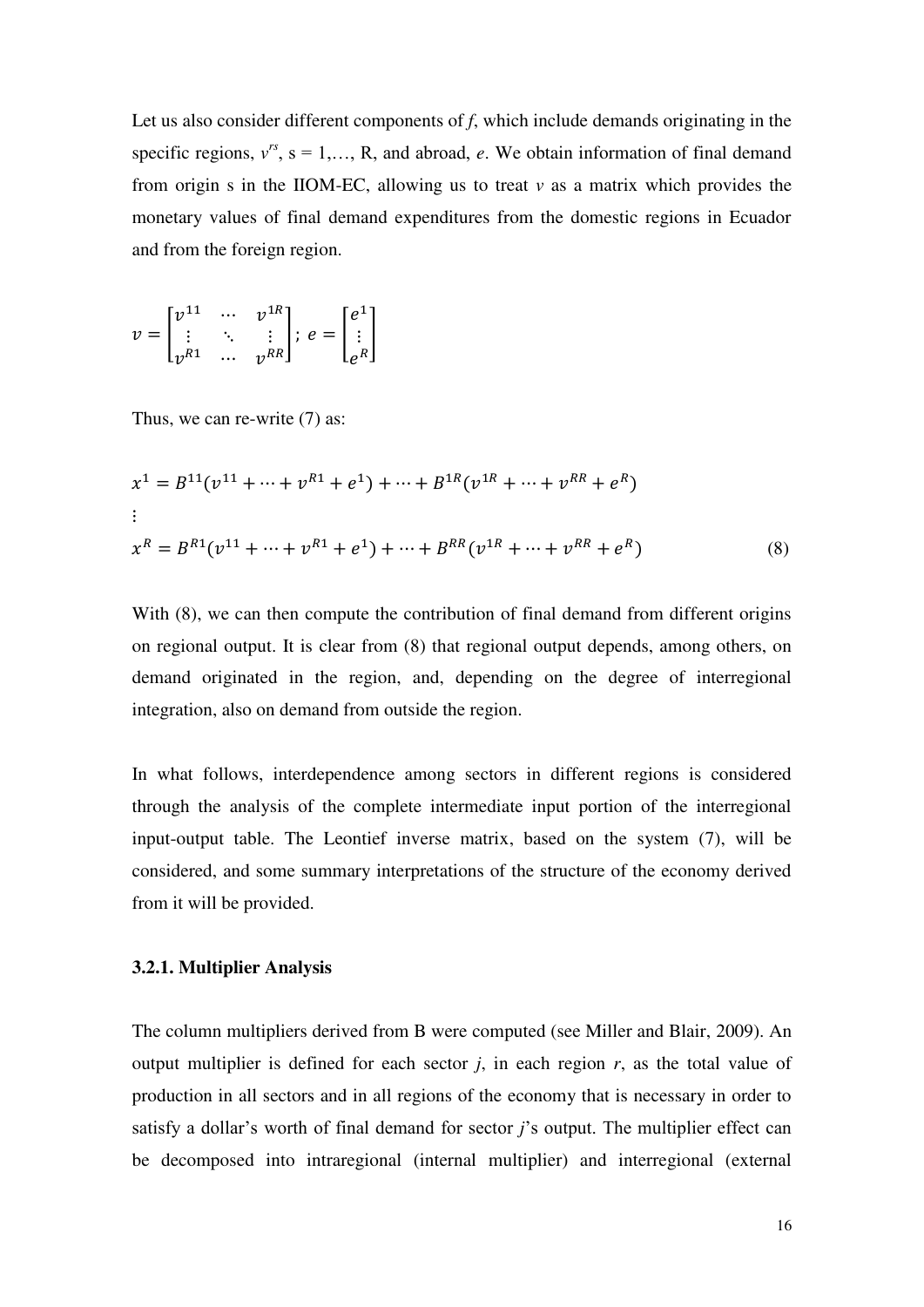multiplier) effects, the former representing the impacts on the outputs of sectors within the region where the final demand change was generated, and the latter showing the impacts on the other regions of the system (interregional spillover effects).

Table 7 shows the intraregional and interregional shares for the average total output multipliers in the 22 regions in Ecuador as well as the equivalent shares for the direct and indirect effects of a unit change in final demand in each sector in each region net of the initial injection, i.e., the total output multiplier effect net of the initial change. The entries are shown in percentage terms, providing insights into the degree of dependence of each region on the other regions. Guayas and Pichincha are by far the most selfsufficient regions; the average flow-on effects from a unit change in sectoral final demand is in excess of 85%. The average net effect exceeds 50% for Guayas and is a little above 48% for Pichincha. For the peripheral provinces, there is a lower degree of intraregional self-sufficiency. Specially in the Sierra region, where the Amazon jungle provinces are located (Morona Santiago, Napo, Francisco de Orellana, Pastaza, Sucumbíos, and Zamora-Chinchipe), the degree of regional self-sufficiency is lower, and the intraregional flow-on effects, on the average, are much lower than the total interregional effects.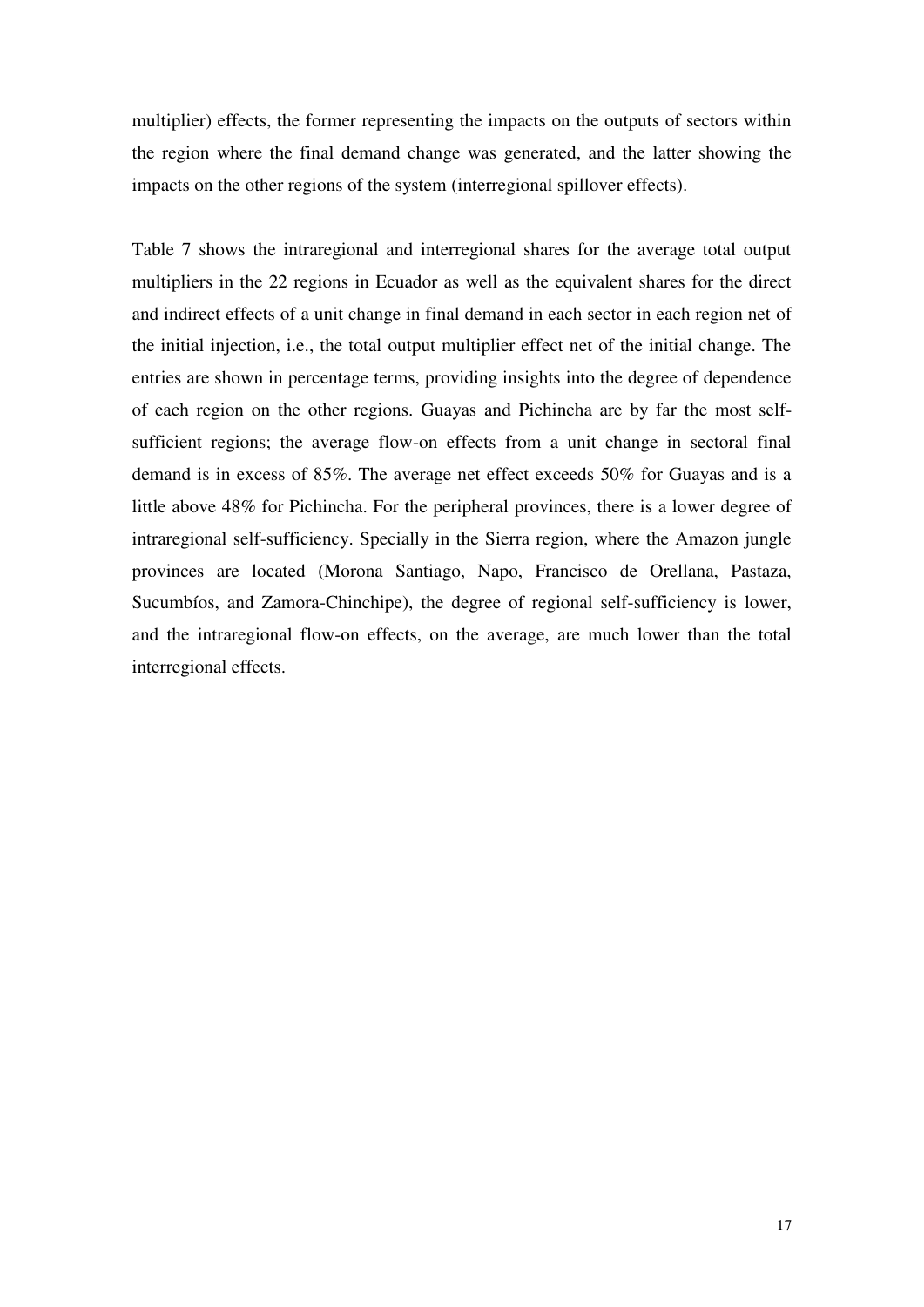|                |                           | Total output multilpier |                     | Net output multiplier |                     |  |  |  |  |
|----------------|---------------------------|-------------------------|---------------------|-----------------------|---------------------|--|--|--|--|
|                |                           | Intra-regional share    | Interregional share | Intra-regional share  | Interregional share |  |  |  |  |
| R1             | Azuay                     | 81,7                    | 18,3                | 37,2                  | 62,8                |  |  |  |  |
| R <sub>2</sub> | <b>Bolivar</b>            | 76,4                    | 23,6                | 18,9                  | 81,1                |  |  |  |  |
| R <sub>3</sub> | Cañar                     | 79.9                    | 20,1                | 30,9                  | 69,1                |  |  |  |  |
| R <sub>4</sub> | Carchi                    | 80,2                    | 19,8                | 31,8                  | 68,2                |  |  |  |  |
| R5             | Cotopaxi                  | 78,2                    | 21,8                | 24,9                  | 75,1                |  |  |  |  |
| R6             | Chimborazo                | 80,4                    | 19,6                | 32,5                  | 67.5                |  |  |  |  |
| R7             | El Oro                    | 79.9                    | 20,1                | 31,1                  | 68.9                |  |  |  |  |
| R8             | Esmeraldas                | 82,3                    | 17,7                | 42,6                  | 57,4                |  |  |  |  |
| R9             | Guayas                    | 86,1                    | 13,9                | 55,1                  | 44,9                |  |  |  |  |
|                | R <sub>10</sub> Imbabura  | 79,6                    | 20,4                | 29,9                  | 70,1                |  |  |  |  |
|                | R <sub>11</sub> Loja      | 81,4                    | 18,6                | 36,1                  | 63.9                |  |  |  |  |
|                | R <sub>12</sub> Los Rios  | 77,2                    | 22,8                | 21,6                  | 78,4                |  |  |  |  |
|                | R13 Manabi                | 82,3                    | 17,7                | 39,3                  | 60,7                |  |  |  |  |
|                | R14 Morona Santiago       | 77,7                    | 22,3                | 23,4                  | 76,6                |  |  |  |  |
|                | R <sub>15</sub> Napo      | 76,2                    | 23,8                | 18,2                  | 81,8                |  |  |  |  |
|                | R16 Pastaza               | 76,0                    | 24,0                | 17,5                  | 82,5                |  |  |  |  |
|                | R17 Pichincha             | 84,9                    | 15,1                | 48,1                  | 51,9                |  |  |  |  |
|                | R18 Tungurahua            | 81,4                    | 18,6                | 36,0                  | 64,0                |  |  |  |  |
|                | R19 Zamora Chinchipe      | 76,1                    | 23,9                | 17,6                  | 82,4                |  |  |  |  |
|                | R <sub>20</sub> Galapagos | 79,1                    | 20,9                | 28,2                  | 71,8                |  |  |  |  |
|                | R21 Sucumbios             | 76,2                    | 23,8                | 22,7                  | 77,3                |  |  |  |  |
|                | R22 Francisco de Orellana | 75,7                    | 24,3                | 21,2                  | 78,8                |  |  |  |  |

**Table 7. Regional Percentage Distribution of the Average Total and Net Output Multipliers: Ecuador, 2007** 

# **3.2.2. Output Decomposition**

A complementary analysis to the multiplier approach is presented in this section. Regional output is decomposed, by taking into account not only the multiplier structure, but also the structure of final demand in the 22 domestic and the foreign regions (Sonis et al., 1996).

According to equation (8), regional output (for each regions) was decomposed, and the contributions of the components of final demand from different areas were calculated. The results are presented in Table 8. On the average, the self-generated component of output in each region, i.e., the share of output generated by demand within the region, is lower in the Sierra provinces, reinforcing the previous conjecture of the higher dependency of this area upon the rest of the country and, especially for the oil producing provinces, upon the demand from the rest of the world.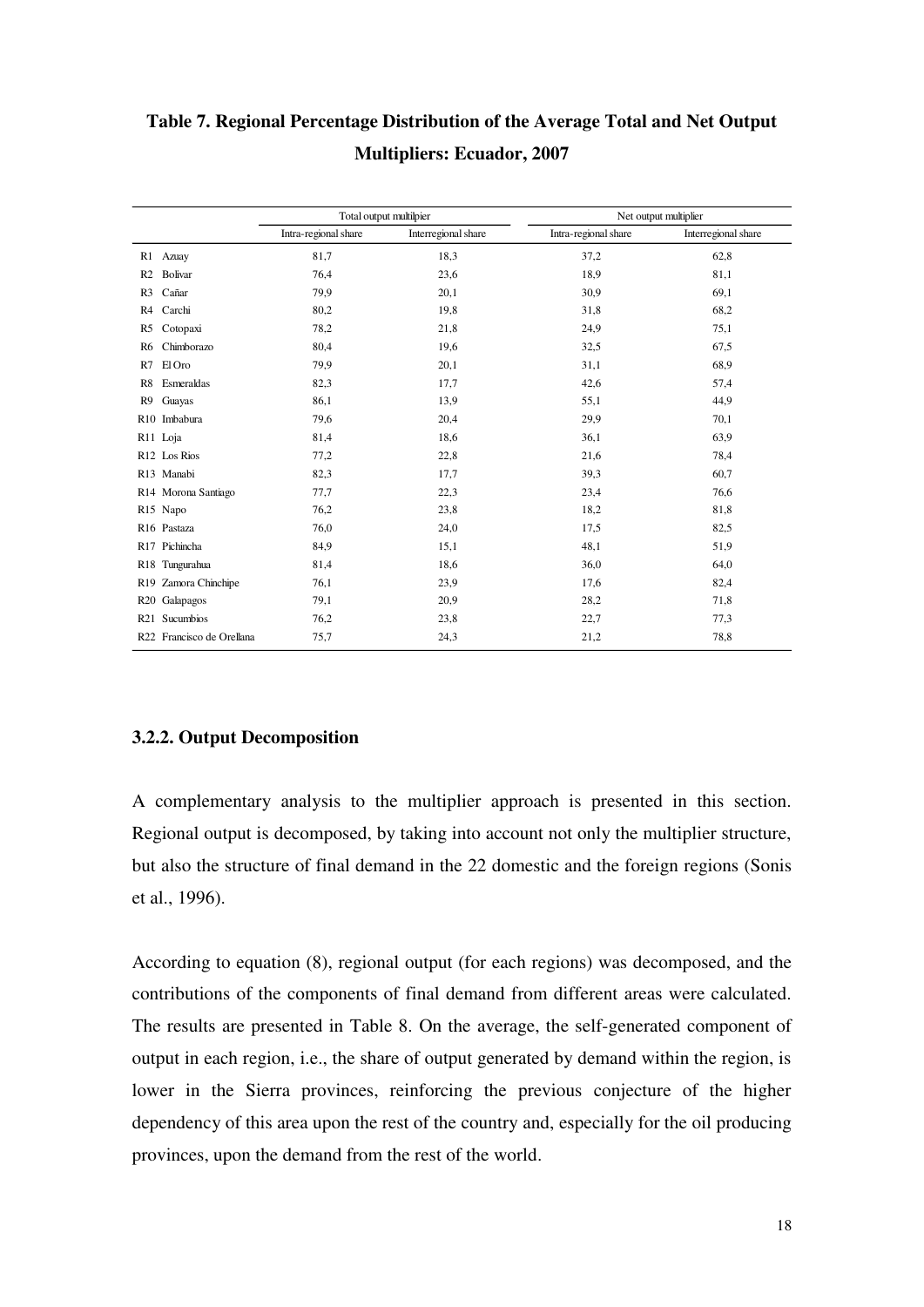The demand for foreign exports is very relevant not only for the oil exportes but also for most of the provinces. Their contribution to regional output is frequently above 20% (around 38% for the country as a whole).

Noteworthy is the prominent role played by the demand originating in the more dynamic areas of Pichincha and Guayas, with a contribution to national output of 16.20% and 15.13%, respectively. Other provinces with considerable contributions to national output are Azuay (5.60%), El Oro (4.86%) and Manabi (3.33%).

It is worthwhile examining Table 8 in more detail in order to unravel spatial patterns of interactions in Ecuador. A first visual inpection of the results in the columns suggests strong influence of regions at higher hierarchical levels on their immediate neighbours. For instance, 14.52% of the output of Manabi depends on final demand from Guayas; or 31.55% of the output in Cotopaxi depends on demand originated in the neighboring more developed province of Pichincha.

A more systematic approach to look at the influence of final demand from different areas is to map the column estimates from Table 8. The results illustrated in Figure 3 provide an attempt to reveal the spatial patterns of output dependence upon specific sources of final demand. Figure 3 presents for each demanding region, the distribution of their influence on output of all other regions in Ecuador. It is clear that the demand originating in the main provinces of the country (Pichincha, Guayas and Azuay) tend to have an influence on output of a more spread area. The maps are in standard deviation from the mean.

Moreover, one can also look at the results from Table 8 from a row perspective. That is, one may be interested in evaluating the main sources of demand that affect the output of a specific region. For instance, 18.57% of the ouput of Cotopaxi are associated with final demand originated within the province and 31.55% with final demand from Pichincha. Figure 4 illustrates the pattern of dependence of output in each region upon final demand from all regions in the system. Considering the domestic regions, the relevant role played by demand from the core regions of the country is again noticeable (Pichincha is highlighted in 19 out of 22 maps, and Guayas in 15 of them).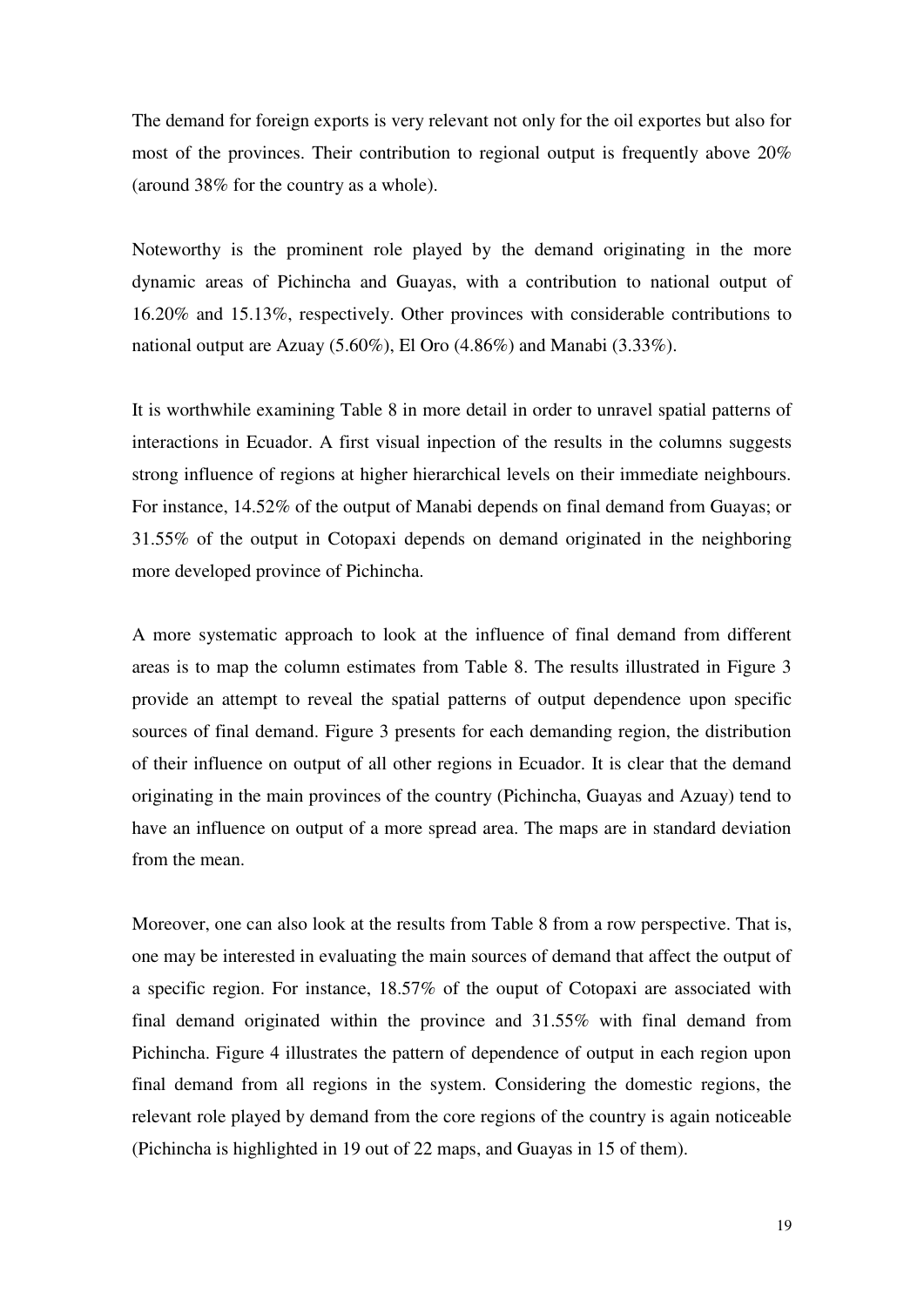|          |                           | Origin of final demand |       |                |       |                |           |       |       |       |            |       |                 |            |       |       |            |       |            |                 |       |      |      |            |
|----------|---------------------------|------------------------|-------|----------------|-------|----------------|-----------|-------|-------|-------|------------|-------|-----------------|------------|-------|-------|------------|-------|------------|-----------------|-------|------|------|------------|
|          |                           | R1                     | R2    | R <sub>3</sub> | R4    | R <sub>5</sub> | <b>R6</b> | R7    | R8    | R9    | <b>R10</b> | R11   | R <sub>12</sub> | <b>R13</b> | R14   | R15   | <b>R16</b> | R17   | <b>R18</b> | R <sub>19</sub> | R20   | R21  | R22  | <b>ROW</b> |
|          | R1 Azuay                  | 49,51                  | 0,24  | 2,48           | 0,11  | 0,12           | 0.38      | 6,76  | 0,32  | 9,62  | 0,28       | 1,27  | 0,57            | 0.95       | 0,58  | 0,29  | 0,40       | 4,65  | 0,44       | 0,71            | 0,11  | 0,28 | 0,17 | 19,79      |
|          | R <sub>2</sub> Bolivar    | 1.61                   | 49.64 | 0,10           | 0.08  | 0,26           | 2,29      | 1,71  | 0,22  | 4,86  | 0,27       | 0,16  | 0.69            | 0,50       | 0,51  | 0,55  | 1,07       | 7.54  | 1,31       | 0,11            | 0,10  | 0,36 | 0,22 | 25,88      |
|          | R <sub>3</sub> Cañar      | 32,44                  | 0,10  | 30,70          | 0.03  | 0,04           | 0.15      | 2,89  | 0,11  | 3,63  | 0,08       | 0,49  | 0,23            | 0.31       | 0,29  | 0,13  | 0,19       | 1,61  | 0,14       | 0,28            | 0,05  | 0,13 | 0,08 | 25,89      |
|          | R4 Carchi                 | 0.82                   | 0.13  | 0,04           | 48,77 | 0,16           | 0,21      | 0,82  | 0,64  | 1,51  | 1,90       | 0,13  | 0,13            | 0,40       | 0,22  | 0,56  | 0,44       | 11,36 | 0,35       | 0,10            | 0,16  | 3,24 | 0,84 | 27,10      |
|          | R5 Cotopaxi               | 1,00                   | 0,40  | 0,06           | 0.18  | 18,57          | 0.75      | 0,87  | 0,44  | 2,23  | 0,57       | 0,17  | 0,18            | 0,46       | 0,36  | 0.68  | 1,26       | 31,55 | 3,62       | 0,12            | 0,10  | 0,72 | 0,33 | 35,39      |
|          | R6 Chimborazo             | 2,01                   | 2,21  | 0,11           | 0.09  | 0,34           | 47,48     | 1,21  | 0,29  | 3,44  | 0,26       | 0,19  | 0,37            | 0.35       | 0,91  | 0,97  | 2,66       | 10,14 | 3,25       | 0,14            | 0,09  | 0,50 | 0,32 | 22,65      |
|          | R7 El Oro                 | 6,46                   | 0,21  | 0,32           | 0,11  | 0,12           | 0,26      | 45,54 | 0,31  | 9,85  | 0,28       | 0,89  | 0,73            | 0.83       | 0,31  | 0.26  | 0,33       | 4,14  | 0,38       | 0,53            | 0,12  | 0.31 | 0,18 | 27,53      |
|          | R8 Esmeraldas             | 2,11                   | 0,26  | 0,17           | 0,27  | 0,35           | 0.52      | 2,31  | 18,22 | 7,48  | 0,90       | 0,42  | 0,57            | 1,48       | 0,33  | 0,51  | 0.53       | 11,77 | 0,86       | 0,25            | 0,23  | 0,62 | 0,28 | 49,55      |
|          | R9 Guavas                 | 5,94                   | 0,46  | 0,28           | 0,10  | 0,12           | 0.43      | 7,44  | 0,44  | 43,77 | 0,24       | 0,62  | 2,96            | 2,18       | 0,45  | 0,36  | 0,54       | 4,61  | 0,45       | 0,39            | 0,33  | 0,38 | 0,24 | 27,29      |
| output   | R <sub>10</sub> Imbabura  | 0.67                   | 0,14  | 0,03           | 0,68  | 0,17           | 0,20      | 0,70  | 0,60  | 1,29  | 51.15      | 0,11  | 0,11            | 0.35       | 0,21  | 0,60  | 0,44       | 19,39 | 0,33       | 0,09            | 0,09  | 0,83 | 0,39 | 21,43      |
|          | R11 Loja                  | 5,40                   | 0.08  | 0,22           | 0,04  | 0,05           | 0,12      | 4,79  | 0,14  | 2,78  | 0,10       | 51,67 | 0,20            | 0.39       | 0,32  | 0,20  | 0,27       | 1,99  | 0,14       | 11,23           | 0,14  | 0,22 | 0,14 | 19,36      |
| Regional | R <sub>12</sub> Los Rios  | 2,47                   | 0.36  | 0,13           | 0,05  | 0,07           | 0,27      | 3,85  | 0,24  | 23,29 | 0,12       | 0,27  | 29,27           | 0,96       | 0,25  | 0,24  | 0,38       | 2,83  | 0,26       | 0,16            | 0,12  | 0,22 | 0,14 | 34,05      |
|          | R13 Manabi                | 2,84                   | 0,23  | 0,12           | 0,13  | 0,14           | 0,25      | 3,29  | 0,59  | 14,52 | 0,31       | 0,38  | 0,67            | 37,37      | 0,31  | 0.39  | 0,53       | 7,41  | 0,37       | 0,26            | 0,20  | 0,58 | 0,26 | 28,87      |
|          | R14 Morona Santiago       | 2,66                   | 0,25  | 0,17           | 0,08  | 0,13           | 0.52      | 1,37  | 0,21  | 2,81  | 0,23       | 0.33  | 0,26            | 0,38       | 57,46 | 0,94  | 2,35       | 4,89  | 0,46       | 0,31            | 0,12  | 0,46 | 0,31 | 23,31      |
|          | R <sub>15</sub> Napo      | 0,76                   | 0,17  | 0,04           | 0,11  | 0,16           | 0.35      | 0,60  | 0,23  | 1,39  | 0,39       | 0,11  | 0,14            | 0,27       | 0,63  | 63,55 | 4,61       | 8,71  | 0.53       | 0,11            | 0,08  | 1,03 | 0,96 | 15,05      |
|          | R <sub>16</sub> Pastaza   | 0.50                   | 0,11  | 0,04           | 0.03  | 0,09           | 0,29      | 0,39  | 0,08  | 1,05  | 0,10       | 0,09  | 0,13            | 0,19       | 0,47  | 1,19  | 14,03      | 2,29  | 0.42       | 0,07            | 0,03  | 0,19 | 0,15 | 78,05      |
|          | R17 Pichincha             | 1,55                   | 0,49  | 0,08           | 0,45  | 0,88           | 0.73      | 1,59  | 1,15  | 3,45  | 1,73       | 0,27  | 0,30            | 1,01       | 0,59  | 1,58  | 1,42       | 51,00 | 1,43       | 0,21            | 0,32  | 1,92 | 0,91 | 26,95      |
|          | R18 Tungurahua            | 1,37                   | 1,03  | 0,07           | 0.15  | 1,36           | 2,60      | 1,35  | 0,52  | 3,02  | 0,45       | 0,18  | 0,30            | 0.53       | 0,64  | 1,01  | 2,88       | 17,52 | 40,03      | 0,16            | 0,08  | 0,66 | 0,39 | 23,68      |
|          | R19 Zamora Chinchipe      | 2,65                   | 0.05  | 0,13           | 0.03  | 0,03           | 0.08      | 2,27  | 0,09  | 1,74  | 0,08       | 8,96  | 0,13            | 0.25       | 0,30  | 0,17  | 0,23       | 1,43  | 0,10       | 53,73           | 0,11  | 0,17 | 0,10 | 27,15      |
|          | R20 Galapagos             | 3,80                   | 0.32  | 0,10           | 0,13  | 0,06           | 0,14      | 7,37  | 1,53  | 15,16 | 0,14       | 0,53  | 0,47            | 1,21       | 1,05  | 0,71  | 0,84       | 8,27  | 0,15       | 1,28            | 43,48 | 2,01 | 1,09 | 10,16      |
|          | R <sub>21</sub> Sucumbios | 0.57                   | 0.08  | 0,05           | 0,19  | 0,11           | 0,16      | 0,48  | 0,22  | 1,50  | 0,25       | 0,13  | 0,14            | 0.30       | 0,12  | 0.25  | 0,23       | 3,57  | 0,26       | 0,08            | 0,05  | 5,24 | 0.55 | 85,47      |
|          | R22 Francisco de Orellana | 0,51                   | 0,06  | 0,05           | 0,07  | 0,06           | 0,12      | 0,43  | 0,14  | 1,27  | 0,14       | 0,10  | 0,14            | 0,24       | 0,08  | 0,18  | 0,15       | 1,90  | 0,18       | 0,06            | 0,03  | 0,56 | 2,68 | 90,85      |
|          | <b>ECUADOR</b>            | 5,60                   | 0.65  | 0.62           | 0,52  | 0,78           | 1,26      | 4,86  | 1,44  | 15,13 | 1,40       | 1,24  | 2,00            | 3,33       | 0,66  | 0,86  | 1,01       | 16,20 | 1,84       | 0.60            | 0,33  | 1,14 | 0,60 | 37.94      |

**Table 8. Components of Decomposition of Regional Output Based on the Sources of Final Demand: Ecuador, 2007**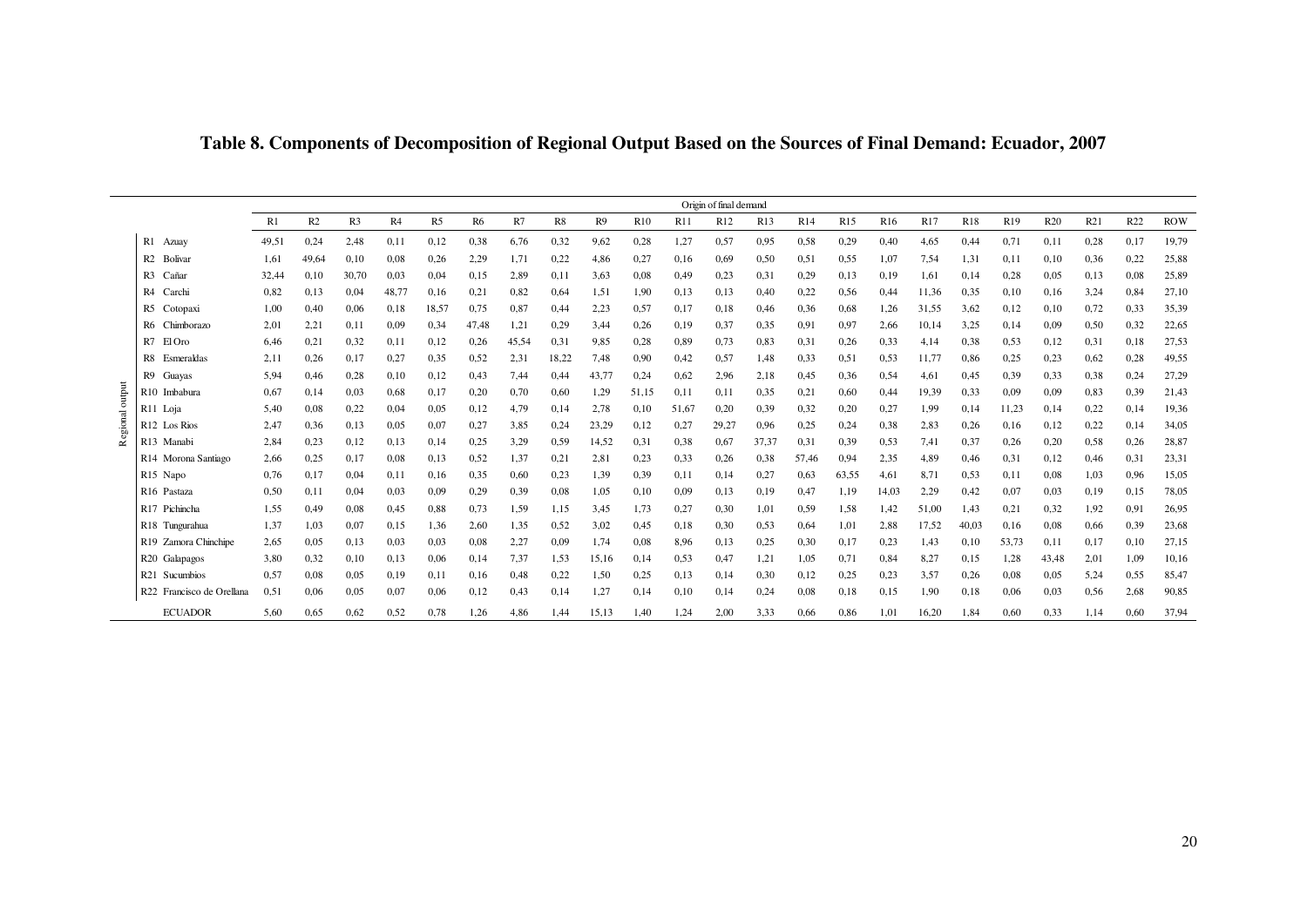

# **Figure 3. Identification of Regions Relatively More Affected by a Specific Regional**

R4 Carchi R5 Cotopaxi R6 Chimborazo









R7 El Oro R8 Esmeraldas R9 Guayas





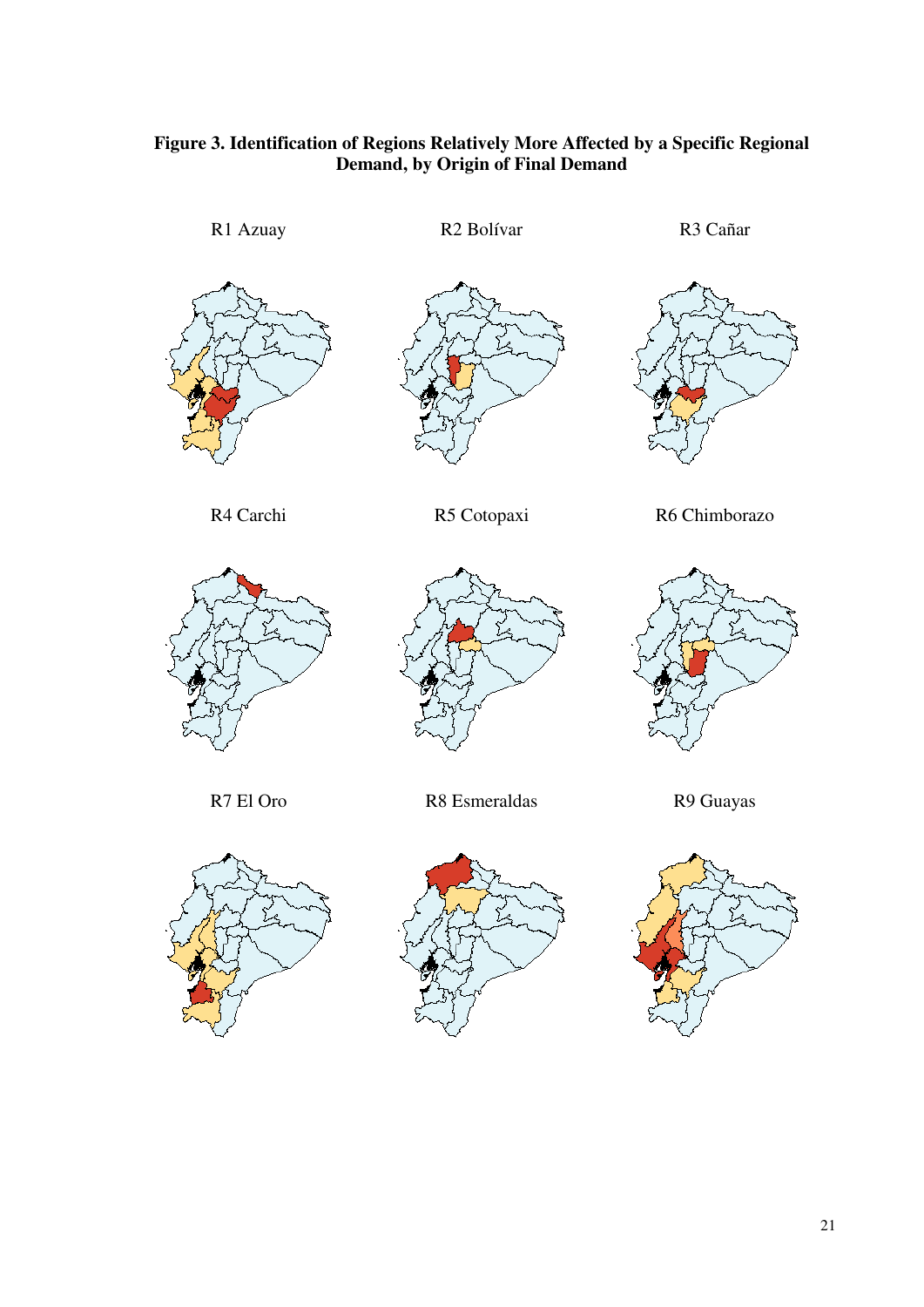# **Figure 3. Identification of Regions Relatively More Affected by a Specific Regional Demand, by Origin of Final Demand**

R10 Imbabura R11 Loja R12 Los Rios R13 Manabi R14 Morona Santiago R15 Napo R16 Pastaza R17 Pichincha R18 Tungurahua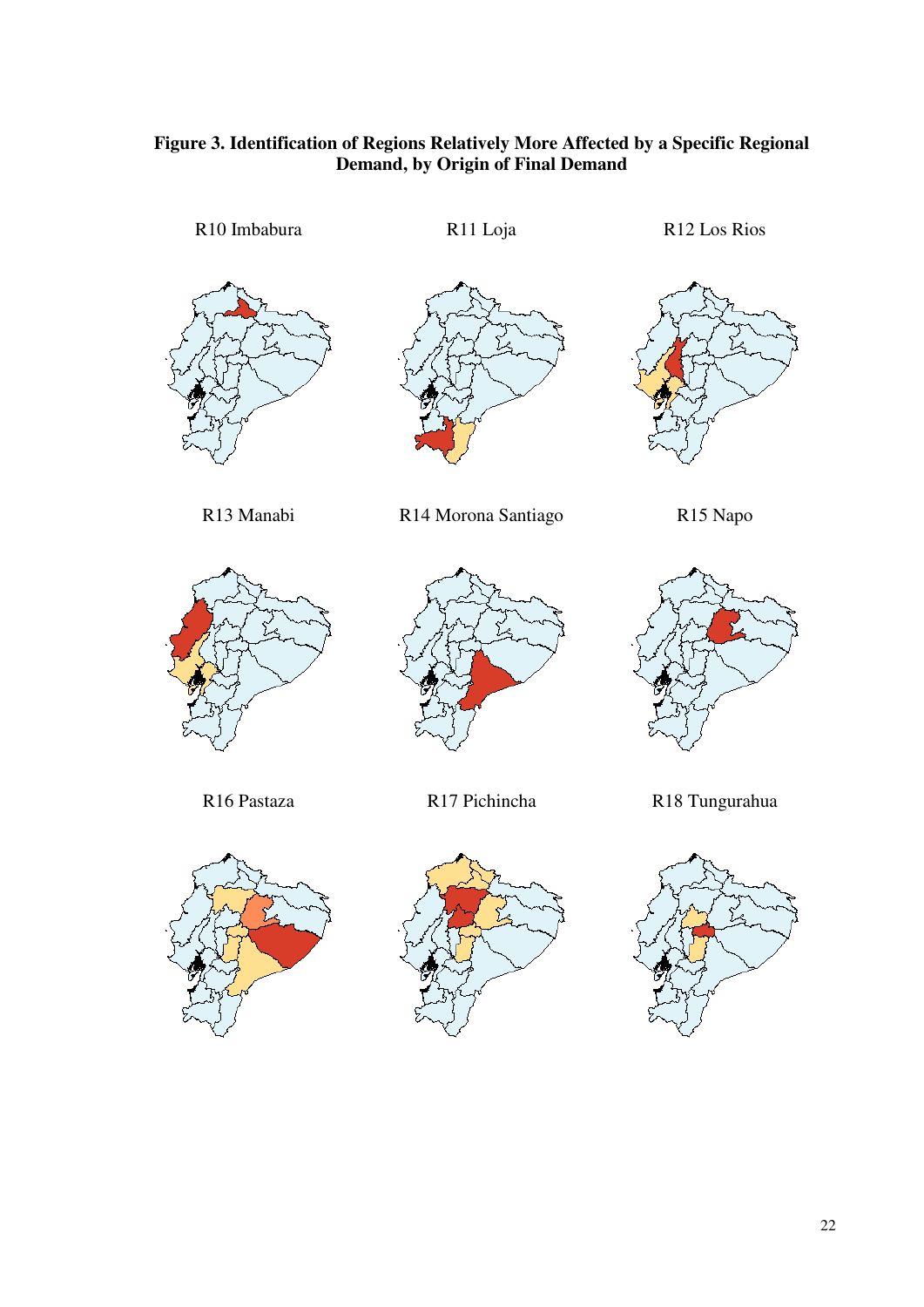# **Figure 3. Identification of Regions Relatively More Affected by a Specific Regional Demand, by Origin of Final Demand**

R19 Zamora Chinchipe R20 Galapagos R21 Sucumbios





R22 Francisco de Orellana ROW Rest of the World



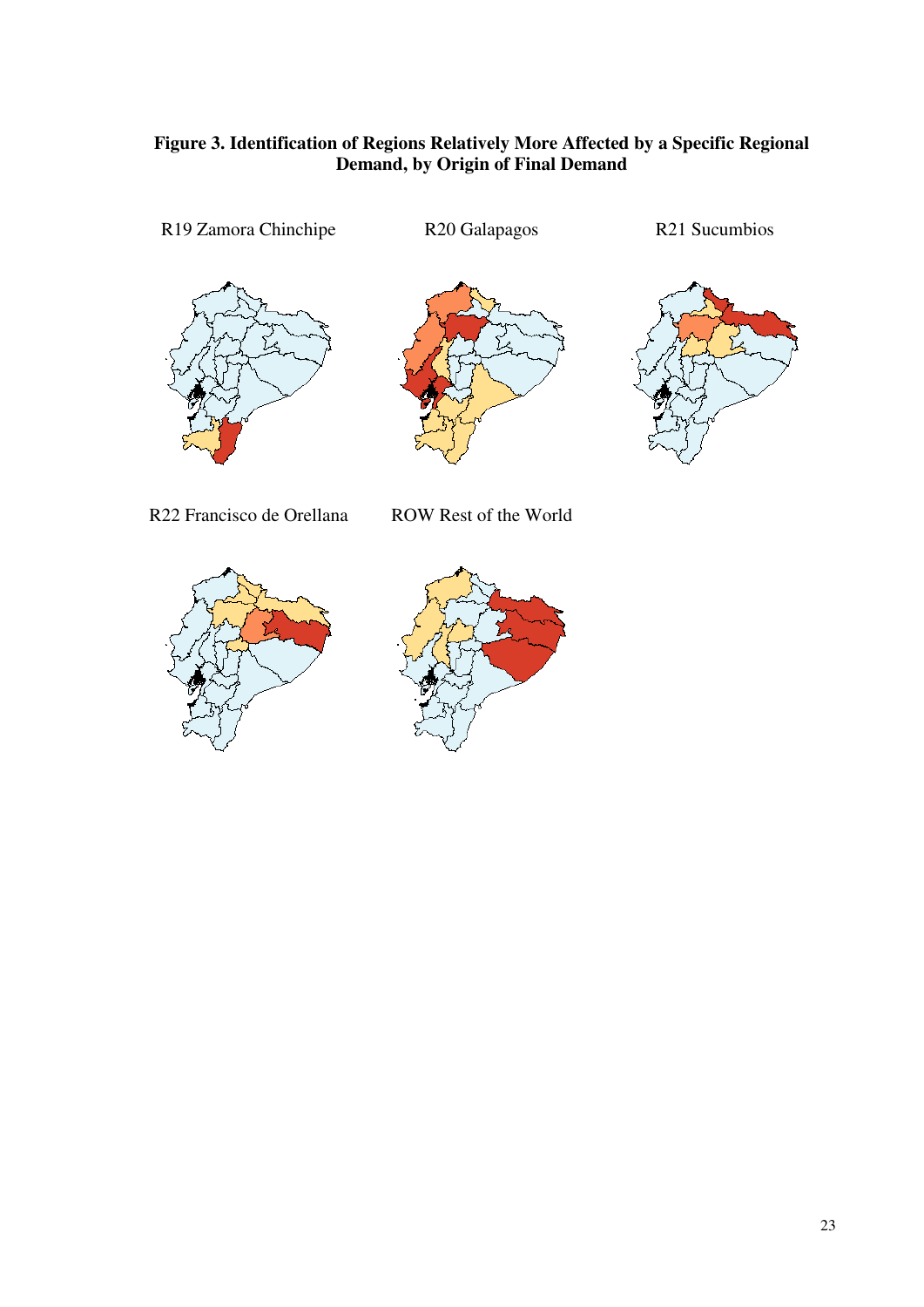# **Figure 4. Identification of Regions whose Demands Affect Relatively More a Specific Regional Output, by Regional Output**

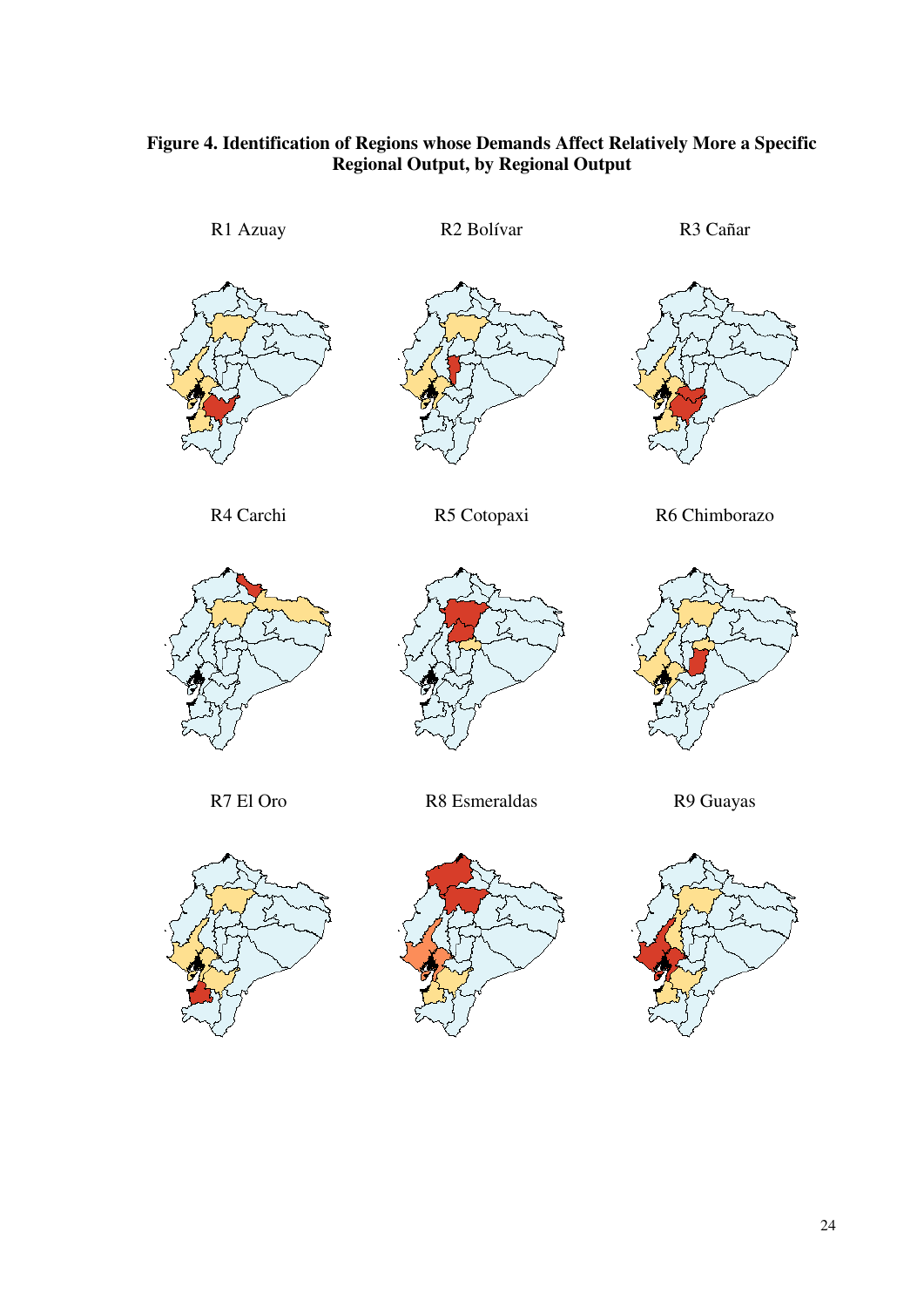# **Figure 4. Identification of Regions whose Demands Affect Relatively More a Specific Regional Output, by Regional Output**

R10 Imbabura R11 Loja R12 Los Rios







R13 Manabi R14 Morona Santiago R15 Napo











R16 Pastaza R17 Pichincha R18 Tungurahua

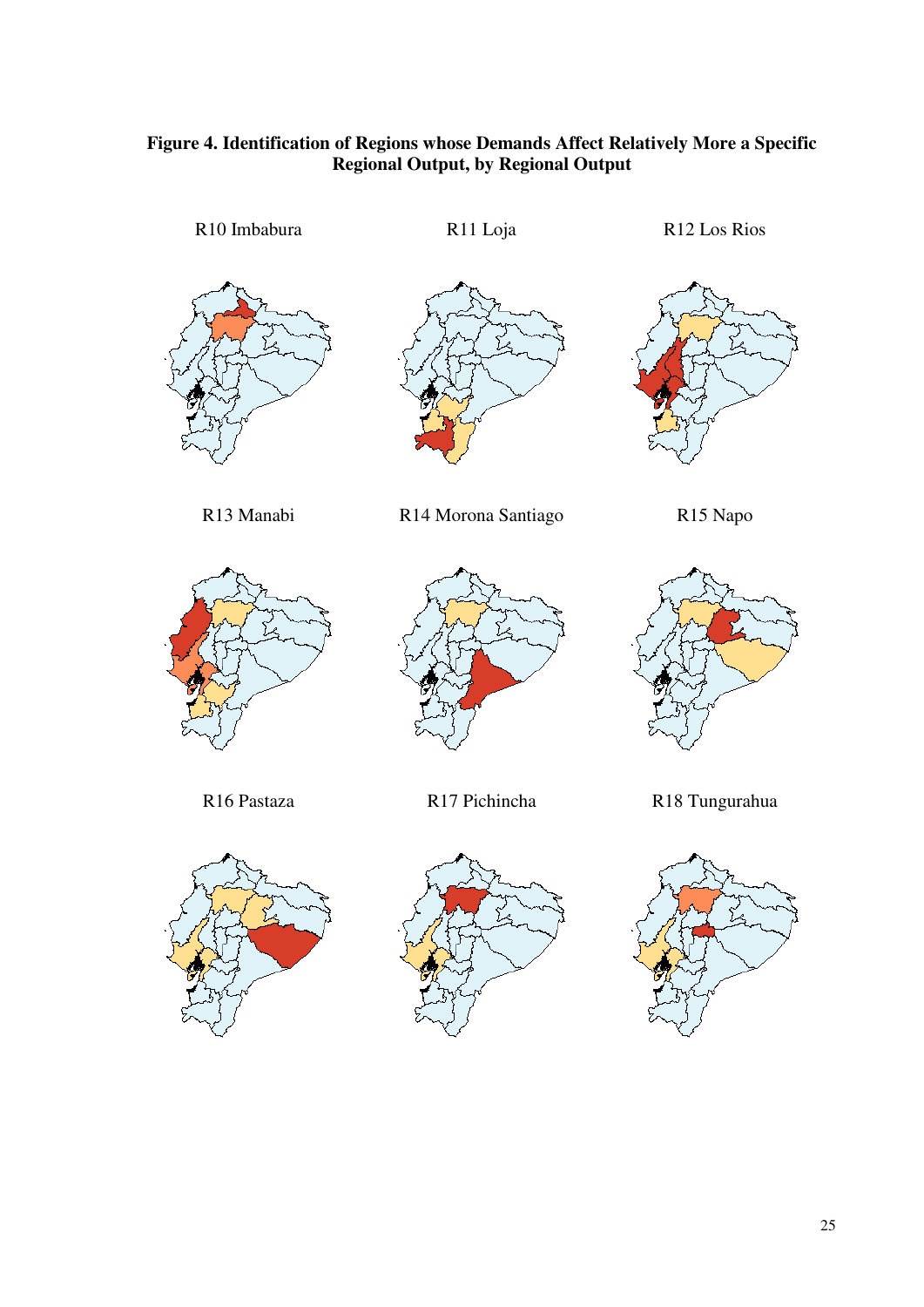# **Figure 4. Identification of Regions whose Demands Affect Relatively More a Specific Regional Output, by Regional Output**



R22 Francisco de Orellana

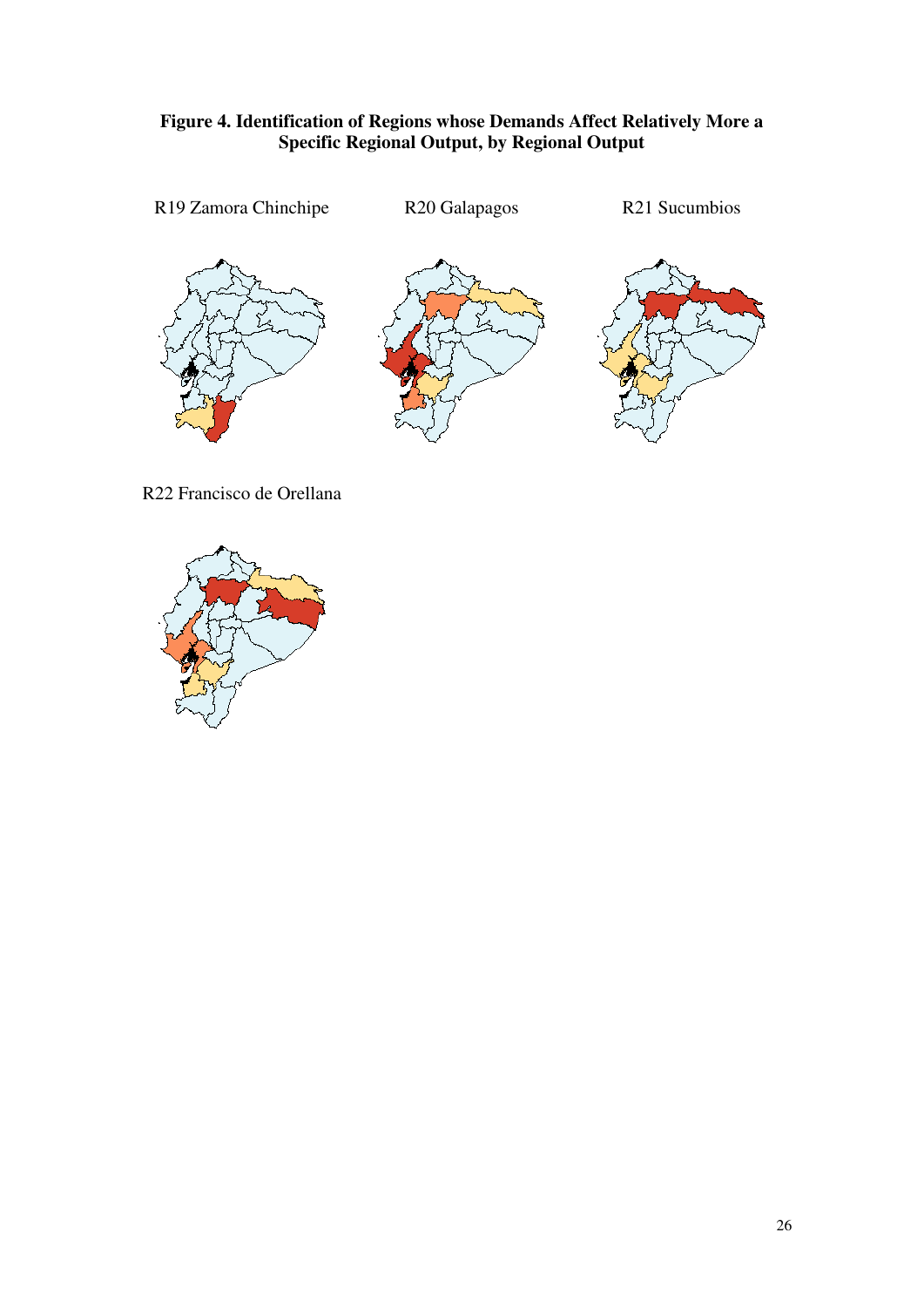# **4. Final Remarks**

The main goal of this paper was to present the recent developments in the construction of an interregional input-output matrix for Ecuador (IIOM-EC). The understanding of the functioning of the Ecuatorian regional economies within an integrated system is one of the main goals of the joint project involving Nereus, in Brazil, and UTPL, in Ecuador. By exploring different methods of comparative structure analysis, it is hoped that this initial exercise benefited from the complementarity among them, resulting in a better appreciation of the full dimensions of differences and similirarities that exist among the provinces in Ecuador.

The analysis suggests that there are some important differences in the internal structure of the regional economies in Ecuador and the external interactions among their different agents. As the absorption matrix used throughout the structural analysis will serve as the basis for the calibration of the ICGE model, understanding of the relationships underlying it is fundamental for a better understanding of the model's results.

It is clear from the preceding analysis that the role of international exports in generating domestic output in Ecuador is very relevant. The output decomposition analysis has shown that foreign exports are responsible for over one-third of gross output in the country. For some regions, especially those reliant upon exports of crude oil, the international exports generate over 80% of total regional output.

Even in this context, the role of interregional trade to the province economies should not be relegated to a secondary place. One should consider interregional interactions for a better understanding of how the province economies are affected, both in the international and in the domestic markets, once for the smaller economies, the performance of the more developed regions plays a crucial role. As Anderson and Hewings (1999) observe, the usual region versus the rest of the world characterization of spatial interaction provides a convenient mechanism to generate demand-driven models, but it provides little insights into two properties associated with spatial interaction that have not featured prominently in regional models, namely, feedbacks and hierarchy. On one hand, interregional trade might generate the potential for the propagation of feedback effects that, in quantitative terms, could be larger than the

27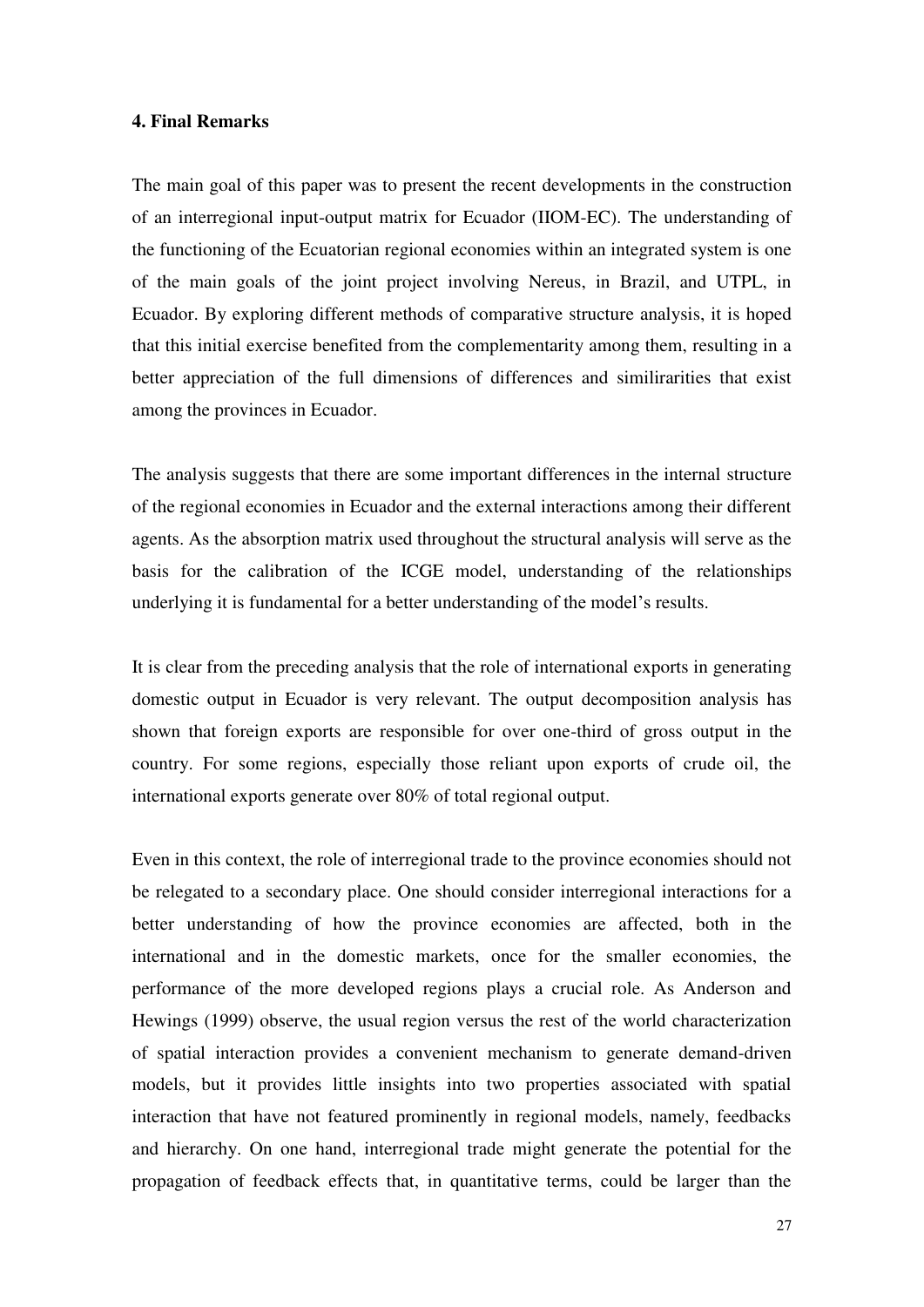effects generated by international trade. On the other hand, the impact of feedback effects will be determined, partly, by the hierarchical structure of the interregional system under consideration. Thus, in the Ecuatorian case, it is expected that the impacts of interregional trade related to the Guayas and Pichincha economies will differ from those from the other peripheral economies.

Inspection of Table 9 reveals some important characteristics of the Ecuatorian interregional system. It presents estimates of the interregional and international export coefficients for the 22 provinces in the country. It is noteworthy that, for almost every province, interregional exports are higher than international exports. In general, interregional flows have higher relative importance to the less developed economies, except those specialized in oil production/exports. These estimates, based on the information from the IIOM-EC, reveal, at first, the relevance of interregional trade for the regional economies. A further analysis of the trade among the Ecuatorian provinces, including the way of generalizations about the type of trade involved, its changing composition over time as an economy evolves and the implications for these structural differences in the articulation and implementation of development policies, would enhance the understanding of the economic system.

Finally, one could reach the conclusion that, for some of the province economies under consideration, the future is not only tied with its ability to compete in the international export market, but also with its articulation with other domestic markets. Again, more room for public policy might be advocated, through actions towards the modernization of the transportation infrastructure of the country to generate a more efficient integration of producers and consumers, and, thus, maximize the effects of the different strategies of trade policy: not only the mechanisms of propagation of feedback effects would be enhanced, but also the competitiveness of Ecuatorian products in international markets would increase.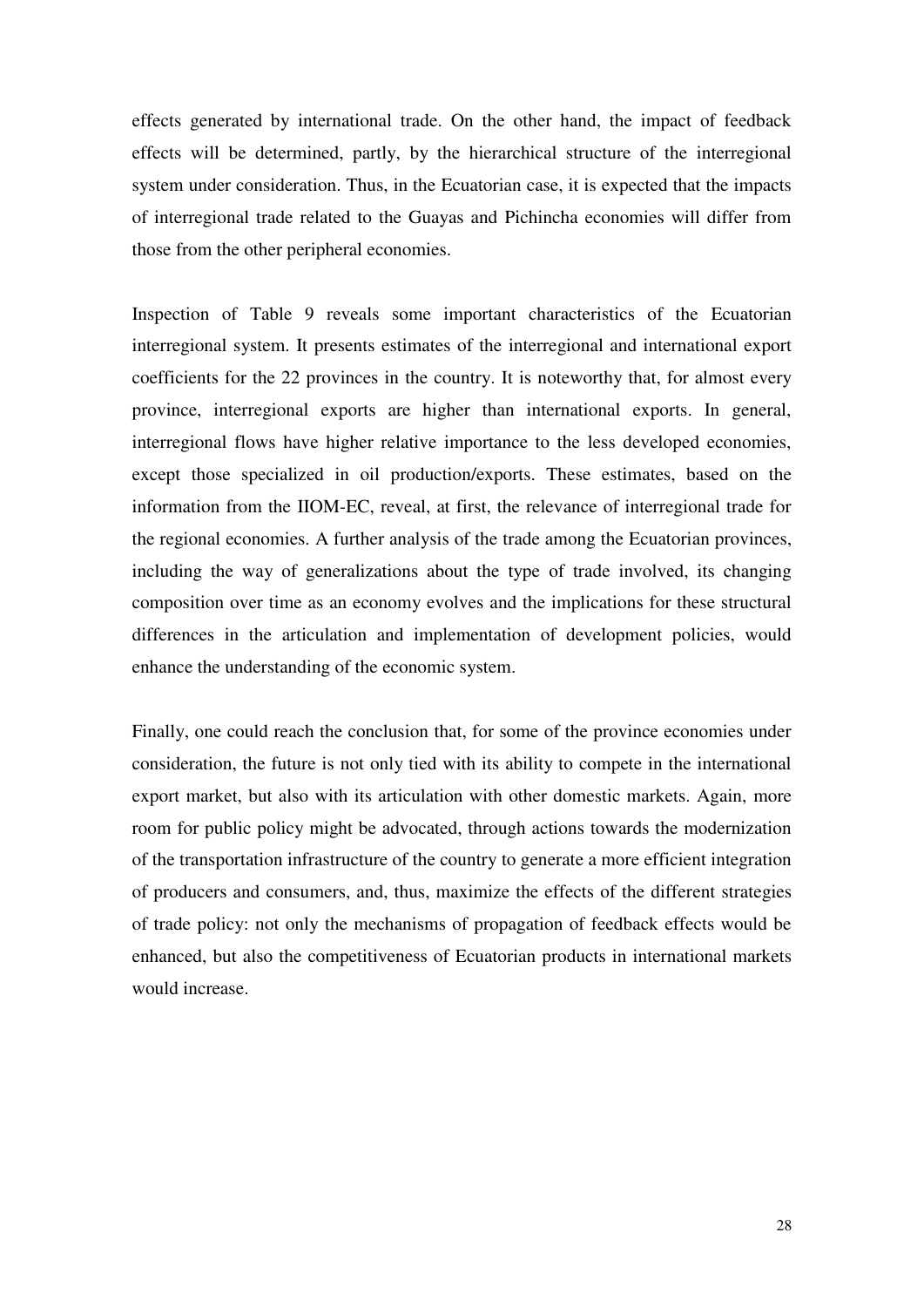|                |                           | Interregional exports/VA | International exports/VA | Total exports/VA |
|----------------|---------------------------|--------------------------|--------------------------|------------------|
| R <sub>1</sub> | Azuay                     | 0,504                    | 0,150                    | 0,655            |
| R <sub>2</sub> | Bolivar                   | 0,438                    | 0,173                    | 0,611            |
| R <sub>3</sub> | Cañar                     | 0,697                    | 0,225                    | 0,922            |
| R4             | Carchi                    | 0,549                    | 0,157                    | 0,707            |
| R <sub>5</sub> | Cotopaxi                  | 0,881                    | 0,343                    | 1,224            |
| R <sub>6</sub> | Chimborazo                | 0,498                    | 0,163                    | 0,661            |
| R7             | El Oro                    | 0,463                    | 0,226                    | 0,689            |
| R8             | Esmeraldas                | 0,742                    | 0,651                    | 1,394            |
| R <sub>9</sub> | Guayas                    | 0,505                    | 0,234                    | 0,739            |
|                | R10 Imbabura              | 0,465                    | 0,147                    | 0,612            |
|                | R11 Loja                  | 0,363                    | 0,119                    | 0,482            |
|                | R12 Los Rios              | 0,677                    | 0,277                    | 0,954            |
|                | R13 Manabi                | 0,578                    | 0,230                    | 0,808            |
|                | R14 Morona Santiago       | 0,302                    | 0,170                    | 0,472            |
|                | R15 Napo                  | 0,355                    | 0,097                    | 0,452            |
|                | R <sub>16</sub> Pastaza   | 0,149                    | 0,847                    | 0,996            |
|                | R17 Pichincha             | 0,415                    | 0,219                    | 0,634            |
|                | R18 Tungurahua            | 0,608                    | 0,172                    | 0,780            |
|                | R19 Zamora Chinchipe      | 0,360                    | 0,195                    | 0,555            |
|                | R20 Galapagos             | 0,800                    | 0,044                    | 0,844            |
|                | R21 Sucumbios             | 0,189                    | 0,949                    | 1,138            |
|                | R22 Francisco de Orellana | 0,163                    | 0,973                    | 1,135            |
|                | <b>TOTAL</b>              | 0,452                    | 0,365                    | 0,818            |

**Table 9. Interregional and International Export Coefficients: Ecuatorian Provinces, 2007 (in %)**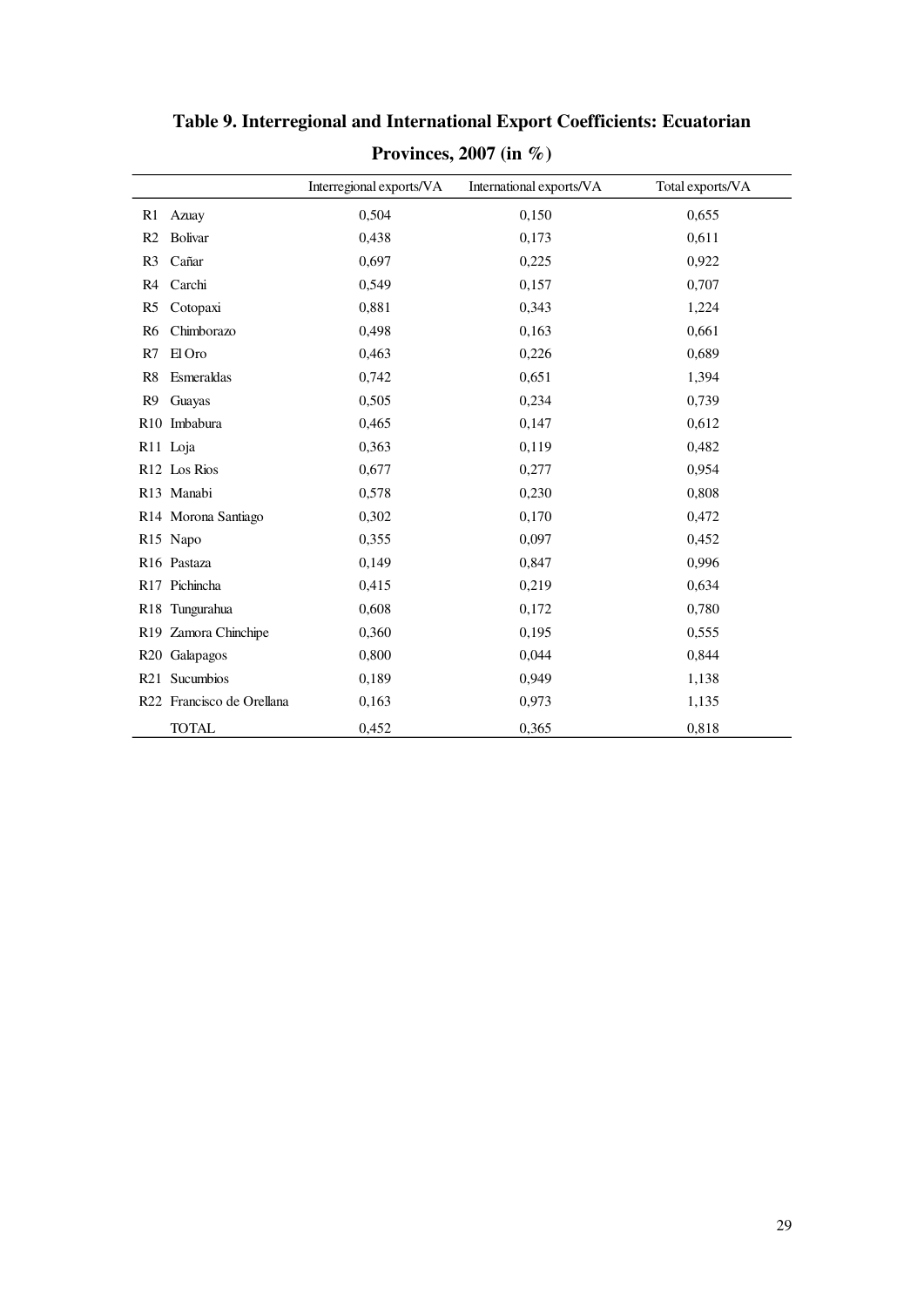# **References**

- Agenor, P. R., Izquierdo, A. and Jensen, H. T. (2007). *Adjustment Policies, Poverty, and Unemployment: The IMMPA Framework*. Oxford: Blackwell Publishing.
- Anderson, D. K., & Hewings, G. J. D. (1999). The Role of Intraindustry Trade in Interregional Trade in the Midwest of the US. *Discussion Paper 99-T-7*. Regional Economics Applications Laboratory, University of Illinois at Urbana-Champaign, IL.
- Chenery, H. B. (1956). Interregional and International Input-Output Analysis. In: T. Barna (ed.), *The Structure Interdependence of the Economy*, New York: Wiley, pp. 341-356.
- Dixon, P. B. and Rimmer, M. T. (2004). Disaggregation of Results from a Detailed General Equilibrium Model of the US to the State Level. *General Working Paper No. 145*, Centre of Policy Studies, April.
- Guilhoto, J.J.M., U.A. Sesso Filho (2005). Estimação da Matriz Insumo-Produto a Partir de Dados Preliminares das Contas Nacionais. *Economia Aplicada*. Vol. 9. N. 2. pp. 277-299. Abril-Junho.
- Hulu, E. and Hewings, G. J. D. (1993). The Development and Use of Interregional Input-Output Models for Indonesia under Conditions of Limited Information. *Review of Urban and Regional Development Studies*, Vol. 5, pp. 135-153.
- Miller, R. E. and Blair, P. D. (2009). *Input-Output Analysis: Foundations and Extensions*. Cambridge University Press, Cambridge, Second Edition.
- Moses, L. N. (1955). The Stability of Interregional Trading Patterns and Input-Output Analysis, American Economic Review, vol. XLV, no. 5, pp. 803-832.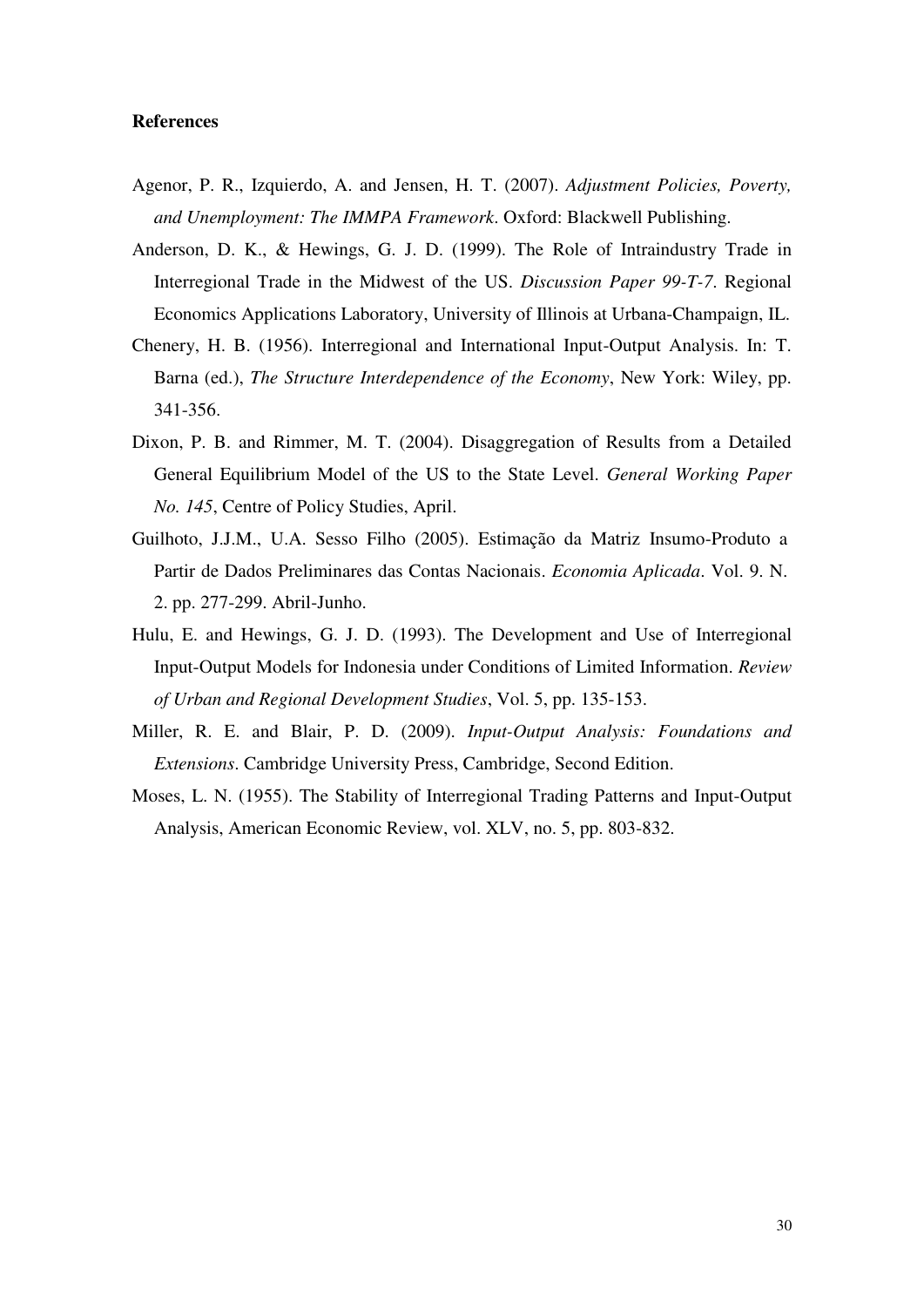# **Technical Appendix**

In this appendix, the methodology used to generate the interregional input-output system for Ecuador is provided. The description is organized around the TABLO Input file, used for data manipulation in  $GEMPACK<sup>2</sup>$ . As the final goal of the project is to develop an interregional CGE model for the country to be impleneted using GEMPACK, the choice of the language for the code for generating the IIO matrix was straightforward. Attention is directed to the different steps undertaken and their underlying assumptions. We present the complete text of the TABLO Input file divided into a sequence of excerpts and supplemented by tables and explanatory text. The presentation draws on the document "ORANI-G: A Generic Single-Country Computable General Equilibrium Model", by **Mark Horridge**, March 2006.

# **A1. Dimensions of the IIO System for Ecuador**

Excerpt 1 of the TABLO Input file begins by defining logical names for input and output files. Initial data are stored in the BDATA input file. The RIODATA output file is used to store results for the manipulation of the initial information. Note that BDATA and RIODATA are logical names. The actual locations of these files (disk, folder, filename) are chosen by the user.

The rest of Excerpt 1 defines sets: lists of descriptors for the components of vector coefficients. Set names appear in upper-case characters. For example, the first Set statement is to be read as defining a set named "COM" which contains commodity descriptors. The elements of COM (a list of commodity names) are read from the input file REGSETS (this allows the model to use databases with different numbers of sectors). By contrast the two elements of the set  $SRC -$  dom and imp – are listed explicitly.

*<sup>!</sup> Excerpt 1 of TABLO input file: ! ! Files and sets !* 

<sup>&</sup>lt;sup>2</sup> The TABLO language is essentially conventional algebra, with names for variables and coefficients chosen to be suggestive of their economic interpretations. It is no more complex than alternative means of setting out a CGE model and undertaking calculations from an original set of data.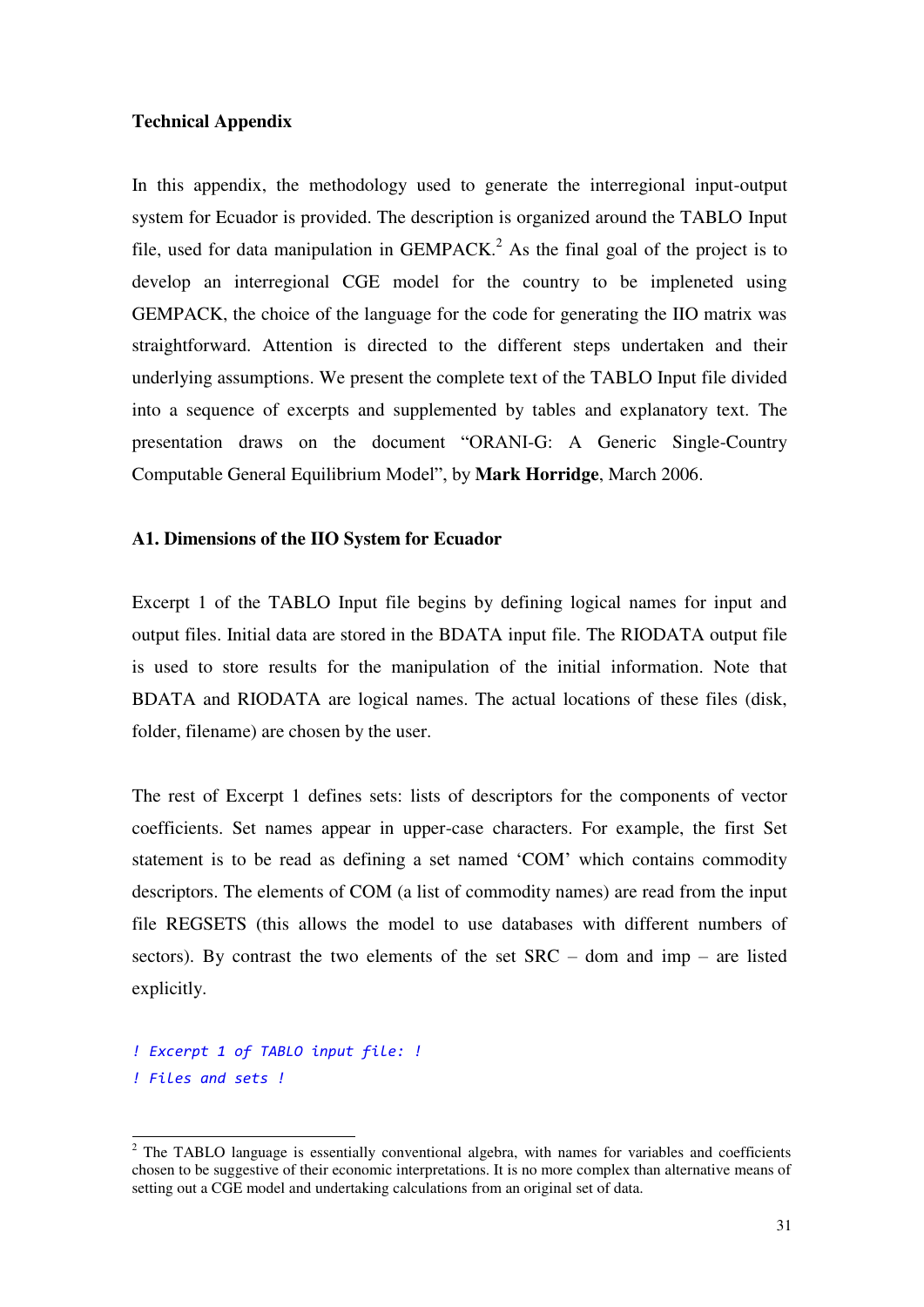**FILE** BDATA *# Data File #*; **FILE**(**NEW**) RIODATA *# Regional IO data #*; **FILE** REGSETS *# Sets file #*;

#### **SET**

COM *# Commodities #* **READ ELEMENTS FROM FILE** REGSETS **HEADER** *"COM"*; MARGCOM *# Margin Commodities #* **READ ELEMENTS FROM FILE** REGSETS **HEADER** *"MAR"*; **SUBSET** MARGCOM **IS SUBSET OF** COM; **SET**  NONMARGCOM *# NonMargin Commodities #* **READ ELEMENTS FROM FILE** REGSETS **HEADER** *"NMAR"*; **SUBSET** NONMARGCOM **IS SUBSET OF** COM; **SET** SRC *# Source of Commodities #* (dom,imp); IND *# Industries #* **READ ELEMENTS FROM FILE** REGSETS **HEADER** *"IND"*; REGDEST *# Regional destinations #* **READ ELEMENTS FROM FILE** REGSETS **HEADER** *"RDST"*; ALLSOURCE *# Origin of goods #* **READ ELEMENTS FROM FILE** REGSETS **HEADER** *"ASRC"*; REGSOURCE *# Domestic origin of goods #* **READ ELEMENTS FROM FILE** REGSETS **HEADER** *"RDST"*; **SUBSET** REGSOURCE **IS SUBSET OF** ALLSOURCE; **SUBSET** REGSOURCE **IS SUBSET OF** REGDEST; **SUBSET** REGDEST **IS SUBSET OF** REGSOURCE;

The commodity and industry classifications of the IIO for Ecuador described here are based on aggregates of the classifications used in the national IO tables published by the Central Bank of Ecuador, which considers 47 industries and 60 commodities. We were contrained by availability of regional information at the sectoral level, ending up with 15 sectors and 60 commodities. Multiproduction is explicitly considered in the 22 domestic regions of the system.

Table A1 lists the elements of the set COM which are read from file. GEMPACK uses the element names to label the rows and columns of results and data tables. The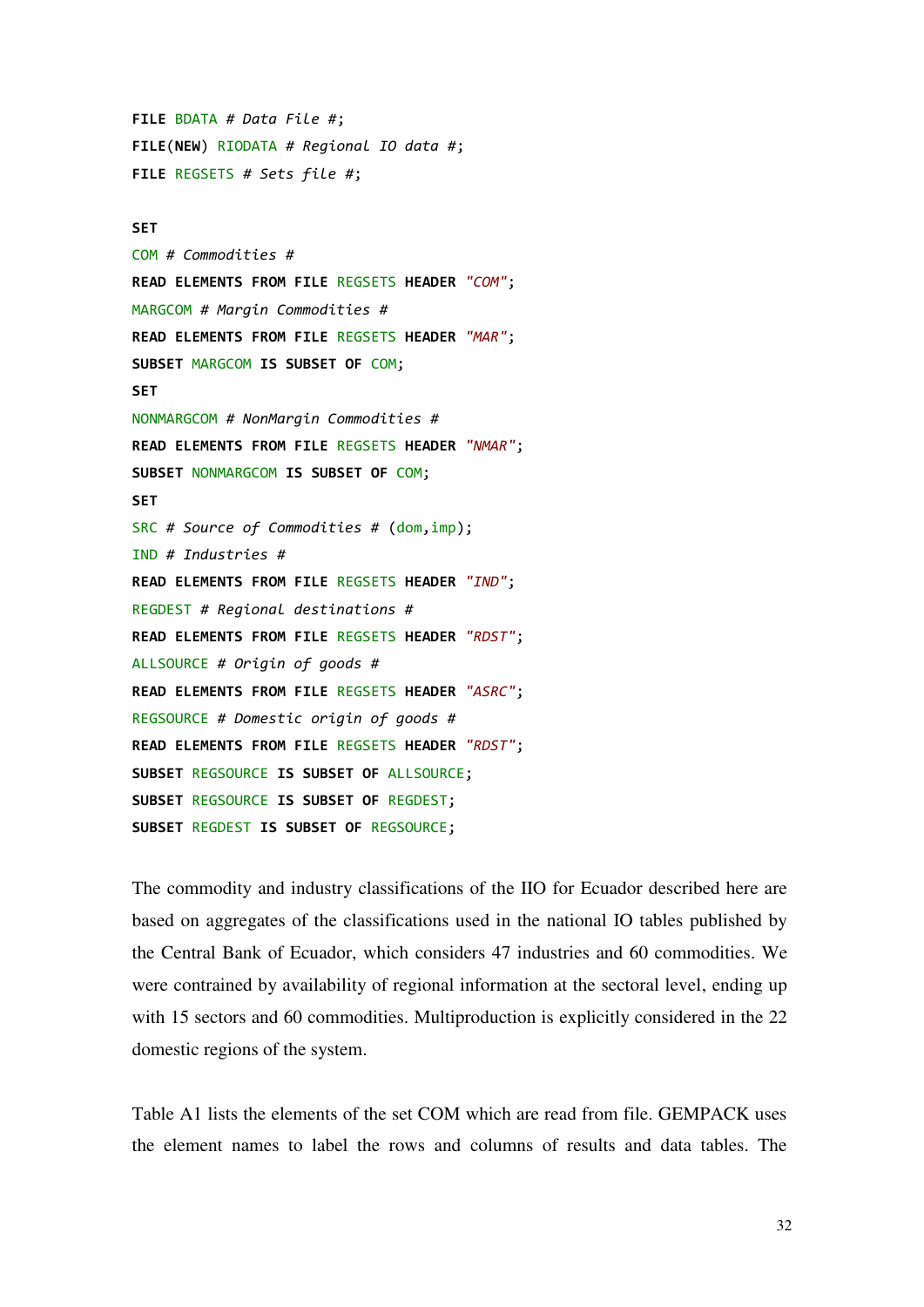element names cannot be more than 12 letters long, nor contain spaces. The IND elements are presented in Table A2 and the ALLSOURCE elements in Table A3.

Elements of the set MARGCOM are margins commodities, i.e., they are required to facilitate the flows of other commodities from producers (or importers) to users. Hence, the costs of margins services, together with indirect taxes, account for differences between basic prices (received by producers or importers) and purchasers' prices (paid by users). In the IIO system, we considered only one commodity as margin, namely "Comercio".

TABLO does not prevent elements of two sets from sharing the same name; nor, in such a case, does it automatically infer any connection between the corresponding elements. The Subset statement which follows the definition of the set MARGCOM is required for TABLO to realize that the single element of MARGCOM, "Comercio", is the same as the  $47<sup>th</sup>$  element of the set COM.

The statement for NONMARGCOM defines that set as a complement. That is, NONMARGCOM consists of all those elements of COM which are not in MARGCOM. In this case TABLO is able to deduce that NONMARGCOM must be a subset of COM.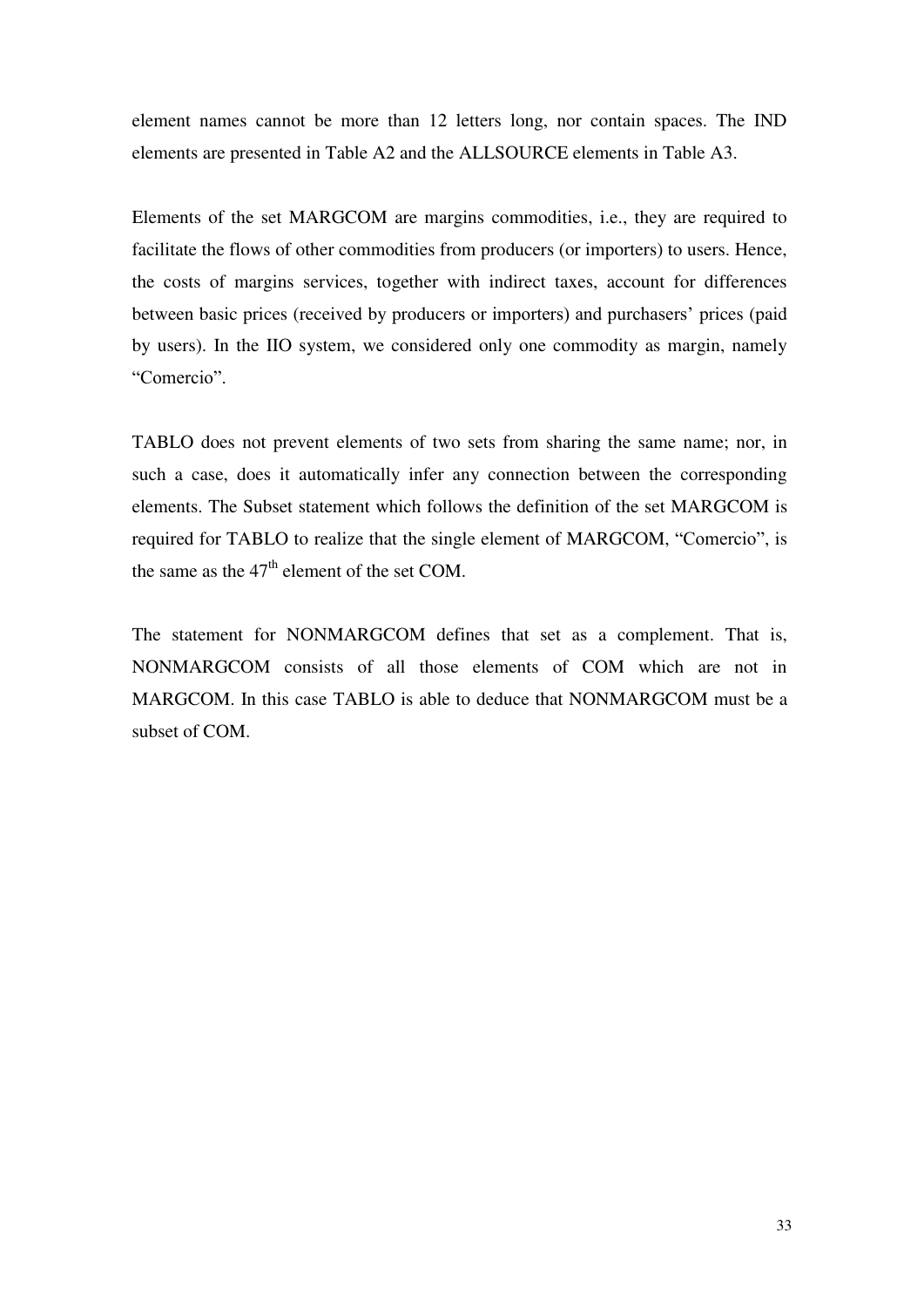|  |  |  |  | <b>Table A1. Commodity Classification</b> |
|--|--|--|--|-------------------------------------------|
|--|--|--|--|-------------------------------------------|

| Elements of Set COM             |                | Description (in Spanish)                                                                     |  |  |  |  |  |  |  |  |  |  |
|---------------------------------|----------------|----------------------------------------------------------------------------------------------|--|--|--|--|--|--|--|--|--|--|
| <b>BanCafCac</b>                | C1             | Banano, café, cacao                                                                          |  |  |  |  |  |  |  |  |  |  |
| Cereales                        | C <sub>2</sub> | Cereales                                                                                     |  |  |  |  |  |  |  |  |  |  |
| <b>Flores</b>                   | C <sub>3</sub> | Flores                                                                                       |  |  |  |  |  |  |  |  |  |  |
|                                 |                |                                                                                              |  |  |  |  |  |  |  |  |  |  |
| Otrosagric                      | C <sub>4</sub> | Otros productos de la agricultura                                                            |  |  |  |  |  |  |  |  |  |  |
| GanadPrAn                       | C <sub>5</sub> | Ganado, animales vivos y productos animales                                                  |  |  |  |  |  |  |  |  |  |  |
| Silvicultura                    | C <sub>6</sub> | Productos de la silvicultura                                                                 |  |  |  |  |  |  |  |  |  |  |
| Camaron                         | C7             | Camarón y larvas de camarón                                                                  |  |  |  |  |  |  |  |  |  |  |
| Pescado                         |                | C8 Pescado vivo, fresco o refrigerado                                                        |  |  |  |  |  |  |  |  |  |  |
| <b>PetrGasNat</b>               |                | C9 Petróleo crudo y gas natural                                                              |  |  |  |  |  |  |  |  |  |  |
| <b>MinMet</b>                   |                | C <sub>10</sub> Minerales metálicos                                                          |  |  |  |  |  |  |  |  |  |  |
| MinNoMet                        |                | C <sub>11</sub> Minerales no metálicos                                                       |  |  |  |  |  |  |  |  |  |  |
|                                 |                | $C12$ Energía eléctrica                                                                      |  |  |  |  |  |  |  |  |  |  |
| EnergElect                      |                |                                                                                              |  |  |  |  |  |  |  |  |  |  |
| GasAgua                         |                | C <sub>13</sub> Gas y agua                                                                   |  |  |  |  |  |  |  |  |  |  |
| Carne                           |                | $C14$ Carne y productos de la carne                                                          |  |  |  |  |  |  |  |  |  |  |
| CamarElab                       |                | C15 Camarón elaborado                                                                        |  |  |  |  |  |  |  |  |  |  |
| PescadElab                      |                | C16 Pescado y otros productos acúaticos elaborados                                           |  |  |  |  |  |  |  |  |  |  |
| ConservAc                       |                | C17 Conservas de especies acúaticas                                                          |  |  |  |  |  |  |  |  |  |  |
| AceitCrud<br><b>LacteosElab</b> |                | C18 Aceites crudos, refinados y grasas<br>C <sub>19</sub> Productos lácteos elaborados       |  |  |  |  |  |  |  |  |  |  |
| Molineria                       |                | C <sub>20</sub> Productos de molinería                                                       |  |  |  |  |  |  |  |  |  |  |
| PanadPastas                     |                | C21 Productos de la panadería, fideos y pastas                                               |  |  |  |  |  |  |  |  |  |  |
| Azucar                          |                | C <sub>22</sub> Azúcar y panela                                                              |  |  |  |  |  |  |  |  |  |  |
| CacaoElab                       |                | C <sub>23</sub> Cacao elaborado                                                              |  |  |  |  |  |  |  |  |  |  |
| Chocolate                       |                | C24 Chocolate y productos de confitería                                                      |  |  |  |  |  |  |  |  |  |  |
| OtrosAlim                       |                | C <sub>25</sub> Otros productos alimenticios                                                 |  |  |  |  |  |  |  |  |  |  |
| CafeElab                        |                | C <sub>26</sub> Café elaborado                                                               |  |  |  |  |  |  |  |  |  |  |
| <b>BebidasAlc</b>               |                | C <sub>27</sub> Bebidas alcohólicas                                                          |  |  |  |  |  |  |  |  |  |  |
| <b>BebNoAlc</b>                 |                | C <sub>28</sub> Bebidas no alcohólicas                                                       |  |  |  |  |  |  |  |  |  |  |
| TabacoElab<br><b>Textiles</b>   |                | C <sub>29</sub> Tabaco elaborado                                                             |  |  |  |  |  |  |  |  |  |  |
| CueroCalz                       |                | C30 Hilos e hilados; tejidos y confecciones<br>C31 Cuero, productos del cuero y calzado      |  |  |  |  |  |  |  |  |  |  |
| Madera                          |                | C32 Productos de madera tratada, corcho y otros materiales                                   |  |  |  |  |  |  |  |  |  |  |
| PapelEdit                       |                | C33 Pasta de papel, papel y cartón; productos editoiriales y otros productos                 |  |  |  |  |  |  |  |  |  |  |
| AceitRef                        |                | C34 Aceites refinados de petróleo y de otros productos                                       |  |  |  |  |  |  |  |  |  |  |
| QuimBas                         |                | C35 Productos químicos básicos                                                               |  |  |  |  |  |  |  |  |  |  |
| OtrosQuim                       |                | C36 Otros productos químicos                                                                 |  |  |  |  |  |  |  |  |  |  |
| Caucho                          |                | C <sub>37</sub> Productos de caucho                                                          |  |  |  |  |  |  |  |  |  |  |
| Plastico                        |                | C <sub>38</sub> Productos de plástico                                                        |  |  |  |  |  |  |  |  |  |  |
| PrMNoMet                        |                | C39 Productos de minerales no metálicos                                                      |  |  |  |  |  |  |  |  |  |  |
| OtrosMNoMet                     |                | C40 Otros productos de minerales no metálicos                                                |  |  |  |  |  |  |  |  |  |  |
| MetalCom<br>MetElab             |                | C41 Metales comunes<br>C42 Productos metálicos elaborados                                    |  |  |  |  |  |  |  |  |  |  |
| MaqEqElec                       |                | C43 Maquinaria y equipo y aparatos eléctricos; partes, piezas y accesorios                   |  |  |  |  |  |  |  |  |  |  |
| EqTransp                        |                | C44 Equipo de transporte; partes, piezas y accesorios                                        |  |  |  |  |  |  |  |  |  |  |
| OtrosManuf                      |                | C45 Otros productos manufacturados                                                           |  |  |  |  |  |  |  |  |  |  |
| Construc                        |                | C46 Trabajos de construcción y construcción                                                  |  |  |  |  |  |  |  |  |  |  |
| Comercio                        |                | C47 Servicios de comercio                                                                    |  |  |  |  |  |  |  |  |  |  |
| HotRest                         |                | C48 Servicios de hotelería y restaurante                                                     |  |  |  |  |  |  |  |  |  |  |
| Transp                          |                | C49 Servicios de transporte y almacenamiento                                                 |  |  |  |  |  |  |  |  |  |  |
| Correos                         |                | C50 Servicio de correos                                                                      |  |  |  |  |  |  |  |  |  |  |
| Telecom                         |                | C51 Servicio de telecomunicaciones y otros servicios                                         |  |  |  |  |  |  |  |  |  |  |
| IntFin                          |                | C52 Servicios de intermediación financiera<br>C53 Servicios de seguros y fondos de pensiones |  |  |  |  |  |  |  |  |  |  |
| SeguPens<br>AlqVivienda         |                | C54 Servicios de alquiler de vivienda                                                        |  |  |  |  |  |  |  |  |  |  |
| ServEmpr                        |                | C55 Servicios prestados a las empresas                                                       |  |  |  |  |  |  |  |  |  |  |
| Gobierno                        |                | C56 Servicios administrativos del gobierno                                                   |  |  |  |  |  |  |  |  |  |  |
| Ensenanza                       |                | C57 Servicios de enseñanza                                                                   |  |  |  |  |  |  |  |  |  |  |
| SociSalud                       |                | C58 Servicios sociales y de salud                                                            |  |  |  |  |  |  |  |  |  |  |
| OtrosSocPer                     |                | C59 Otros servicios sociales y personales                                                    |  |  |  |  |  |  |  |  |  |  |
| ServDom                         |                | C60 Servicios domésticos                                                                     |  |  |  |  |  |  |  |  |  |  |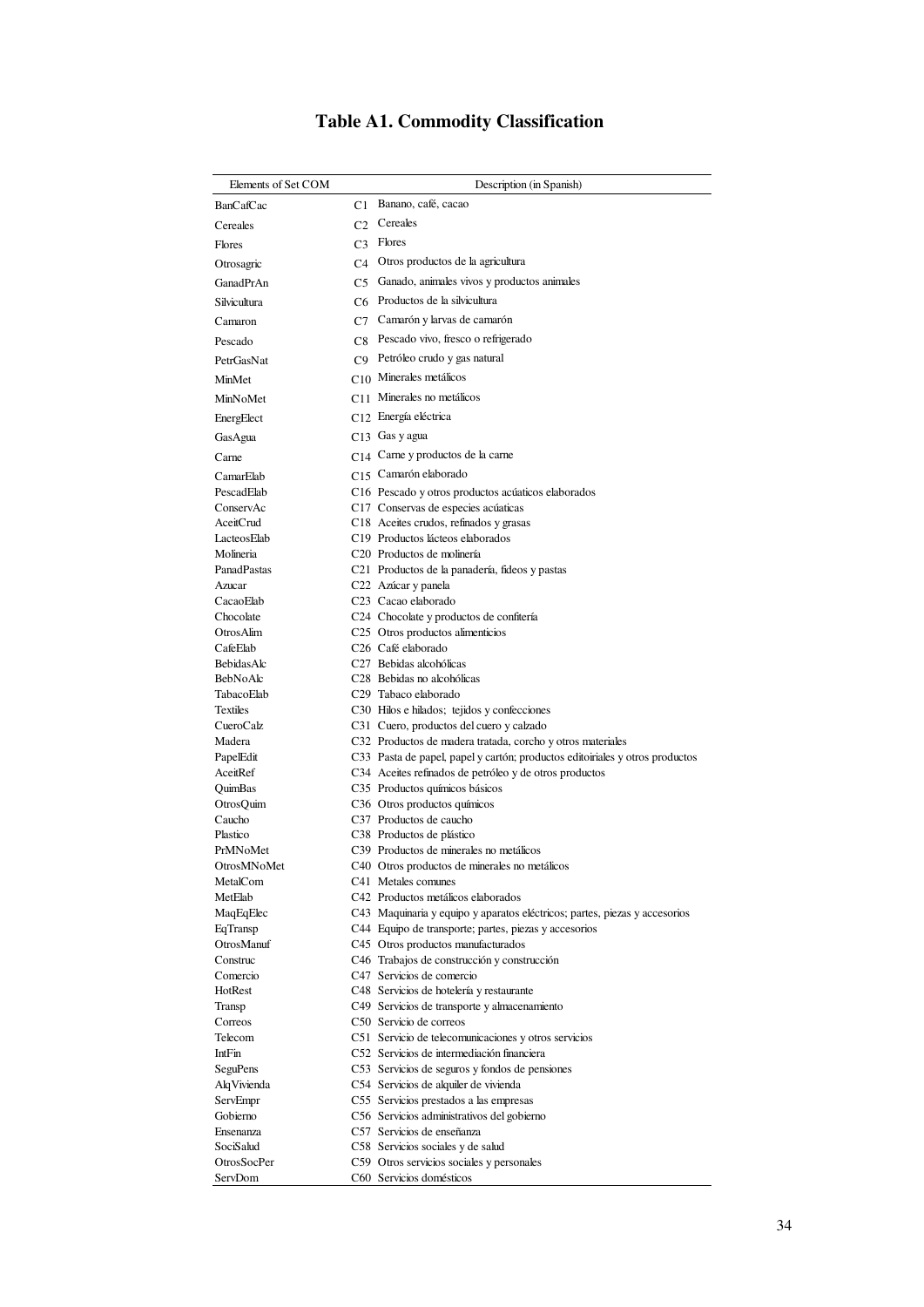| Elements of Set IND |                 | Description (in Spanish)                                                                                     |
|---------------------|-----------------|--------------------------------------------------------------------------------------------------------------|
| AgGanSilv           | S1              | Agricultura, ganadería, caza y silvicultura                                                                  |
| Pesca               | S <sub>2</sub>  | Pesca                                                                                                        |
| Mineria             | S <sub>3</sub>  | Explotación de minas y canteras                                                                              |
| Manufact            | S4              | Industrias manufactureras (excluye refinación de petróleo)                                                   |
| RefPetro            | <b>S5</b>       | Fabricación de productos de la refinación de petróleo                                                        |
| ElectAgua           | S6              | Suministro de electricidad y agua                                                                            |
| Construc            | S7              | Construcción                                                                                                 |
| Comercio            | S8              | Comercio al por mayor y al por menor                                                                         |
| HotRest             | \$9             | Hoteles y restaurantes                                                                                       |
| TransCom            | S <sub>10</sub> | Transporte, almacenamiento y comunicaciones                                                                  |
| <b>InterFin</b>     | S11             | Intermediación financiera                                                                                    |
| <b>InmEmprAlq</b>   | S <sub>12</sub> | Actividades inmobiliarias, empresariales y de alquiler                                                       |
| AdmPub              | S <sub>13</sub> | Administración pública y defensa; planes de seguridad social de afiliación obligatoria                       |
| <b>ServSocPers</b>  | S <sub>14</sub> | Enseñanza, servicios sociales, de salud y otras actividades de servicios comunitarios, sociales y personales |
| ServDom             | S <sub>15</sub> | Hogares privados con servicio doméstico                                                                      |

# **Table A2. Industry Classification**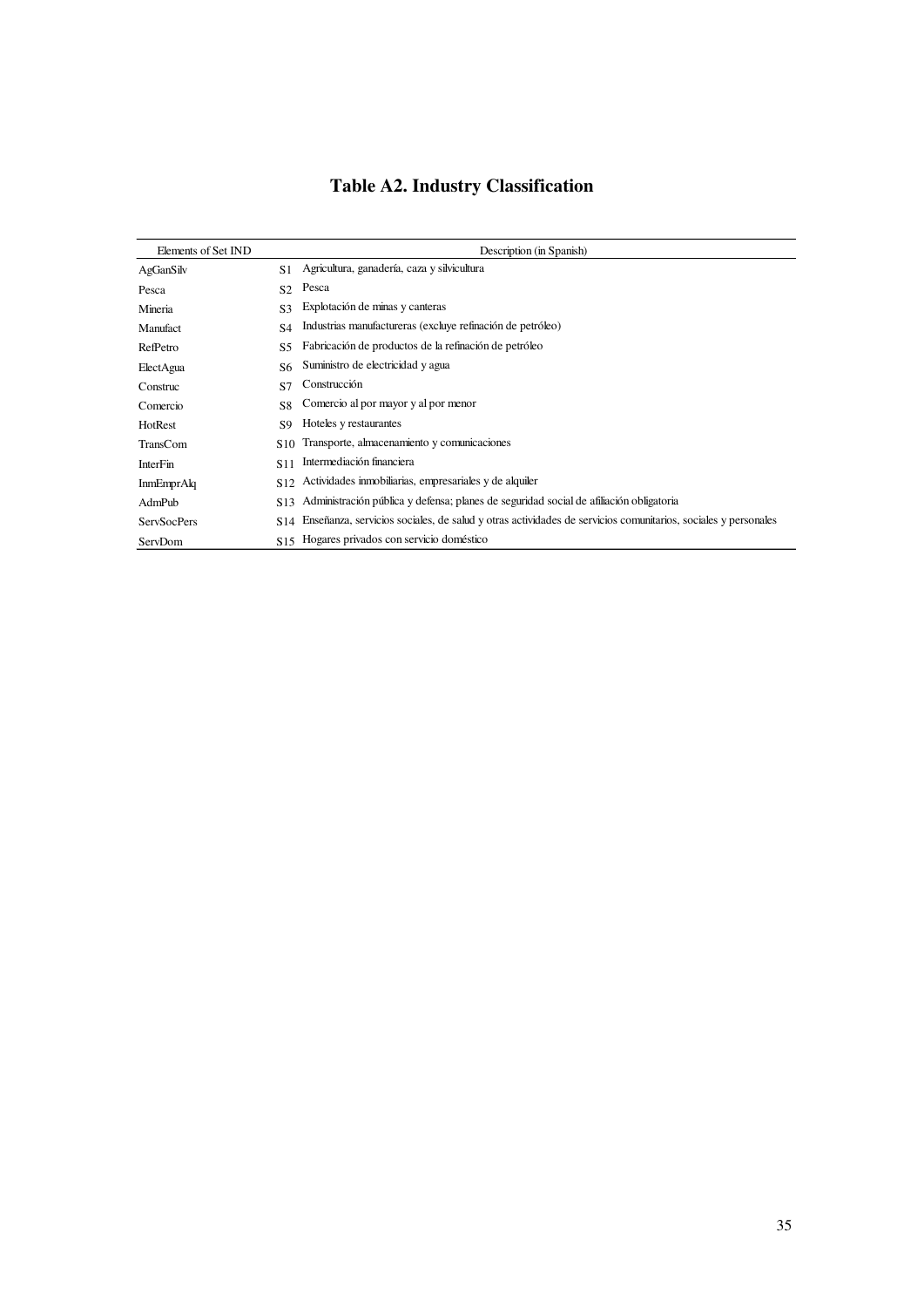| Elements of Set ALLSOURCE |                 | Description (in Spanish) |
|---------------------------|-----------------|--------------------------|
| Azuay                     | R1              | Azuay                    |
| <b>Bolivar</b>            | R <sub>2</sub>  | <b>Bolivar</b>           |
| Canar                     | R <sub>3</sub>  | Cañar                    |
| Carchi                    | R <sub>4</sub>  | Carchi                   |
| Cotopaxi                  | R5              | Cotopaxi                 |
| Chimborazo                | R <sub>6</sub>  | Chimborazo               |
| ElOro                     | R7              | El Oro                   |
| Esmeraldas                | R8              | Esmeraldas               |
| Guayas                    | R <sub>9</sub>  | Guayas                   |
| Imbabura                  | R10             | Imbabura                 |
| Loja                      | R11             | Loja                     |
| LojaRios                  | R12             | Los Rios                 |
| Manabi                    |                 | R <sub>13</sub> Manabi   |
| MoronaSanti               | R14             | Morona Santiago          |
| Napo                      | R15             | Napo                     |
| Pastaza                   | <b>R16</b>      | Pastaza                  |
| Pichincha                 | R17             | Pichincha                |
| Tungurahua                | R18             | Tungurahua               |
| <b>ZamoraChinch</b>       | R19             | Zamora Chinchipe         |
| Galapagos                 | R20             | Galapagos                |
| Sucumbios                 | R21             | Sucumbios                |
| FranOrellana              | R <sub>22</sub> | Francisco de Orellana    |
| Foreign                   |                 | ROW Foreign              |

# **Table A3. Regional Classification**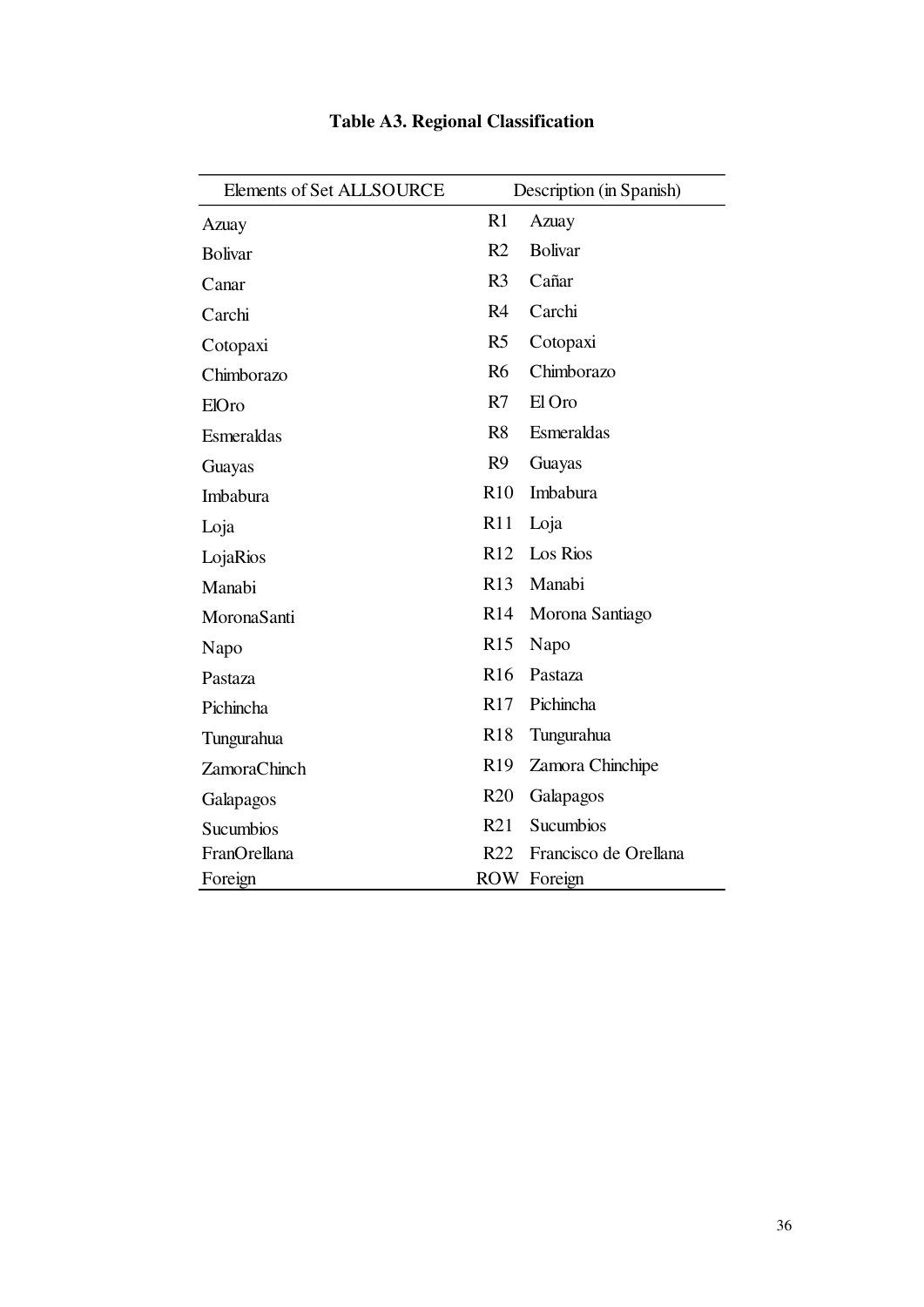# **A2. Initial Data**

The next excerpts of the TABLO file contains statements indicating data to be read from file. The data items defined in these statements appear as coefficients in the initial database. The statements define coefficient names (which all appear in upper-case characters), and the locations from which the data are to be read.

# **A2.1. National input-output data**

This excerpt groups the data according to the information contained in the national input-output system organized as illustrated in Figure A1. Thus, Excerpt 2 begins by defining coefficients representing the basic commodity flows corresponding to the flows of Figure A1 for each user except exports and inventories, i.e., the basic flow matrices for intermediate consumption, investment demand, household consumption and government consumption, and the associated margins and indirect taxes flows. Preceding the coefficient names are their dimensions, indicated using the "all" qualifier, and the sets defined in Excerpt 1. For example, the first "COEFFICIENT" statement defines a data item LABAS(c,i) which is the basic value of a flow of intermediate inputs of commodity c to user industry i, aggregated by source (domestic and imported). The first "READ" statement indicates that this data item is stored on file BDATA with header "ABAS". (A GEMPACK data file consists of a number of data items such as arrays of real numbers. Each data item is identified by a unique key or 'header').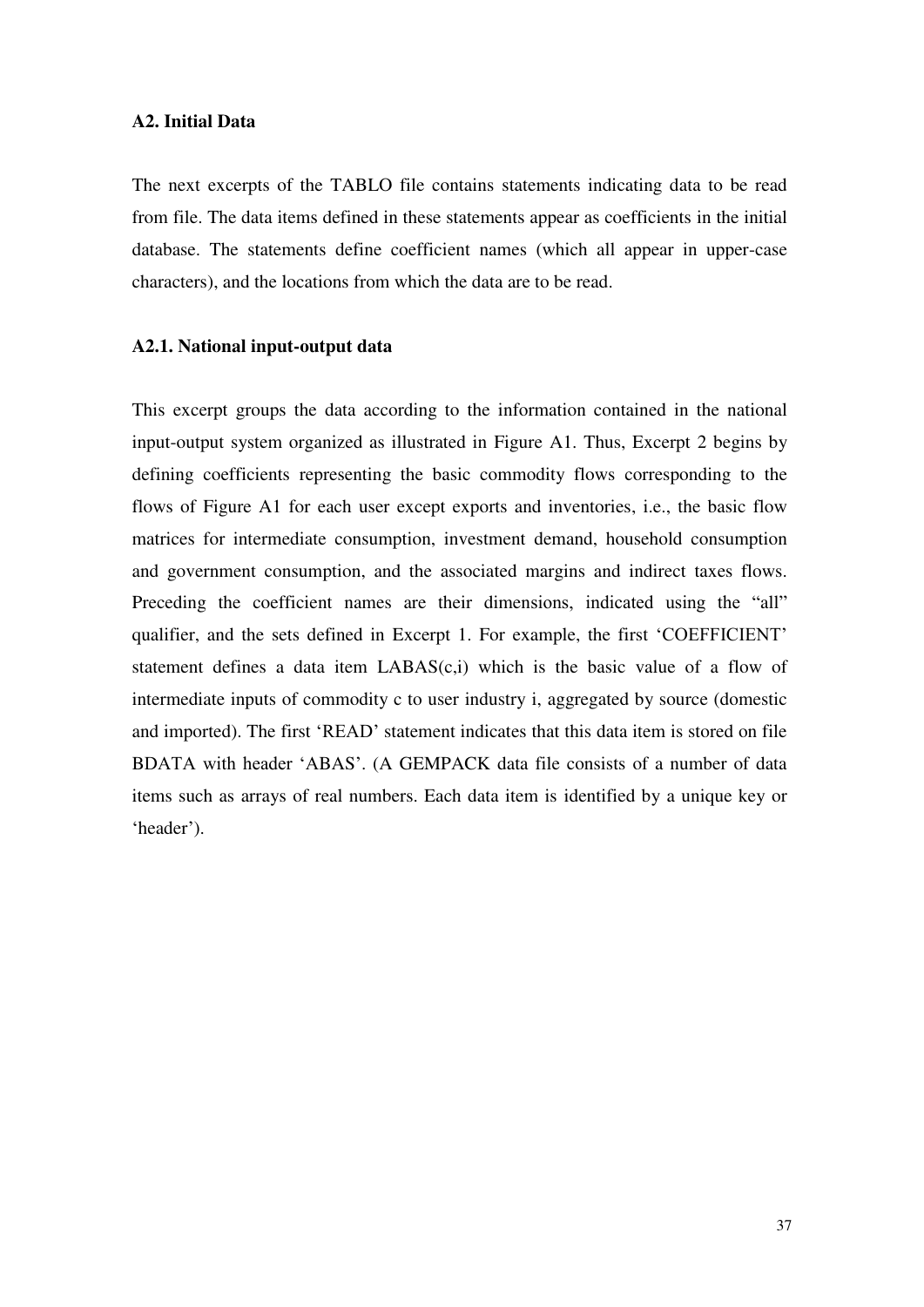|                    |                              |                                                  |              | Intermediate consumption                     |    |              | Investment demand          |    | Household consumption | <b>Exports</b> | Government consumption | Inventories      |
|--------------------|------------------------------|--------------------------------------------------|--------------|----------------------------------------------|----|--------------|----------------------------|----|-----------------------|----------------|------------------------|------------------|
|                    |                              | Dim.                                             | $\mathbf{1}$ | $\overline{2}$<br>$\mathcal{L}_{\text{max}}$ | 15 | $\mathbf{1}$ | $\overline{2}$<br>$\cdots$ | 15 | $\mathbf{1}$          | $\mathbf{1}$   | $\mathbf{1}$           | $\mathbf{1}$     |
| <b>Basic Flows</b> | Domestic                     | $\mathbf{1}$<br>2<br>$\cdots$<br>60              |              | LABAS (DOM)                                  |    |              | LIBAS (DOM)                |    | LCBAS (DOM)           | LXBAS (DOM)    | LGBAS (DOM)            | LSBAS (DOM)      |
|                    | Imported                     | $\mathbf{1}$<br>$\overline{2}$<br>$\cdots$<br>60 |              | LABAS (IMP)                                  |    |              | LIBAS (IMP)                |    | LCBAS (IMP)           | LXBAS (IMP)    | LGBAS (IMP)            | LSBAS (IMP)      |
| Margins            | Domestic                     | $\mathbf{1}$<br>2<br>$\cdots$<br>60              |              | LAMR1 (DOM)                                  |    |              | LIMR1 (DOM)                |    | LCMR1 (DOM)           | LXMR1 (DOM)    | LGMR1 (DOM)            | LSMR1 (DOM)      |
|                    | Imported                     | -1<br>2<br>$\cdots$<br>60                        |              | LAMR1 (IMP)                                  |    |              | LIMR1 (IMP)                |    | LCMR1 (IMP)           | LXMR1 (IMP)    | LGMR1 (IMP)            | LSMR1 (IMP)      |
| Indirect taxes     | Domestic                     | $\mathbf{1}$<br>2<br>$\cdots$<br>60              |              | LATX1 (DOM)                                  |    |              | LITX1 (DOM)                |    | LCTX1 (DOM)           | LXTX1 (DOM)    | LGTX1 (DOM)            | LSTX1 (DOM)      |
|                    | Imported                     | $\mathbf{1}$<br>$\overline{c}$<br>$\cdots$<br>60 |              | LATX1 (IMP)                                  |    |              | LITX1 (IMP)                |    | LCTX1 (IMP)           | LXTX1 (IMP)    | LGTX1 (IMP)            | LSTX1 (IMP)      |
|                    | Intermerdiate<br>consumption |                                                  |              | CTTO                                         |    |              | $\mathbf{0}$               |    | $\mathbf{0}$          | $\mathbf{0}$   | $\boldsymbol{0}$       | $\mathbf{0}$     |
|                    | Value added                  |                                                  |              | VA                                           |    | $\mathbf{0}$ |                            |    | $\bf{0}$              | $\bf{0}$       | $\boldsymbol{0}$       | $\boldsymbol{0}$ |
|                    | <b>TOTAL</b>                 |                                                  |              | MAKE I                                       |    |              | <b>ITOT</b>                |    | <b>CTOT</b>           | <b>XTOT</b>    | <b>GTOT</b>            | <b>STOT</b>      |

# **Figure A1. Structure of the National Flows Database**

| Dim.                 |             | 2 | $\sim$ $\sim$ $\sim$ | 60 |  |  |  |  |  |  |
|----------------------|-------------|---|----------------------|----|--|--|--|--|--|--|
|                      |             |   |                      |    |  |  |  |  |  |  |
| 2                    | <b>MAKE</b> |   |                      |    |  |  |  |  |  |  |
| $\sim$ $\sim$ $\sim$ |             |   |                      |    |  |  |  |  |  |  |
| 15                   |             |   |                      |    |  |  |  |  |  |  |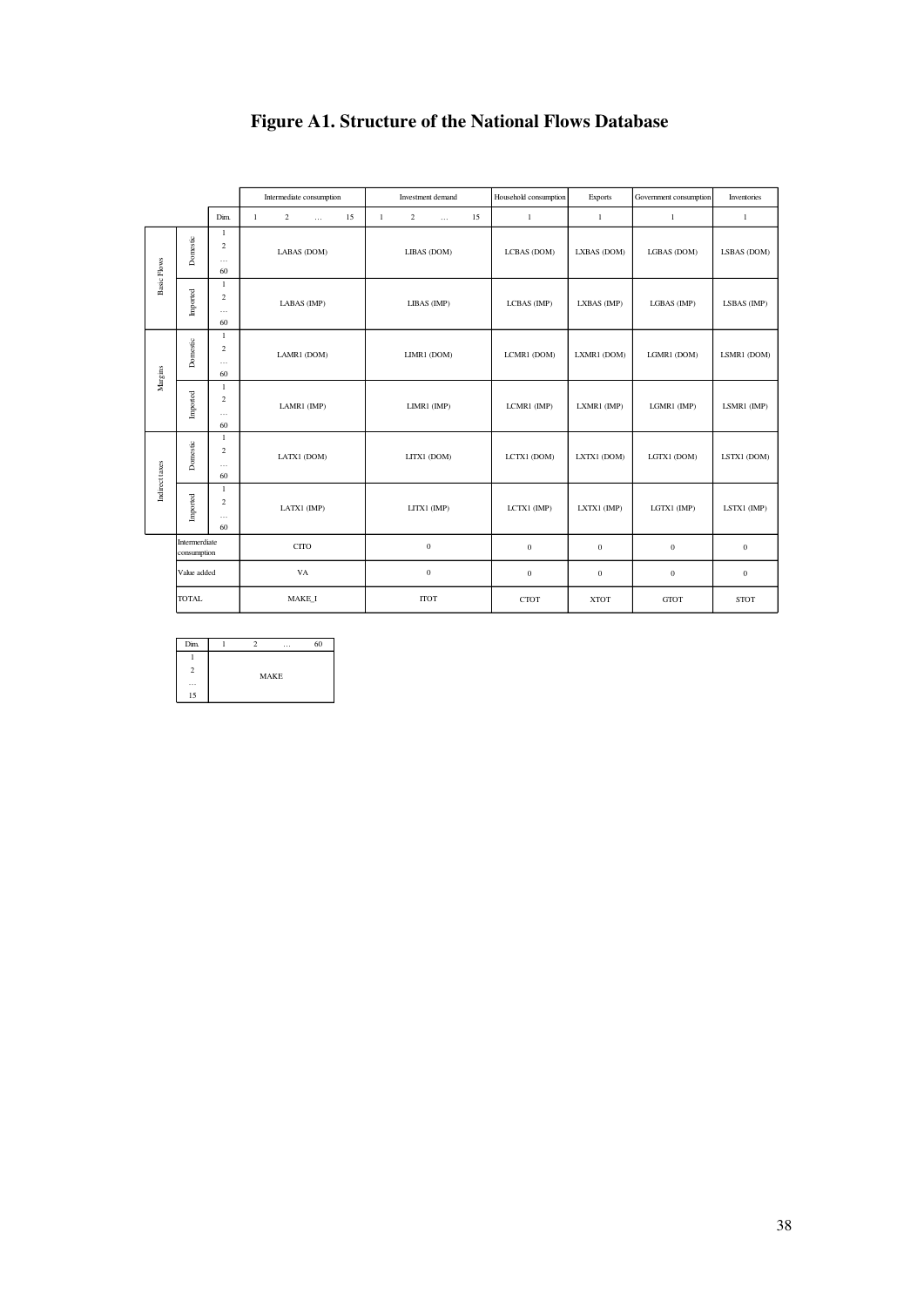```
! Excerpt 2 of TABLO input file: ! 
! Initial data !
```
#### **COEFFICIENT**

```
(all,c,COM)(all,i,IND) 
LABAS(c,i) # Technical level matrix - national #; 
(all,c,COM)(all,i,IND) 
LIBAS(c,i) # Investnent level matrix - national #; 
(all,c,COM) 
LCBAS(c) # Consumption level matrix - national #; 
(all,c,COM) 
LGBAS(c) # Government level matrix - national #; 
(all,c,COM)(all,i,IND) 
LAMR1(c,i) # MAR1 1 level matrix - national #; 
(all,c,COM)(all,i,IND) 
LIMR1(c,i) # MAR2 1 level matrix - national #; 
(all,c,COM) 
LCMR1(c) # MAR3 1 level matrix - national #; 
(all,c,COM) 
LGMR1(c) # MAR5 1 level matrix - national #; 
(all,c,COM)(all,i,IND) 
LATX1(c,i) # TAX1 1 level matrix - national #; 
(all,c,COM)(all,i,IND) 
LITX1(c,i) # TAX2 1 level matrix - national #; 
(all,c,COM) 
LCTX1(c) # TAX3 1 level matrix - national #; 
(all,c,COM) 
LGTX1(c) # TAX5 1 level matrix - national #; 
(all,i,IND) 
CITO(i) # Total intermediate consumption - national #; 
CTOT # Total household consumption - national #; 
ITOT # Total investment demand - national #; 
GTOT # Total government demand - national #;
```
#### **READ**

LABAS **FROM FILE** BDATA **HEADER** *"ABAS"*; LIBAS **FROM FILE** BDATA **HEADER** *"IBAS"*; LCBAS **FROM FILE** BDATA **HEADER** *"CBAS"*; LGBAS **FROM FILE** BDATA **HEADER** *"GBAS"*; LAMR1 **FROM FILE** BDATA **HEADER** *"AMR1"*;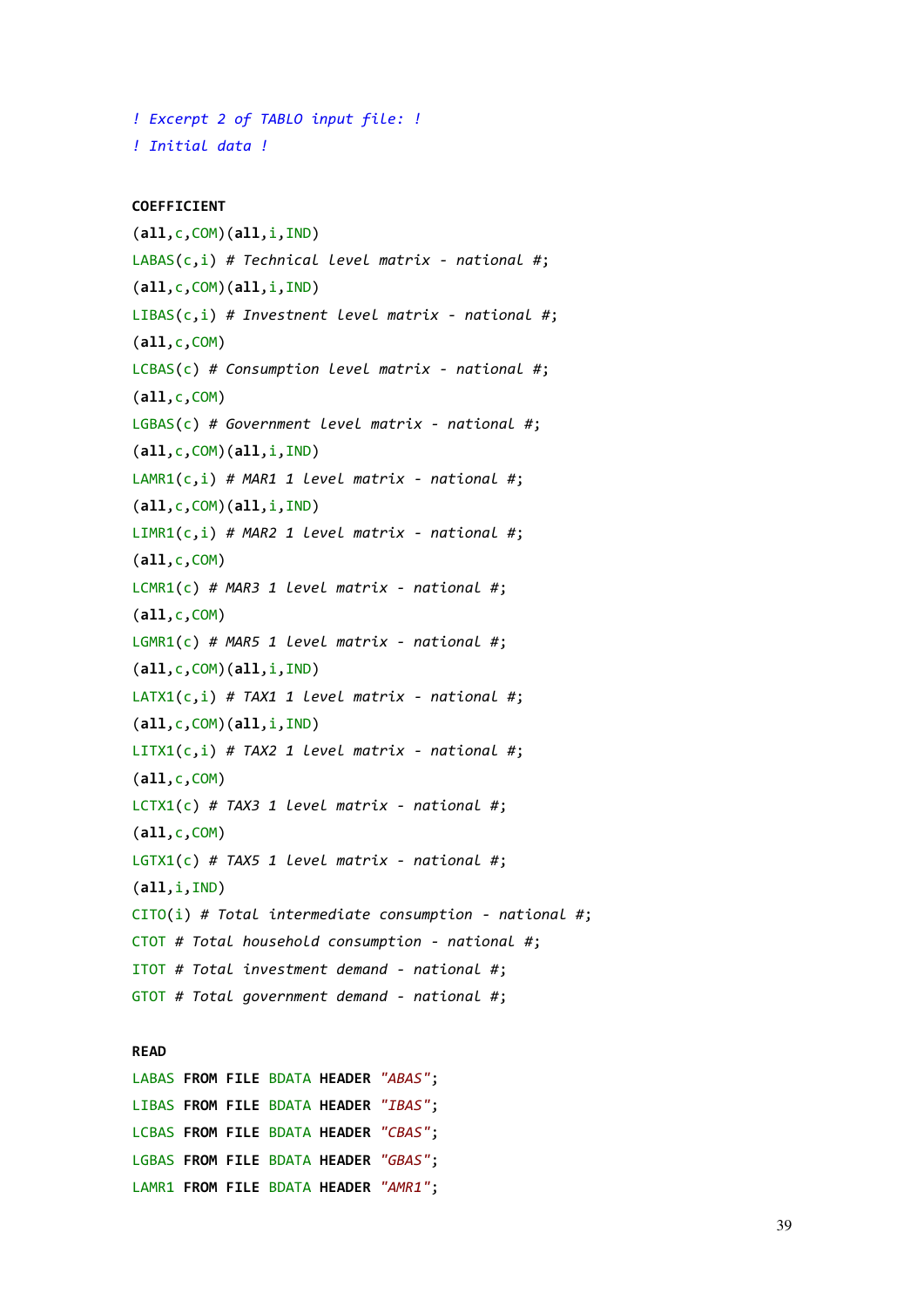```
LIMR1 FROM FILE BDATA HEADER "IMR1"; 
LCMR1 FROM FILE BDATA HEADER "CMR1"; 
LGMR1 FROM FILE BDATA HEADER "GMR1"; 
LATX1 FROM FILE BDATA HEADER "ATX1"; 
LITX1 FROM FILE BDATA HEADER "ITX1"; 
LCTX1 FROM FILE BDATA HEADER "CTX1"; 
LGTX1 FROM FILE BDATA HEADER "GTX1"; 
CITO FROM FILE BDATA HEADER "CITO"; 
CTOT FROM FILE BDATA HEADER "CTOT"; 
ITOT FROM FILE BDATA HEADER "ITOT"; 
GTOT FROM FILE BDATA HEADER "GTOT";
```
# **A2.2. National input-output shares**

The use of the national aggregates presented in Excerpt 2, disregarding domestic and foreign sources, will allow us to assume the same national technology of production, and the same composition of investment demand and household expenditures in each region (similarly for government demand). However, the associated regional compositions will be region-specific, including the share of foreign imports. Excerpt 3 presents the coefficients that make explicit the national structures.

```
! Excerpt 3 of TABLO input file: ! 
! Initial data !
```
# **COEFFICIENT**

```
(all,c,COM)(all,i,IND) 
ABAS(c,i) # Technical coefficient matrix - national #; 
(all,c,COM)(all,i,IND) 
IBAS(c,i) # Investnent coefficient matrix - national #; 
(all,c,COM) 
CBAS(c) # Consumption coefficient matrix - national #; 
(all,c,COM) 
GBAS(c) # Government coefficient matrix - national #; 
(all,c,COM)(all,i,IND) 
AMR1(c,i) # MAR1 1 coefficient matrix - national #; 
(all,c,COM)(all,i,IND) 
IMR1(c,i) # MAR2 1 coefficient matrix - national #;
```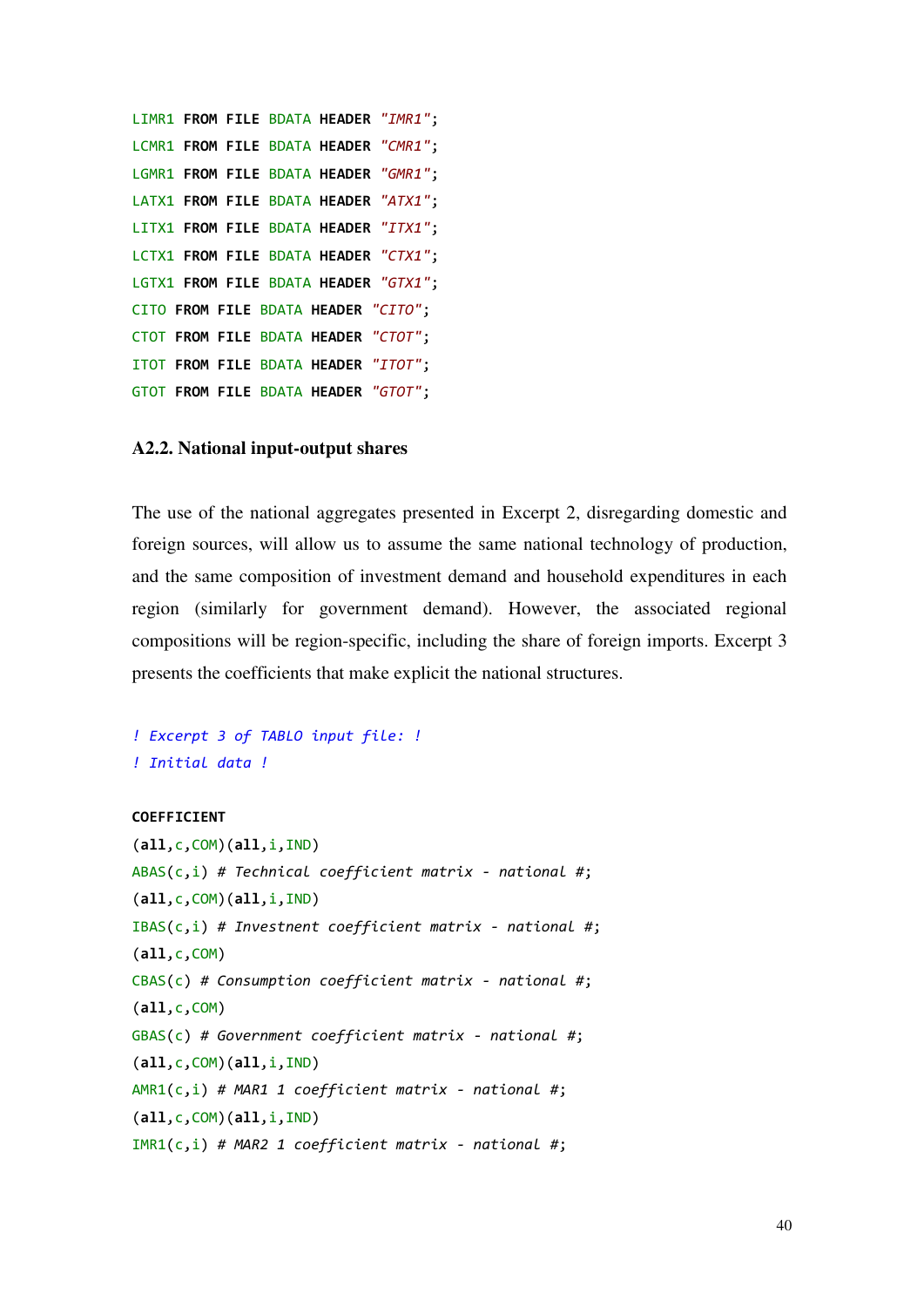```
(all,c,COM) 
CMR1(c) # MAR3 1 coefficient matrix - national #; 
(all,c,COM) 
GMR1(c) # MAR5 1 coefficient matrix - national #; 
(all,c,COM)(all,i,IND) 
ATX1(c,i) # TAX1 1 coefficient matrix - national #; 
(all,c,COM)(all,i,IND) 
ITX1(c,i) # TAX2 1 coefficient matrix - national #; 
(all,c,COM) 
CTX1(c) # TAX3 1 coefficient matrix - national #; 
(all,c,COM) 
GTX1(c) # TAX5 1 coefficient matrix - national #; 
TINY # A very small number #;
```
## **FORMULA**

```
(all,c,COM)(all,i,IND) 
ABAS(c,i)=LABAS(c,i)/CITO(i);
(all,c,COM)(all,i,IND) 
IBAS(c,i)=LIBAS(c,i)/ITOT; 
(all,c,COM) 
CBAS(c)=LCBAS(c)/CTOT; 
(all,c,COM) 
GBAS(c)=LGBAS(c)/GTOT; 
(all,c,COM)(all,i,IND) 
AMR1(c,i)=LAMR1(c,i)/CITO(i);
(all,c,COM)(all,i,IND) 
IMR1(c,i)=LIMR1(c,i)/ITOT; 
(all,c,COM) 
CMR1(c)=LCMR1(c)/CTOT; 
(all,c,COM) 
GMR1(c)=LGMR1(c)/GTOT; 
(all,c,COM)(all,i,IND) 
ATX1(c,i)=LATX1(c,i)/CITO(i);(all,c,COM)(all,i,IND) 
ITX1(c,i)=LITX1(c,i)/ITOT; 
(all,c,COM) 
CTX1(c)=LCTX1(c)/CTOT; 
(all,c,COM) 
GTX1(c)=LGTX1(c)/GTOT;TINY = 0.00000000000000001;
```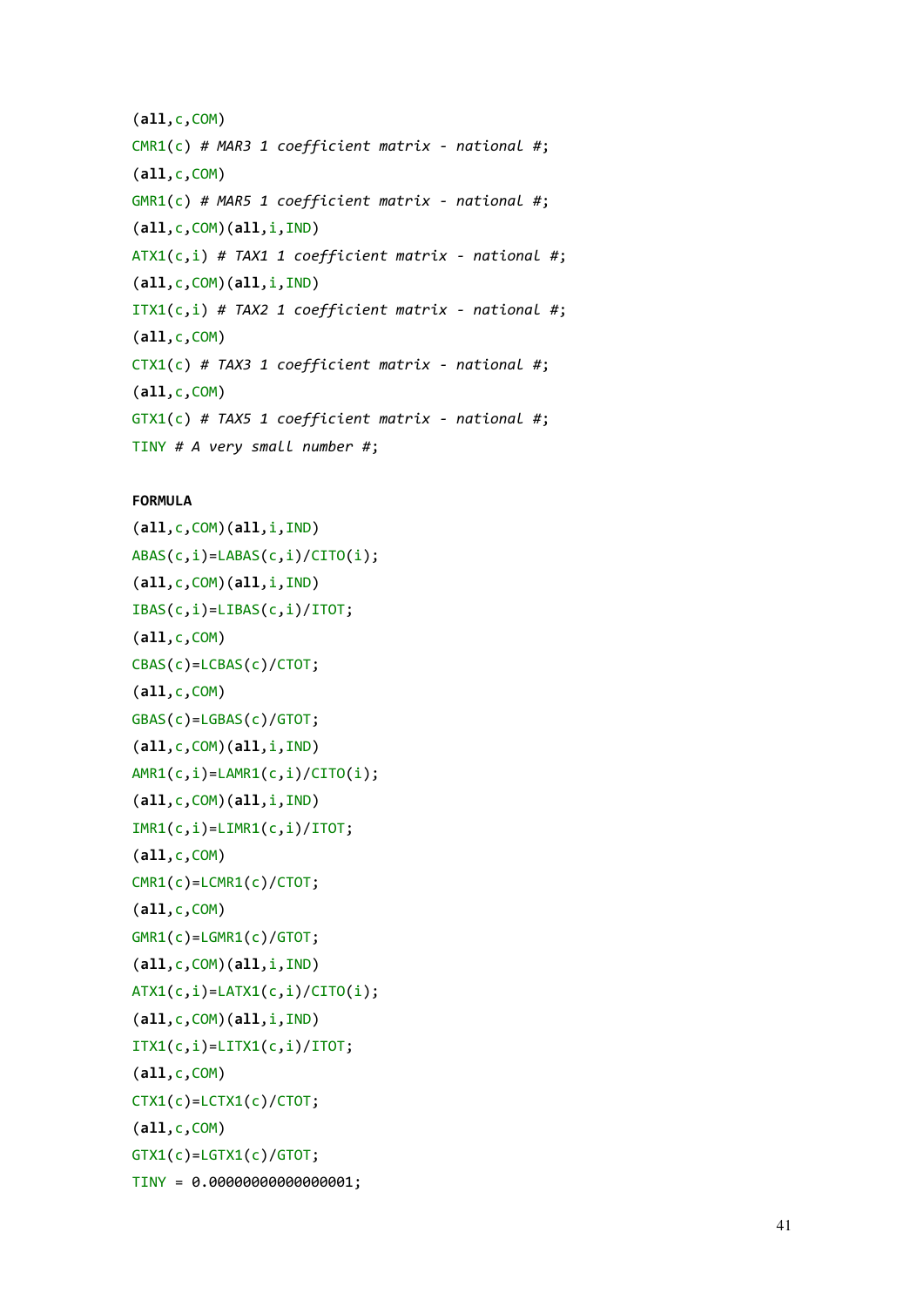# **A2.3. Commodity trade matrices**

The coefficients of excerpt 4 are associated with commodity trade matrices, i.e., the intra-regional and the interregional flows, for each commodity, from every possible origin-destination pair (including foreign origin). Tables 2 and 3 in the main text present a synthesis of the aggregate flows for Ecuador in 2007.

```
! Excerpt 4 of TABLO input file: ! 
! Initial data !
```
#### **COEFFICIENT**

```
(all,s,ALLSOURCE)(all,q,REGDEST) 
P1(s,q) # Trade matrix - flows #; 
(all,s,ALLSOURCE)(all,q,REGDEST) 
P2(s,q) # Trade matrix - flows #; 
(all,s,ALLSOURCE)(all,q,REGDEST) 
P3(s,q) # Trade matrix - flows #; 
(all,s,ALLSOURCE)(all,q,REGDEST) 
P4(s,q) # Trade matrix - flows #; 
(all,s,ALLSOURCE)(all,q,REGDEST) 
P5(s,q) # Trade matrix - flows #; 
(all,s,ALLSOURCE)(all,q,REGDEST) 
P6(s,q) # Trade matrix - flows #; 
(all,s,ALLSOURCE)(all,q,REGDEST) 
P7(s,q) # Trade matrix - flows #; 
(all,s,ALLSOURCE)(all,q,REGDEST) 
P8(s,q) # Trade matrix - flows #; 
(all,s,ALLSOURCE)(all,q,REGDEST) 
P9(s,q) # Trade matrix - flows #; 
(all,s,ALLSOURCE)(all,q,REGDEST) 
P10(s,q) # Trade matrix - flows #; 
(all,s,ALLSOURCE)(all,q,REGDEST) 
P11(s,q) # Trade matrix - flows #; 
(all,s,ALLSOURCE)(all,q,REGDEST) 
P12(s,q) # Trade matrix - flows #; 
(all,s,ALLSOURCE)(all,q,REGDEST) 
P13(s,q) # Trade matrix - flows #;
```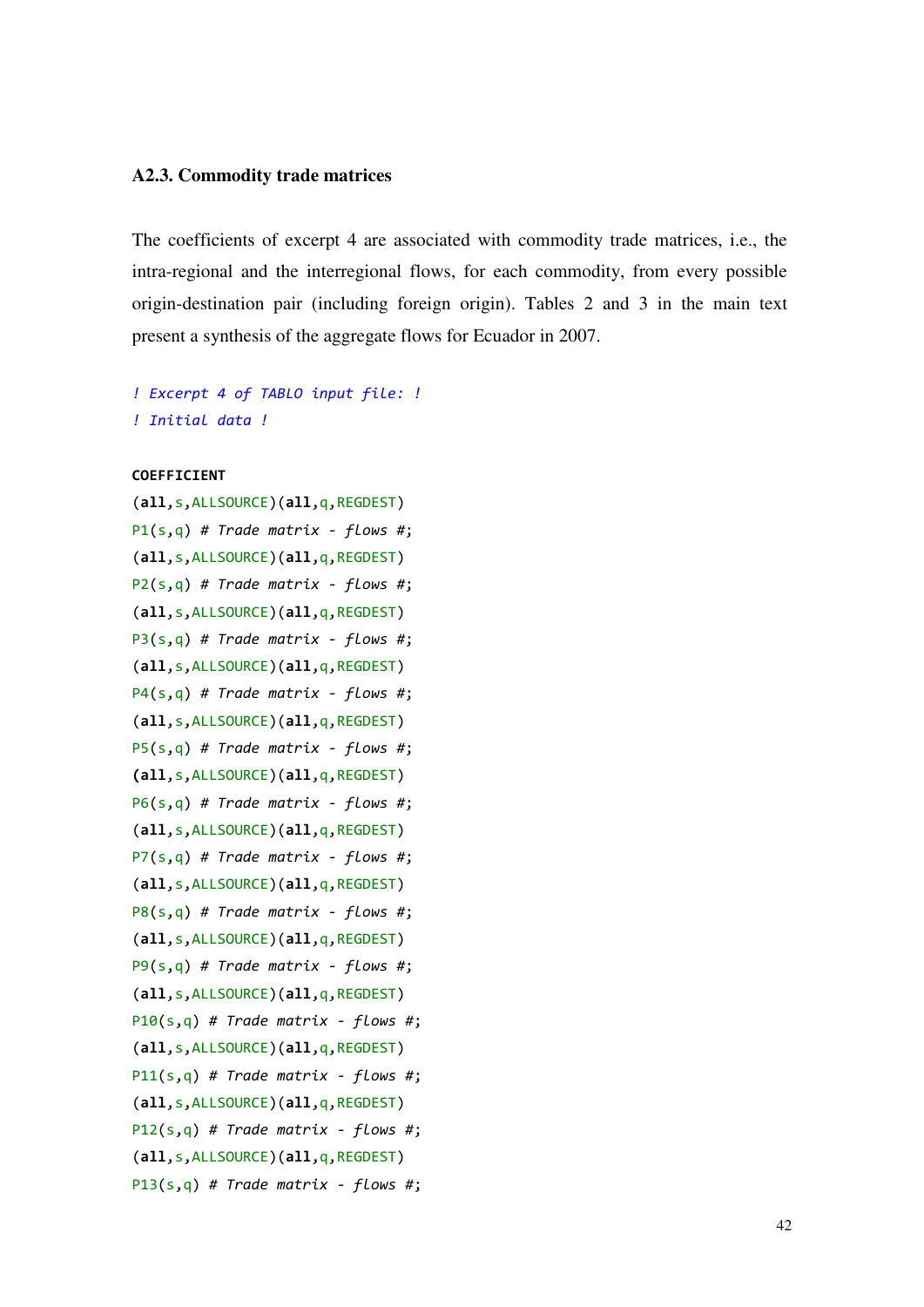```
(all
,
s
,ALLSOURCE)(all
,
q
,REGDEST) 
P14
(
s
,
q) # Trade matrix - flows #; 
(all
,
s
,ALLSOURCE)(all
,
q
,REGDEST) 
P15
(
s
,
q) # Trade matrix - flows #; 
(all
,
s
,ALLSOURCE)(all
,
q
,REGDEST) 
P16
(
s
,
q) # Trade matrix - flows #; 
(all
,
s
,ALLSOURCE)(all
,
q
,REGDEST) 
P17
(
s
,
q) # Trade matrix - flows #; 
(all
,
s
,ALLSOURCE)(all
,
q
,REGDEST) 
P18
(
s
,
q) # Trade matrix - flows #; 
(all
,
s
,ALLSOURCE)(all
,
q
,REGDEST) 
P19
(
s
,
q) # Trade matrix - flows #; 
(all
,
s
,ALLSOURCE)(all
,
q
,REGDEST) 
P20
(
s
,
q) # Trade matrix - flows #; 
(all
,
s
,ALLSOURCE)(all
,
q
,REGDEST) 
P21
(
s
,
q) # Trade matrix - flows #; 
(all
,
s
,ALLSOURCE)(all
,
q
,REGDEST) 
P22
(
s
,
q) # Trade matrix - flows #; 
(all
,
s
,ALLSOURCE)(all
,
q
,REGDEST) 
P23
(
s
,
q) # Trade matrix - flows #; 
(all
,
s
,ALLSOURCE)(all
,
q
,REGDEST) 
P24
(
s
,
q) # Trade matrix - flows #; 
(all
,
s
,ALLSOURCE)(all
,
q
,REGDEST) 
P25
(
s
,
q) # Trade matrix - flows #; 
(all
,
s
,ALLSOURCE)(all
,
q
,REGDEST) 
P26
(
s
,
q) # Trade matrix - flows #; 
(all
,
s
,ALLSOURCE)(all
,
q
,REGDEST) 
P27
(
s
,
q) # Trade matrix - flows #; 
(all
,
s
,ALLSOURCE)(all
,
q
,REGDEST) 
P28
(
s
,
q) # Trade matrix - flows #; 
(all
,
s
,ALLSOURCE)(all
,
q
,REGDEST) 
P29
(
s
,
q) # Trade matrix - flows #; 
(all
,
s
,ALLSOURCE)(all
,
q
,REGDEST) 
P30
(
s
,
q) # Trade matrix - flows #; 
(all
,
s
,ALLSOURCE)(all
,
q
,REGDEST) 
P31
(
s
,
q) # Trade matrix - flows #; 
(all
,
s
,ALLSOURCE)(all
,
q
,REGDEST) 
P32
(
s
,
q) # Trade matrix - flows #; 
(all
,
s
,ALLSOURCE)(all
,
q
,REGDEST) 
P33
(
s
,
q) # Trade matrix - flows #;
```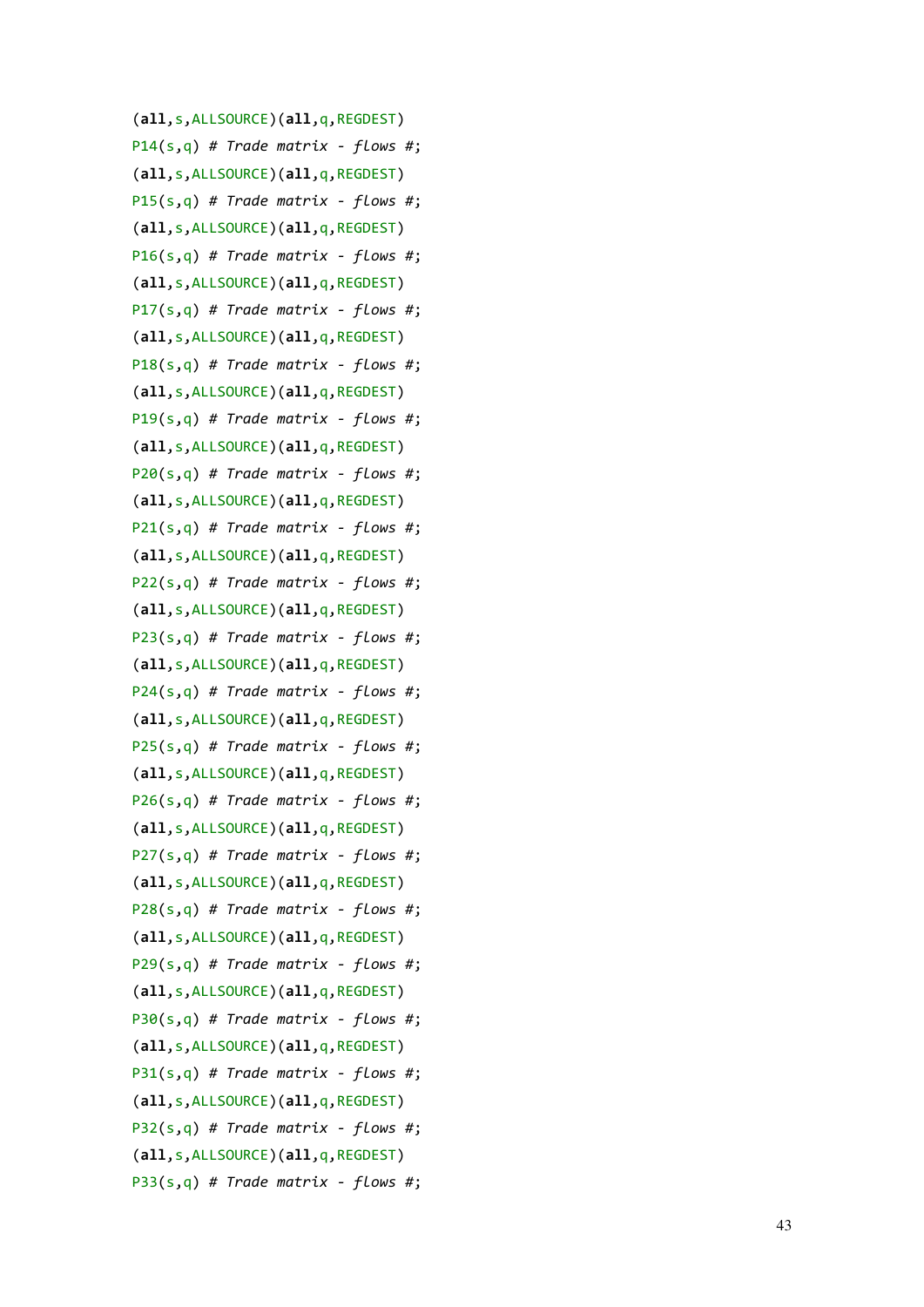```
(all
,
s
,ALLSOURCE)(all
,
q
,REGDEST) 
P34
(
s
,
q) # Trade matrix - flows #; 
(all
,
s
,ALLSOURCE)(all
,
q
,REGDEST) 
P35
(
s
,
q) # Trade matrix - flows #; 
(all
,
s
,ALLSOURCE)(all
,
q
,REGDEST) 
P36
(
s
,
q) # Trade matrix - flows #; 
(all
,
s
,ALLSOURCE)(all
,
q
,REGDEST) 
P37
(
s
,
q) # Trade matrix - flows #; 
(all
,
s
,ALLSOURCE)(all
,
q
,REGDEST) 
P38
(
s
,
q) # Trade matrix - flows #; 
(all
,
s
,ALLSOURCE)(all
,
q
,REGDEST) 
P39
(
s
,
q) # Trade matrix - flows #; 
(all
,
s
,ALLSOURCE)(all
,
q
,REGDEST) 
P40
(
s
,
q) # Trade matrix - flows #; 
(all
,
s
,ALLSOURCE)(all
,
q
,REGDEST) 
P41
(
s
,
q) # Trade matrix - flows #; 
(all
,
s
,ALLSOURCE)(all
,
q
,REGDEST) 
P42
(
s
,
q) # Trade matrix - flows #; 
(all
,
s
,ALLSOURCE)(all
,
q
,REGDEST) 
P43
(
s
,
q) # Trade matrix - flows #; 
(all
,
s
,ALLSOURCE)(all
,
q
,REGDEST) 
P44
(
s
,
q) # Trade matrix - flows #; 
(all
,
s
,ALLSOURCE)(all
,
q
,REGDEST) 
P45
(
s
,
q) # Trade matrix - flows #; 
(all
,
s
,ALLSOURCE)(all
,
q
,REGDEST) 
P46
(
s
,
q) # Trade matrix - flows #; 
(all
,
s
,ALLSOURCE)(all
,
q
,REGDEST) 
P47
(
s
,
q) # Trade matrix - flows #; 
(all
,
s
,ALLSOURCE)(all
,
q
,REGDEST) 
P48
(
s
,
q) # Trade matrix - flows #; 
(all
,
s
,ALLSOURCE)(all
,
q
,REGDEST) 
P49
(
s
,
q) # Trade matrix - flows #; 
(all
,
s
,ALLSOURCE)(all
,
q
,REGDEST) 
P50
(
s
,
q) # Trade matrix - flows #; 
(all
,
s
,ALLSOURCE)(all
,
q
,REGDEST) 
P51
(
s
,
q) # Trade matrix - flows #; 
(all
,
s
,ALLSOURCE)(all
,
q
,REGDEST) 
P52
(
s
,
q) # Trade matrix - flows #; 
(all
,
s
,ALLSOURCE)(all
,
q
,REGDEST) 
P53
(
s
,
q) # Trade matrix - flows #;
```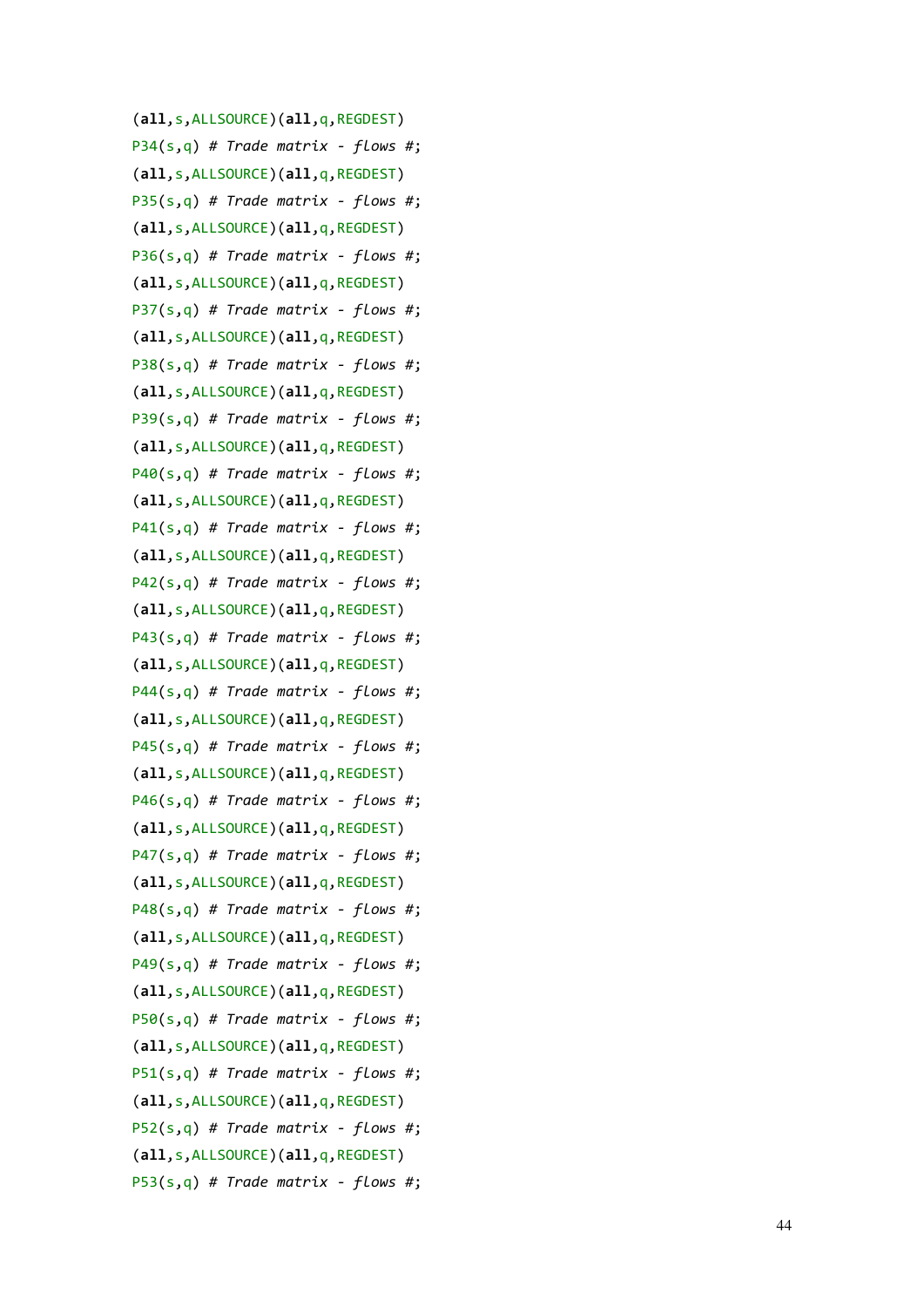```
(all
,
s
,ALLSOURCE)(all
,
q
,REGDEST) 
P54
(
s
,
q) # Trade matrix - flows #; 
(all
,
s
,ALLSOURCE)(all
,
q
,REGDEST) 
P55
(
s
,
q) # Trade matrix - flows #; 
(all
,
s
,ALLSOURCE)(all
,
q
,REGDEST) 
P56
(
s
,
q) # Trade matrix - flows #; 
(all
,
s
,ALLSOURCE)(all
,
q
,REGDEST) 
P57
(
s
,
q) # Trade matrix - flows #; 
(all
,
s
,ALLSOURCE)(all
,
q
,REGDEST) 
P58
(
s
,
q) # Trade matrix - flows #; 
(all
,
s
,ALLSOURCE)(all
,
q
,REGDEST) 
P59
(
s
,
q) # Trade matrix - flows #; 
(all
,
s
,ALLSOURCE)(all
,
q
,REGDEST) 
P60
(
s
,
q) # Trade matrix - flows #;
```
#### **READ**

P1 **FROM FILE** BDATA **HEADER** *"P1"*; P2 **FROM FILE** BDATA **HEADER** *"P2"*; P3 **FROM FILE** BDATA **HEADER** *"P3"*; P4 **FROM FILE** BDATA **HEADER** *"P4"*; P5 **FROM FILE** BDATA **HEADER** *"P5"*; P6 **FROM FILE** BDATA **HEADER** *"P6"*; P7 **FROM FILE** BDATA **HEADER** *"P7"*; P8 **FROM FILE** BDATA **HEADER** *"P8"*; P9 **FROM FILE** BDATA **HEADER** *"P9"*; P10 **FROM FILE** BDATA **HEADER** *"P10"*; P11 **FROM FILE** BDATA **HEADER** *"P11"*; P12 **FROM FILE** BDATA **HEADER** *"P12"*; P13 **FROM FILE** BDATA **HEADER** *"P13"*; P14 **FROM FILE** BDATA **HEADER** *"P14"*; P15 **FROM FILE** BDATA **HEADER** *"P15"*; P16 **FROM FILE** BDATA **HEADER** *"P16"*; P17 **FROM FILE** BDATA **HEADER** *"P17"*; P18 **FROM FILE** BDATA **HEADER** *"P18"*; P19 **FROM FILE** BDATA **HEADER** *"P19"*; P20 **FROM FILE** BDATA **HEADER** *"P20"*; P21 **FROM FILE** BDATA **HEADER** *"P21"*; P22 **FROM FILE** BDATA **HEADER** *"P22"*; P23 **FROM FILE** BDATA **HEADER** *"P23"*; P24 **FROM FILE** BDATA **HEADER** *"P24"*;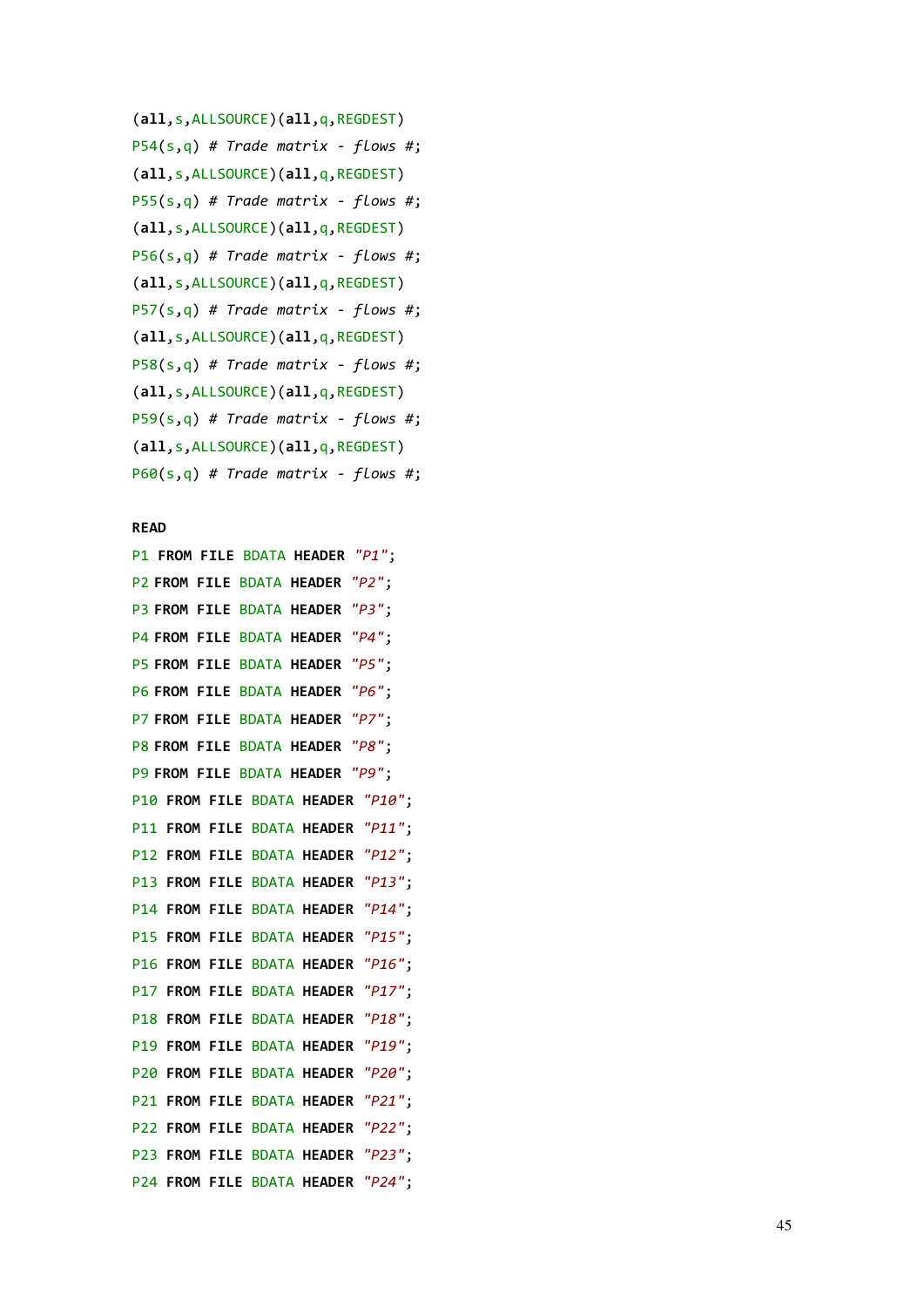P25 **FROM FILE** BDATA **HEADER** *"P25"*; P26 **FROM FILE** BDATA **HEADER** *"P26"*; P27 **FROM FILE** BDATA **HEADER** *"P27"*; P28 **FROM FILE** BDATA **HEADER** *"P28"*; P29 **FROM FILE** BDATA **HEADER** *"P29"*; P30 **FROM FILE** BDATA **HEADER** *"P30"*; P31 **FROM FILE** BDATA **HEADER** *"P31"*; P32 **FROM FILE** BDATA **HEADER** *"P32"*; P33 **FROM FILE** BDATA **HEADER** *"P33"*; P34 **FROM FILE** BDATA **HEADER** *"P34"*; P35 **FROM FILE** BDATA **HEADER** *"P35"*; P36 **FROM FILE** BDATA **HEADER** *"P36"*; P37 **FROM FILE** BDATA **HEADER** *"P37"*; P38 **FROM FILE** BDATA **HEADER** *"P38"*; P39 **FROM FILE** BDATA **HEADER** *"P39"*; P40 **FROM FILE** BDATA **HEADER** *"P40"*; P41 **FROM FILE** BDATA **HEADER** *"P41"*; P42 **FROM FILE** BDATA **HEADER** *"P42"*; P43 **FROM FILE** BDATA **HEADER** *"P43"*; P44 **FROM FILE** BDATA **HEADER** *"P44"*; P45 **FROM FILE** BDATA **HEADER** *"P45"*; P46 **FROM FILE** BDATA **HEADER** *"P46"*; P47 **FROM FILE** BDATA **HEADER** *"P47"*; P48 **FROM FILE** BDATA **HEADER** *"P48"*; P49 **FROM FILE** BDATA **HEADER** *"P49"*; P50 **FROM FILE** BDATA **HEADER** *"P50"*; P51 **FROM FILE** BDATA **HEADER** *"P51"*; P52 **FROM FILE** BDATA **HEADER** *"P52"*; P53 **FROM FILE** BDATA **HEADER** *"P53"*; P54 **FROM FILE** BDATA **HEADER** *"P54"*; P55 **FROM FILE** BDATA **HEADER** *"P55"*; P56 **FROM FILE** BDATA **HEADER** *"P56"*; P57 **FROM FILE** BDATA **HEADER** *"P57"*; P58 **FROM FILE** BDATA **HEADER** *"P58"*; P59 **FROM FILE** BDATA **HEADER** *"P59"*; P60 **FROM FILE** BDATA **HEADER** *"P60"*;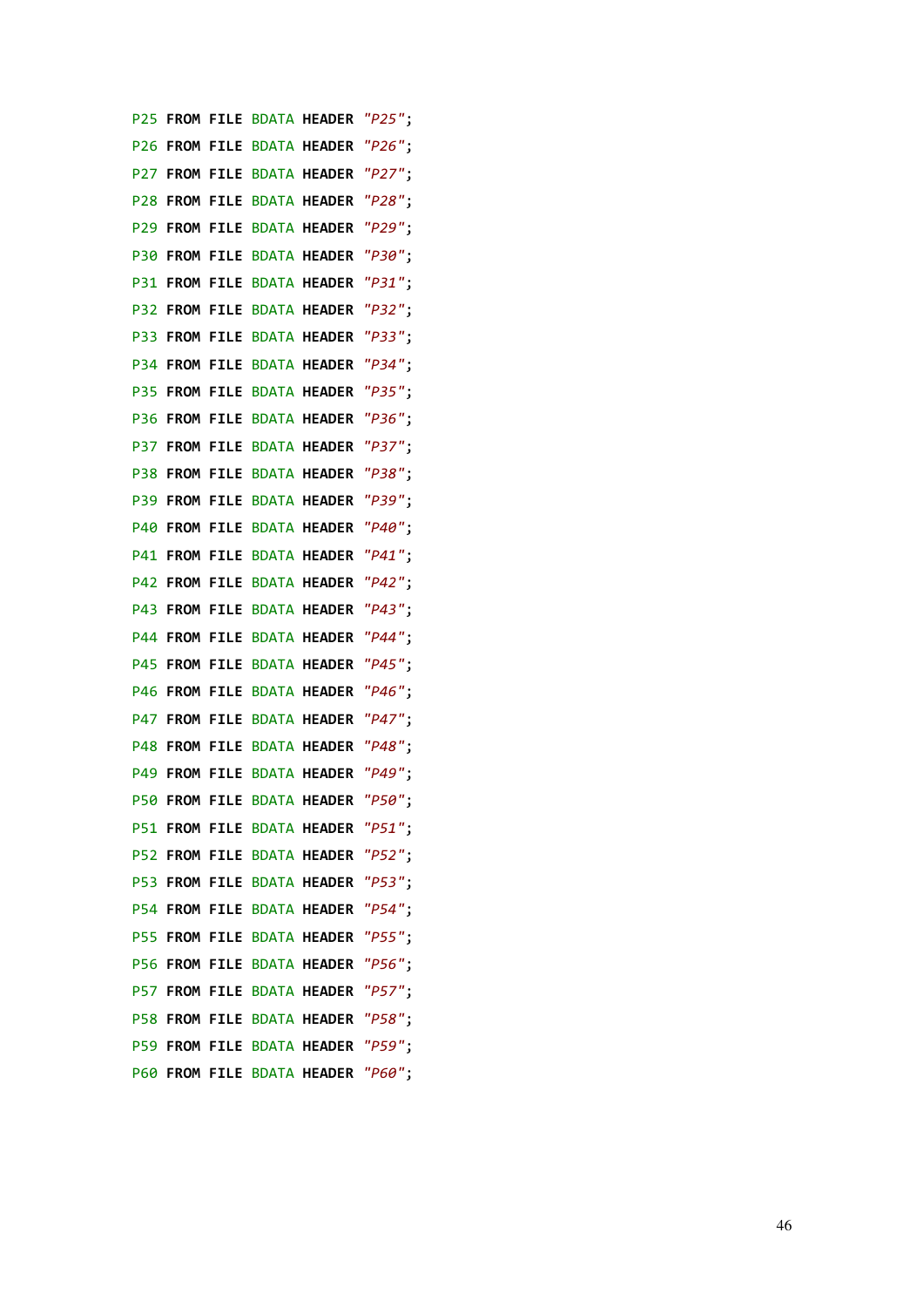# **A2.4. Mapping commodity trade matrices**

The bi-dimensional coefficients from the initial database related to the original commodity trade matrices (excerpt 4) are mapped into tri-dimensional coefficients. This is necessary only because of the way the initial data were prepared in order to make the calculations more efficient.

```
! Excerpt 5 of TABLO input file: ! 
! Initial data !
```
# **COEFFICIENT**

(**all**,c,COM)(**all**,s,ALLSOURCE)(**all**,q,REGDEST) TRADE(c,s,q) *# Trade matrices, by commodity, regional #*; (**all**,s,ALLSOURCE)(**all**,q,REGDEST) TRADE\_C(s,q) *# Trade matrices, regional #*;

**FORMULA**

| (all,s, ALLSOURCE) (all,q, REGDEST)                                       | TRADE("BanCafCac", s, q)= $P1(s,q)$ ;                                          |
|---------------------------------------------------------------------------|--------------------------------------------------------------------------------|
| $(all, s, ALLSOURCE)(all, q, REGDEST) TRADE('Cereales", s, q)=P2(s, q);$  |                                                                                |
| $(all, s, ALLSOURCE)(all, q, REGDEST) TRADE("Flores", s, q)= P3(s, q);$   |                                                                                |
|                                                                           | $(all, s, ALLSOURCE)(all, q, REGDEST) TRADE("Otrosagric", s, q)=P4(s, q);$     |
| $(all, s, ALLSOURCE)(all, q, REGOEST) TRADE("GanadPrAn", s, q)=P4(s, q);$ |                                                                                |
|                                                                           | $(all, s, ALLSOURCE)(all, q, REGDEST) TRADE("Silvicultura", s, q)=P6(s, q);$   |
| $(al, s, ALLSOURECE)(all, q, REGOEST) TRADE("Camaron", s, q)=P7(s, q);$   |                                                                                |
| $(all, s, ALLSOURCE)(all, q, REGDEST) TRADE("Pescado", s, q)=P8(s, q);$   |                                                                                |
|                                                                           | $(all, s, ALLSOURCE)(all, q, REGDEST) TRADE("PetrGasNat", s, q)=P9(s, q);$     |
| $(all, s, ALLSOLRCE) (all, q, REGDEST) TRADE("MinMet", s, q)=P10(s, q);$  |                                                                                |
| $(all, s, ALLSOURCE)(all, q, REGDEST) TRADE("MinNoMet", s, q)=P11(s, q);$ |                                                                                |
|                                                                           | $(all,s, ALLSOURCE)(all,q, REGDEST) TRADE("EnergyElect",s,q)=P12(s,q);$        |
| $(all, s, ALLSOURCE)(all, q, REGDEST) TRADE("GasAgua", s, q)=P13(s, q);$  |                                                                                |
| $(all, s, ALLSOURCE)(all, q, REGDEST) TRADE("Carne", s, q)=P14(s, q);$    |                                                                                |
|                                                                           | $(all, s, ALLSOURCE)(all, q, REGOEST) TRADE("CamarElab", s, q)=P15(s, q);$     |
|                                                                           | $(all, s, ALLSOURCE)(all, q, REGDEST) TRADE("PescadElab", s, q)=P16(s, q);$    |
|                                                                           | $(all, s, ALLSOURCE)(all, q, REGOEST) TRADE("ConservAc", s, q)=P17(s, q);$     |
|                                                                           | $(all, s, ALLSOURCE)(all, q, REGOEST) TRADE("AccitCrud", s, q)=P18(s, q);$     |
|                                                                           | $(all, s, ALLSOURCE)(all, q, REGDEST) TRADE('LactecsElab", s, q)=P19(s, q);$   |
|                                                                           | $(all, s, ALLSOURCE)(all, q, REGOEST) TRADE("Molineria", s, q)=P20(s, q);$     |
|                                                                           | $(all, s, ALLSOURCE) (all, q, REGDEST) TRADE("Panad Pastas", s, q)=P21(s, q);$ |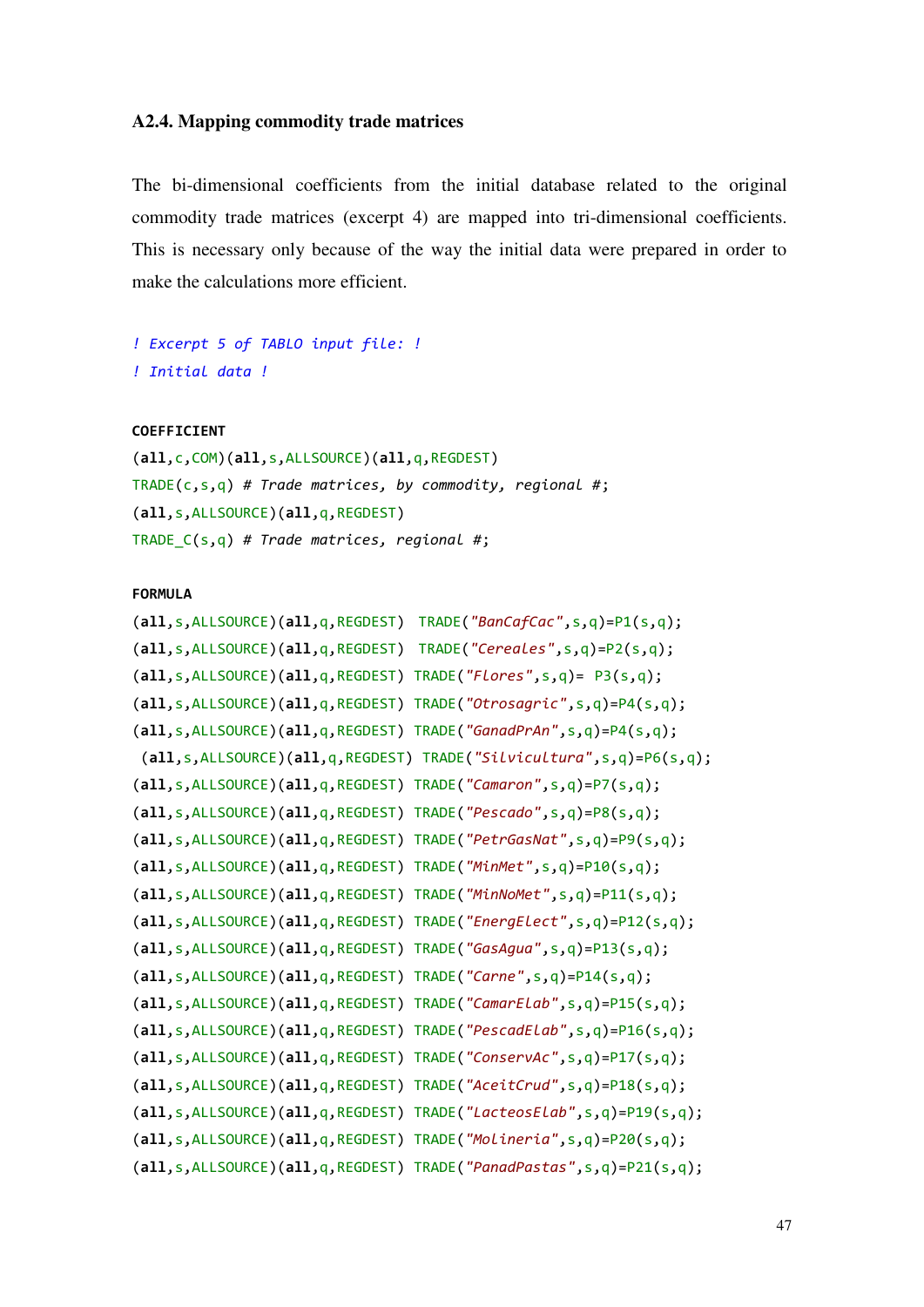```
(all,s,ALLSOURCE)(all,q,REGDEST) TRADE("Azucar",s,q)=P22(s,q);
(all,s,ALLSOURCE)(all,q,REGDEST) TRADE("CacaoElab",s,q)=P23(s,q);
(all,s,ALLSOURCE)(all,q,REGDEST) TRADE("Chocolate",s,q)=P24(s,q);
(all,s,ALLSOURCE)(all,q,REGDEST) TRADE("OtrosAlim",s,q)=P25(s,q);
(all,s,ALLSOURCE)(all,q,REGDEST) TRADE("CafeElab",s,q)=P26(s,q);
(all,s,ALLSOURCE)(all,q,REGDEST) TRADE("BebidasAlc",s,q)=P27(s,q);
(all,s,ALLSOURCE)(all,q,REGDEST) TRADE("BebNoAlc",s,q)=P28(s,q);
(all,s,ALLSOURCE)(all,q,REGDEST) TRADE("TabacoElab",s,q)=P29(s,q);
(all,s,ALLSOURCE)(all,q,REGDEST) TRADE("Textiles",s,q)=P30(s,q);
(all,s,ALLSOURCE)(all,q,REGDEST) TRADE("CueroCalz",s,q)=P31(s,q);
(all,s,ALLSOURCE)(all,q,REGDEST) TRADE("Madera",s,q)=P32(s,q);
(all,s,ALLSOURCE)(all,q,REGDEST) TRADE("PapelEdit",s,q)=P33(s,q);
(all,s,ALLSOURCE)(all,q,REGDEST) TRADE("AceitRef",s,q)=P34(s,q);
(all,s,ALLSOURCE)(all,q,REGDEST) TRADE("QuimBas",s,q)=P35(s,q);
(all,s,ALLSOURCE)(all,q,REGDEST) TRADE("OtrosQuim",s,q)=P36(s,q);
(all,s,ALLSOURCE)(all,q,REGDEST) TRADE("Caucho",s,q)=P37(s,q);
(all,s,ALLSOURCE)(all,q,REGDEST) TRADE("Plastico",s,q)=P38(s,q);
(all,s,ALLSOURCE)(all,q,REGDEST) TRADE("PrMNoMet",s,q)=P39(s,q);
(all,s,ALLSOURCE)(all,q,REGDEST) TRADE("OtrosMNoMet",s,q)=P40(s,q);
(all,s,ALLSOURCE)(all,q,REGDEST) TRADE("MetalCom",s,q)=P41(s,q);
(all,s,ALLSOURCE)(all,q,REGDEST) TRADE("MetElab",s,q)=P42(s,q);
(all,s,ALLSOURCE)(all,q,REGDEST) TRADE("MaqEqElec",s,q)=P43(s,q);
(all,s,ALLSOURCE)(all,q,REGDEST) TRADE("EqTransp",s,q)=P44(s,q);
(all,s,ALLSOURCE)(all,q,REGDEST) TRADE("OtrosManuf",s,q)=P45(s,q);
(all,s,ALLSOURCE)(all,q,REGDEST) TRADE("Construc",s,q)=P46(s,q);
(all,s,ALLSOURCE)(all,q,REGDEST) TRADE("Comercio",s,q)=P47(s,q);
(all,s,ALLSOURCE)(all,q,REGDEST) TRADE("HotRest",s,q)=P48(s,q);
(all,s,ALLSOURCE)(all,q,REGDEST) TRADE("Transp",s,q)=P49(s,q);
(all,s,ALLSOURCE)(all,q,REGDEST) TRADE("Correos",s,q)=P50(s,q);
(all,s,ALLSOURCE)(all,q,REGDEST) TRADE("Telecom",s,q)=P51(s,q);
(all,s,ALLSOURCE)(all,q,REGDEST) TRADE("IntFin",s,q)=P52(s,q);
(all,s,ALLSOURCE)(all,q,REGDEST) TRADE("SeguPens",s,q)=P53(s,q);
(all,s,ALLSOURCE)(all,q,REGDEST) TRADE("AlqVivienda",s,q)=P54(s,q);
(all,s,ALLSOURCE)(all,q,REGDEST) TRADE("ServEmpr",s,q)=P55(s,q);
(all,s,ALLSOURCE)(all,q,REGDEST) TRADE("Gobierno",s,q)=P56(s,q);
(all,s,ALLSOURCE)(all,q,REGDEST) TRADE("Ensenanza",s,q)=P57(s,q);
(all,s,ALLSOURCE)(all,q,REGDEST) TRADE("SociSalud",s,q)=P58(s,q);
(all,s,ALLSOURCE)(all,q,REGDEST) TRADE("OtrosSocPer",s,q)=P59(s,q);
(all,s,ALLSOURCE)(all,q,REGDEST) TRADE("ServDom",s,q)=P60(s,q);
```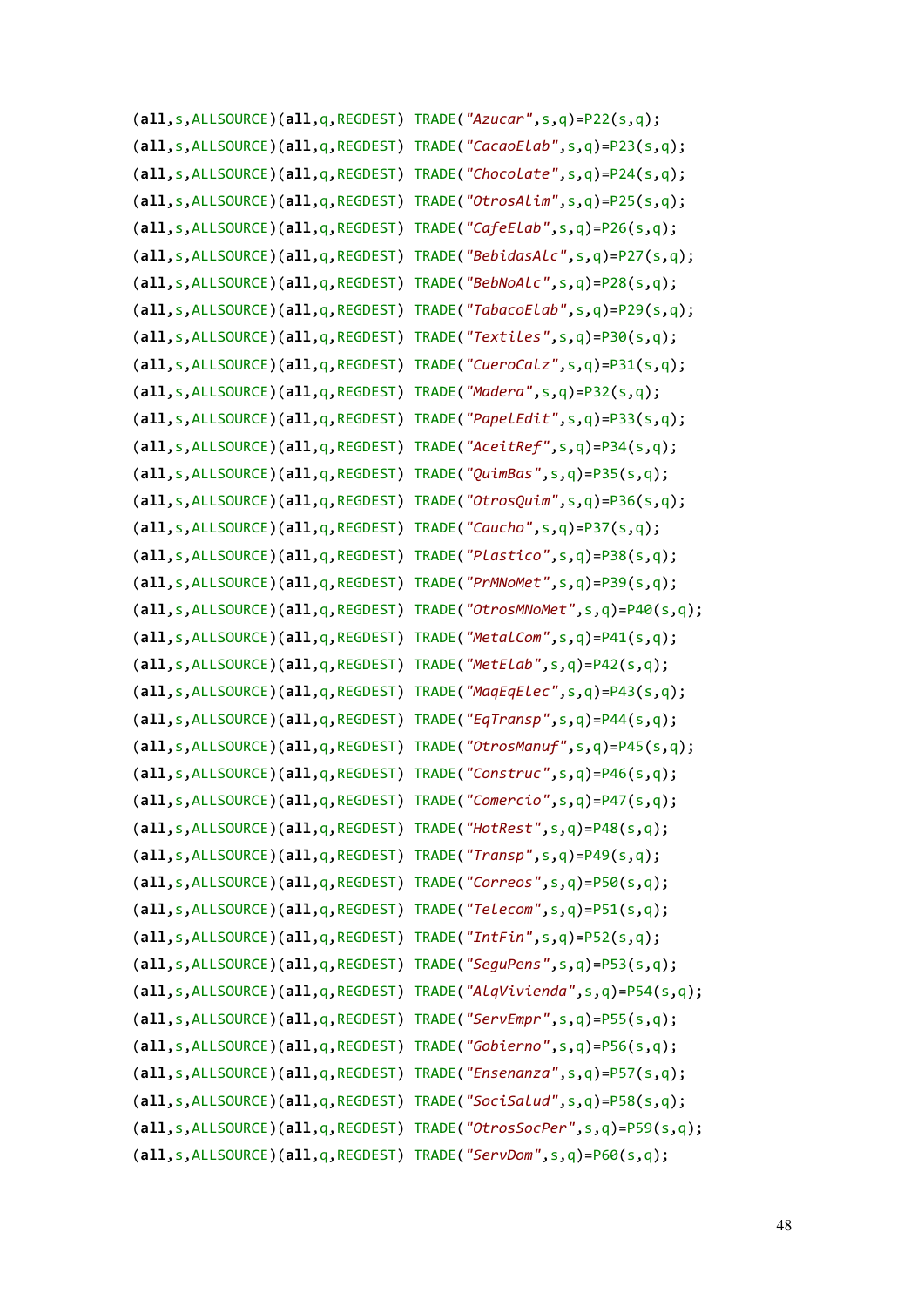# **A2.5. Regional information**

The last piece of information from the initial database is related to regional aggregates. Regional information on sectoral intermediate consumption and value added, as well as on regional aggregates on total investment, total household consumption and total government consumption is also part of the initial database. Finally, the regional distribution of exports by commodities was made available by the official statistics agency in Ecuador.

```
! Excerpt 6 of TABLO input file: ! 
! Initial data !
```

```
COEFFICIENT
```

```
(all,i,IND)(all,q,REGDEST) 
CINT(i,q) # Total regional intermediate consumption, by sector #; 
(all,q,REGDEST) 
INV(q) # Total investment demand - regional #; 
(all,q,REGDEST) 
CONS(q) # Total household demand - regional #; 
(all,q,REGDEST) 
GOV(q) # Total government demand - regional #; 
(all,c,COM)(all,q,REGDEST) 
BAS4_S(c,q) # Total export demand - regional #; 
(all,s,ALLSOURCE)(all,q,REGDEST) 
SHIND(s,q) # Diagonal trade share matrix #; 
(all,i,IND)(all,q,REGDEST) 
CPTL(i,q) # Total regional capital payments, by sector #;
```
#### **READ**

CINT **from file** BDATA **header** *"CINT"*; INV **from file** BDATA **header** *"INV"*; CONS **from file** BDATA **header** *"CONS"*; GOV **from file** BDATA **header** *"GOV"*; BAS4\_S **from file** BDATA **header** *"EXP"*; SHIND **from file** BDATA **header** *"SHND"*; CPTL **from file** BDATA **header** *"CPTL"*;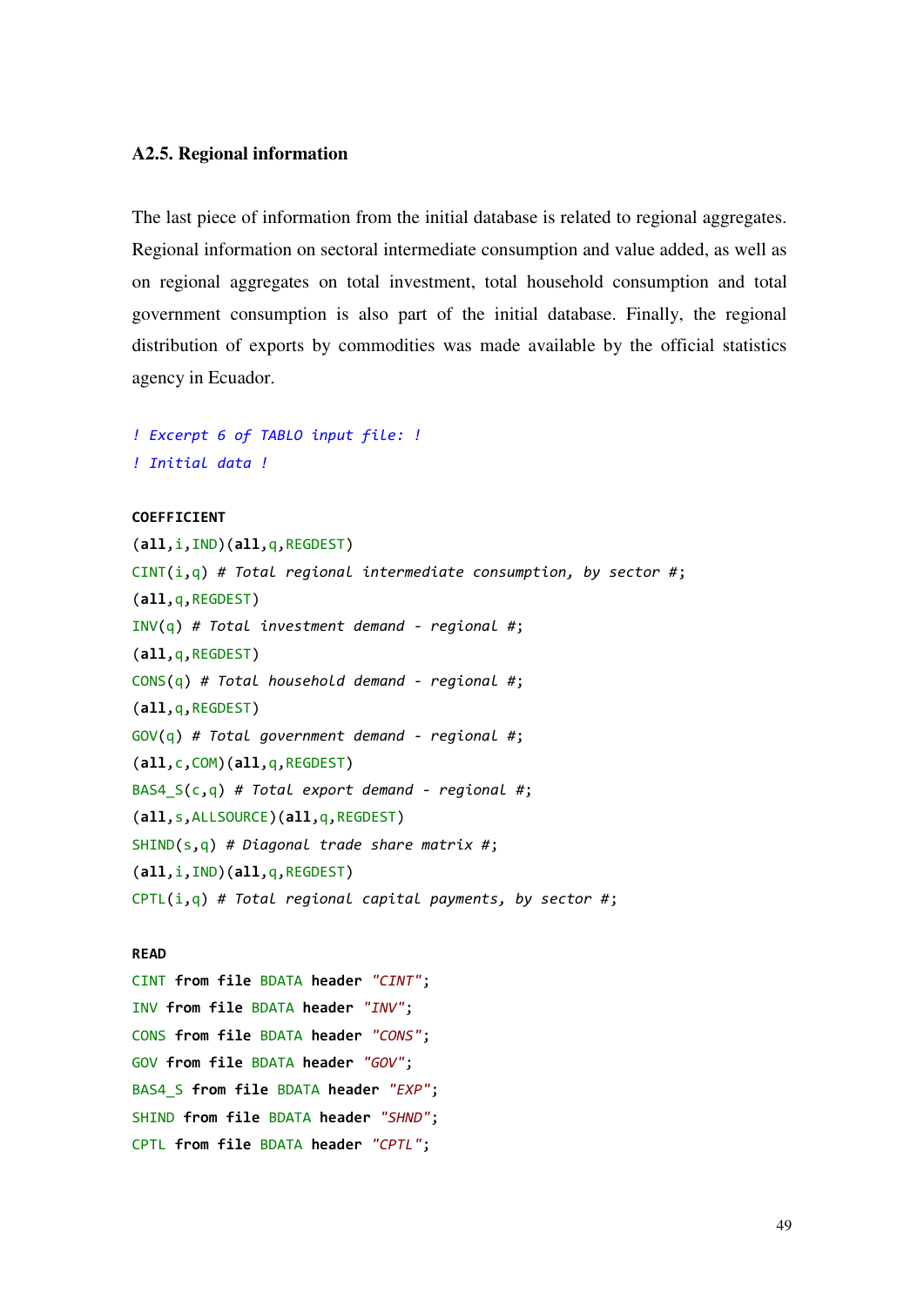# **A3. The Chenery-Moses Approach**

# **A3.1. Interregional coefficients**

As the basic data are prepared, we can proceed with the application of the adaptation of the Chenery-Moses approach to generate the IIO coefficients for Ecuador. The  $SHIN(c,s,q)$  coefficient corresponds to showing the proportions of a commodity c in region q that come from within the region and from each one of the other regions (including the rest of the world  $-$  s is an element of the set ALLSOURCE). It is assumed that all users in each region share the same importing pattern for a given commodity.

The SHIN coefficients are applied to the national aggregate coefficients for the following users: intermediate consumption, investment demand, household consumption and government consumption. The treatment adopted for exports and changes in inventories are explained later.

```
! Excerpt 7 of TABLO input file: ! 
! Regionalization of the national coefficients !
```
# **COEFFICIENT**

```
(all,c,COM)(all,q,REGDEST) 
TOTDEM(c,q) # Total regional demand, by commodity #; 
(all,c,COM)(all,s,ALLSOURCE)(all,q,REGDEST) 
SHIN(c,s,q) # Import trade share matrices, by commodity, regional #; 
(all,c,COM)(all,s,ALLSOURCE)(all,i,IND)(all,q,REGDEST) 
RABAS(c,s,i,q) # Technical coefficient, commodity usage, regional #; 
(all,c,COM)(all,s,ALLSOURCE)(all,i,IND)(all,q,REGDEST) 
RIBAS(c,s,i,q) # Investment coefficient, commodity usage, regional #; 
(all,c,COM)(all,s,ALLSOURCE)(all,q,REGDEST) 
RCBAS(c,s,q) # Consumption coefficient, commodity usage, regional #; 
(all,c,COM)(all,s,ALLSOURCE)(all,q,REGDEST) 
RGBAS(c,s,q) # Government coefficient, commodity usage, regional #; 
(all,c,COM)(all,s,ALLSOURCE)(all,i,IND)(all,q,REGDEST) 
RAMR1(c,s,i,q) # Technical coefficient, margin 1 usage, regional #;
```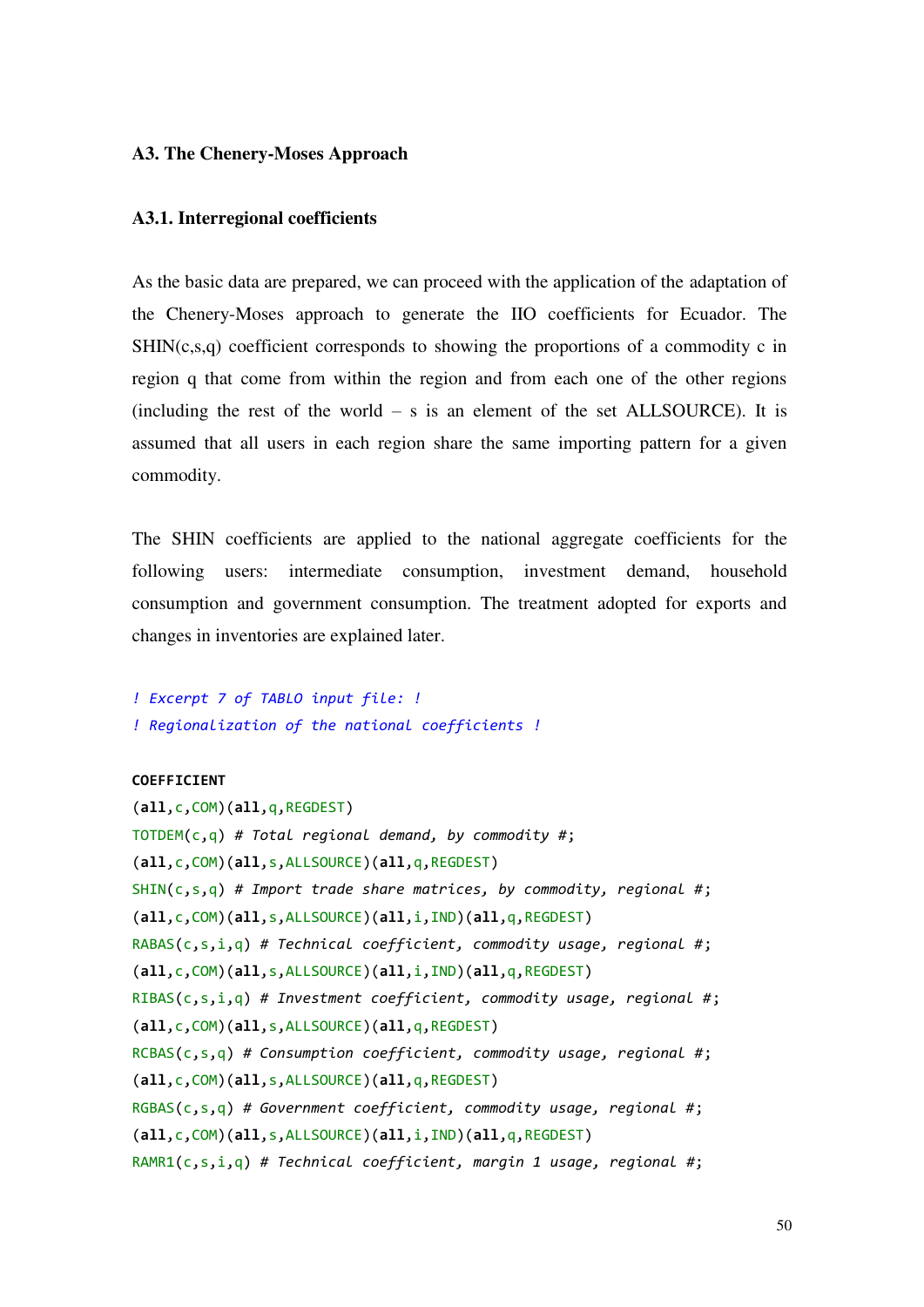```
(all,c,COM)(all,s,ALLSOURCE)(all,i,IND)(all,q,REGDEST) 
RIMR1(c,s,i,q) # Investment coefficient, margin 1 usage, regional #; 
(all,c,COM)(all,s,ALLSOURCE)(all,q,REGDEST) 
RCMR1(c,s,q) # Consumption coefficient, margin 1 usage, regional #; 
(all,c,COM)(all,s,ALLSOURCE)(all,q,REGDEST) 
RGMR1(c,s,q) # Government coefficient, margin 1 usage, regional #; 
(all,c,COM)(all,s,ALLSOURCE)(all,i,IND)(all,q,REGDEST) 
RATX1(c,s,i,q) # Technical coefficient, tax 1, regional #; 
(all,c,COM)(all,s,ALLSOURCE)(all,i,IND)(all,q,REGDEST) 
RITX1(c,s,i,q) # Investment coefficient, tax 1, regional #; 
(all,c,COM)(all,s,ALLSOURCE)(all,q,REGDEST) 
RCTX1(c,s,q) # Consumption coefficient, tax 1, regional #; 
(all,c,COM)(all,s,ALLSOURCE)(all,q,REGDEST) 
RGTX1(c,s,q) # Government coefficient, tax 1, regional #;
```
## **Formula**

(**all**,s,ALLSOURCE)(**all**,q,REGDEST) TRADE\_C(s,q)=**sum**(c,COM,TRADE(c,s,q)); (**all**,c,COM)(**all**,q,REGDEST) TOTDEM(c,q)=**sum**(s,ALLSOURCE,TRADE(c,s,q)); (**all**,c,COM)(**all**,s,ALLSOURCE)(**all**,q,REGDEST) SHIN(c,s,q)=TRADE(c,s,q)/(TINY+TOTDEM(c,q)); (**all**,c,COM)(**all**,s,ALLSOURCE)(**all**,i,IND)(**all**,q,REGDEST) RABAS(c,s,i,q)=SHIN(c,s,q)\*ABAS(c,i); (**all**,c,COM)(**all**,s,ALLSOURCE)(**all**,i,IND)(**all**,q,REGDEST) RIBAS(c,s,i,q)=SHIN(c,s,q)\*IBAS(c,i); (**all**,c,COM)(**all**,s,ALLSOURCE)(**all**,q,REGDEST) RCBAS(c,s,q)=SHIN(c,s,q)\*CBAS(c); (**all**,c,COM)(**all**,s,ALLSOURCE)(**all**,q,REGDEST)  $RGBAS(c,s,q)=SHIN(c,s,q)*GBAS(c);$ (**all**,c,COM)(**all**,s,ALLSOURCE)(**all**,i,IND)(**all**,q,REGDEST) RAMR1(c,s,i,q)=SHIN(c,s,q)\*AMR1(c,i); (**all**,c,COM)(**all**,s,ALLSOURCE)(**all**,i,IND)(**all**,q,REGDEST) RIMR1(c,s,i,q)=SHIN(c,s,q)\*IMR1(c,i); (**all**,c,COM)(**all**,s,ALLSOURCE)(**all**,q,REGDEST)  $RCMR1(c,s,q)=SHIN(c,s,q)*CMR1(c);$ (**all**,c,COM)(**all**,s,ALLSOURCE)(**all**,q,REGDEST)  $RGMR1(c,s,q)=SHIN(c,s,q)*GMR1(c);$ (**all**,c,COM)(**all**,s,ALLSOURCE)(**all**,i,IND)(**all**,q,REGDEST) RATX1(c,s,i,q)=SHIN(c,s,q)\*ATX1(c,i);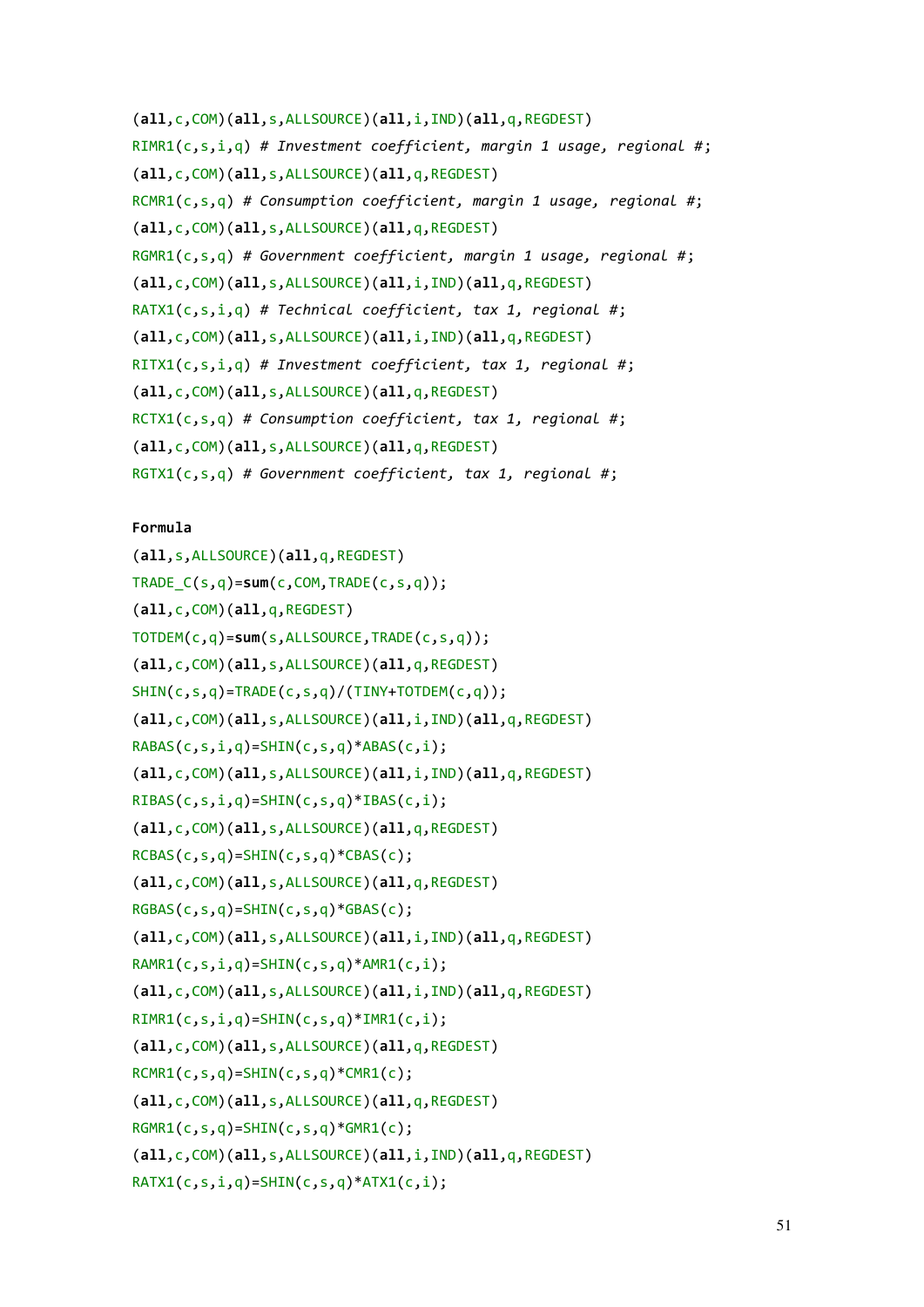```
(all,c,COM)(all,s,ALLSOURCE)(all,i,IND)(all,q,REGDEST) 
RITX1(c,s,i,q)=SHIN(c,s,q)*ITX1(c,i);(all,c,COM)(all,s,ALLSOURCE)(all,q,REGDEST) 
RCTX1(c,s,q)=SHIN(c,s,q)*CTX1(c);(all,c,COM)(all,s,ALLSOURCE)(all,q,REGDEST) 
RGTX1(c,s,q)=SHIN(c,s,q)*GTX1(c);
```
# **A3.2. Structural flows**

# **A3.2.1. Basic flows**

In exerpt 8, the basic flows are calculated for the various users in the system (except for inventories, which we will see ahead). For producers, investors, households and government, the interregional coefficients described above are transformed into monetary values according to the relevant levels provided by the information on regional aggregates (excerpt 6). Exports are organized in a bi-dimensional matrix according to the COM and ALLSOURCE sets.

Note that the coefficient S CPTL $(i,q)$  is calculated based on information for total capital payments by sector (excerpt 6). The coefficient is then used for disaggregating investors demand by sector. As this information is not available for Ecuador (the national input-output system publishes only the aggregate value added by sector), the shares used are those for regional value added by sector, with the undelying assumption that the composition of investment demand for sectors in all regions are restricted to a standard unit of capital, implying not only similar capital structures but also an equilibrium in the capital market.

*! Excerpt 8 of TABLO input file: ! ! Basic flows !* 

# **COEFFICIENT**

```
(all,c,COM)(all,s,ALLSOURCE)(all,i,IND)(all,q,REGDEST) 
BAS1(c,s,i,q) # Intermdiate consumption - basic values #; 
(all,c,COM)(all,s,ALLSOURCE)(all,i,IND)(all,q,REGDEST) 
BAS2(c,s,i,q) # Investment demand - basic values #;
```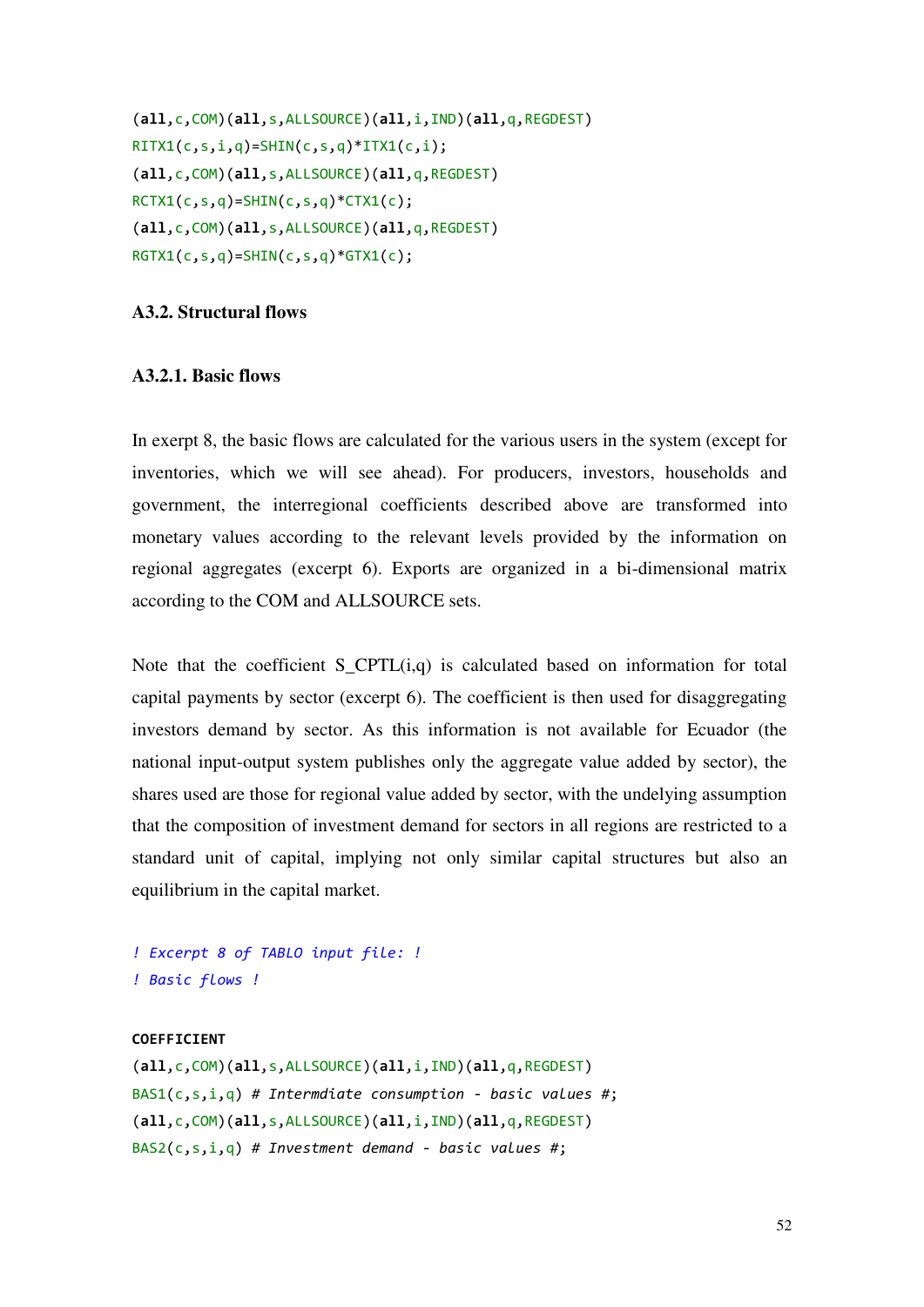```
(all,c,COM)(all,s,ALLSOURCE)(all,q,REGDEST) 
BAS3(c,s,q) # Household demand - basic values #; 
(all,c,COM)(all,s,ALLSOURCE)(all,q,REGDEST) 
BAS4(c,s,q) # Export demand - basic values #; 
(all,c,COM)(all,s,ALLSOURCE)(all,q,REGDEST) 
BAS5(c,s,q) # Government demand - basic values #; 
(all,i,IND)(all,q,REGDEST) 
S_CPTL(i,q) # Sectoral share in regional capital payments #;
```
# **FORMULA**

```
(all,i,IND)(all,q,REGDEST) 
S_CPTL(i,q)=CPTL(i,q)/(sum(j,IND,CPTL(j,q))); 
(all,c,COM)(all,s,ALLSOURCE)(all,i,IND)(all,q,REGDEST) 
BAS1(c, s, i, q) = RABAS(c, s, i, q) * CINT(i, q);(all,c,COM)(all,s,ALLSOURCE)(all,i,IND)(all,q,REGDEST) 
BAS2(c,s,i,q)=RIBAS(c,s,i,q)*INV(q)*S_CPTL(i,q);(all,c,COM)(all,s,ALLSOURCE)(all,q,REGDEST) 
BAS3(c,s,q)=RCBAS(c,s,q)*CONS(q); 
(all,c,COM)(all,s,ALLSOURCE)(all,q,REGDEST) 
BAS4(c,s,q)=SHIND(s,q)*BAS4_S(c,q);(all,c,COM)(all,s,ALLSOURCE)(all,q,REGDEST) 
BAS5(c,s,q)=RGBAS(c,s,q)*GOV(q);
```
# **A3.2.2. Margin flows**

Margin demands in monetary terms are calculated here. For each basic flow, there is a corresponding margin demand in the system. The distribution of margins follows the same pattern as in the country.

```
! Excerpt 9 of TABLO input file: ! 
! Margin flows !
```
# **COEFFICIENT**

```
(all,c,COM) 
XMR1(c) # Exports - margin 1 #; 
(all,c,COM)(all,s,ALLSOURCE)(all,i,IND)(all,q,REGDEST) 
MR11(c,s,i,q) # Intermdiate consumption - margin 1 #; 
(all,c,COM)(all,s,ALLSOURCE)(all,i,IND)(all,q,REGDEST) 
MR12(c,s,i,q) # Investment demand - margin 1 #;
```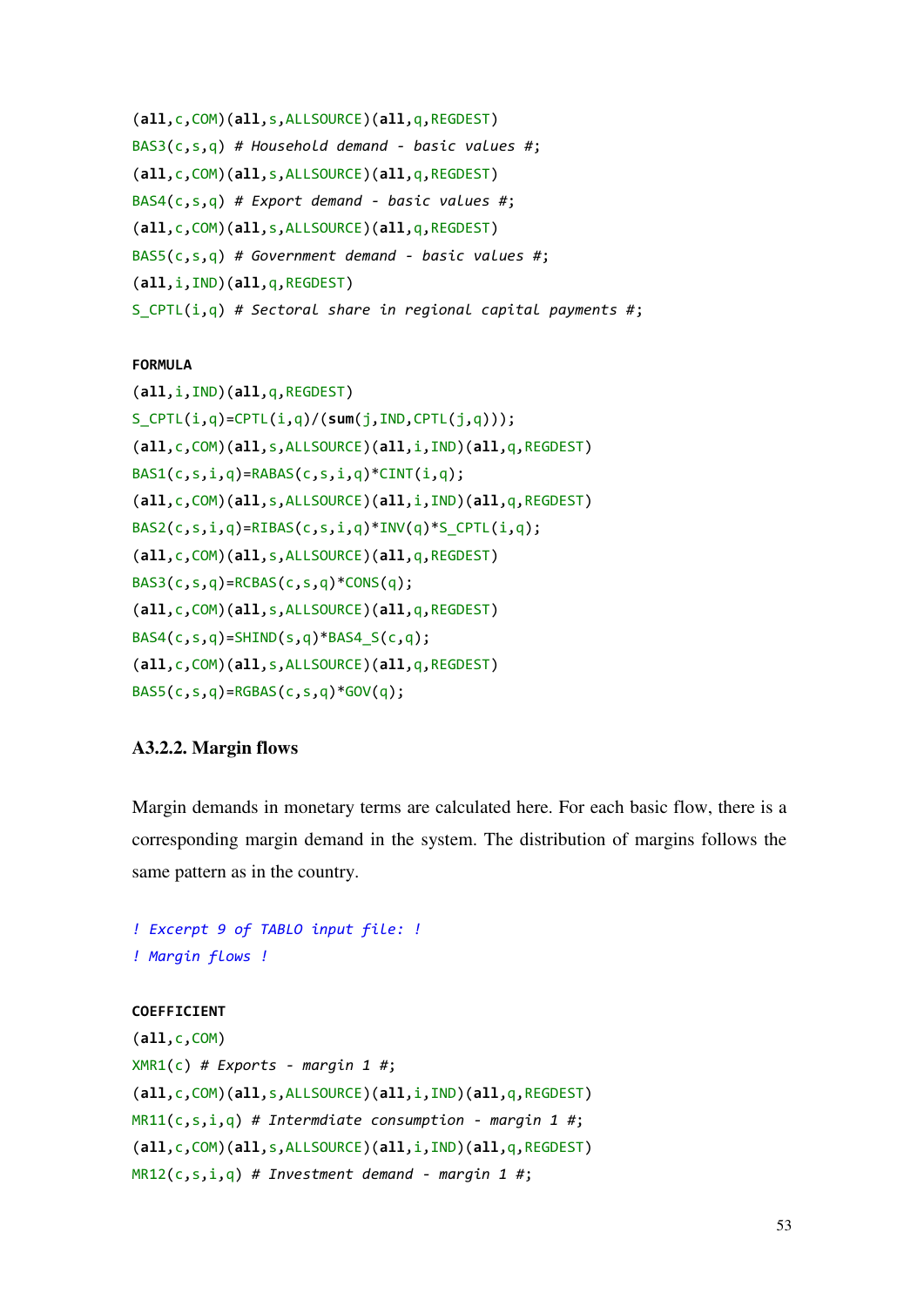```
(all,c,COM)(all,s,ALLSOURCE)(all,q,REGDEST) 
MR13(c,s,q) # Household demand - margin 1 #; 
(all,c,COM)(all,s,ALLSOURCE)(all,q,REGDEST) 
MR14(c,s,q) # Export - margin 1 #; 
(all,c,COM)(all,s,ALLSOURCE)(all,q,REGDEST) 
MR15(c,s,q) # Government demand - margin 1 #; 
(all,c,COM)(all,s,ALLSOURCE)(all,q,REGDEST) 
X_SH(c,s,q) # Export share #;
```
READ

XMR1 **FROM FILE** BDATA **HEADER** *"XMR1"*;

## **FORMULA**

```
(all,c,COM)(all,s,ALLSOURCE)(all,q,REGDEST) 
X_SH(c,s,q)=BAS4(c,s,q)/(TINY+sum(r,ALLSOURCE,sum(t,REGDEST,BAS4(c,r,t)))); 
(all,c,COM)(all,s,ALLSOURCE)(all,i,IND)(all,q,REGDEST) 
MR11(c,s,i,q)=RAMR1(c,s,i,q)*CINT(i,q);
(all,c,COM)(all,s,ALLSOURCE)(all,i,IND)(all,q,REGDEST) 
MR12(c,s,i,q)=RIMR1(c,s,i,q)*INV(q)*S_CPTL(i,q);
(all,c,COM)(all,s,ALLSOURCE)(all,q,REGDEST) 
MR13(c,s,q)=RCMR1(c,s,q)*CONS(q); 
(all,c,COM)(all,s,ALLSOURCE)(all,q,REGDEST) 
MR14(c,s,q)=X_SH(c,s,q)*XMR1(c);
(all,c,COM)(all,s,ALLSOURCE)(all,q,REGDEST) 
MR15(c,s,q)=RGMR1(c,s,q)*GOV(q);
```
# **A3.2.3. Indirect tax flows**

Tax values associated with the basic flow are calculated here. For each basic flow, the corresponding national tax rate is applied.

```
! Excerpt 10 of TABLO input file: ! 
! Tax flows ! 
COEFFICIENT
(all,c,COM) 
XTX1(c) # Exports - tax 1 #;
```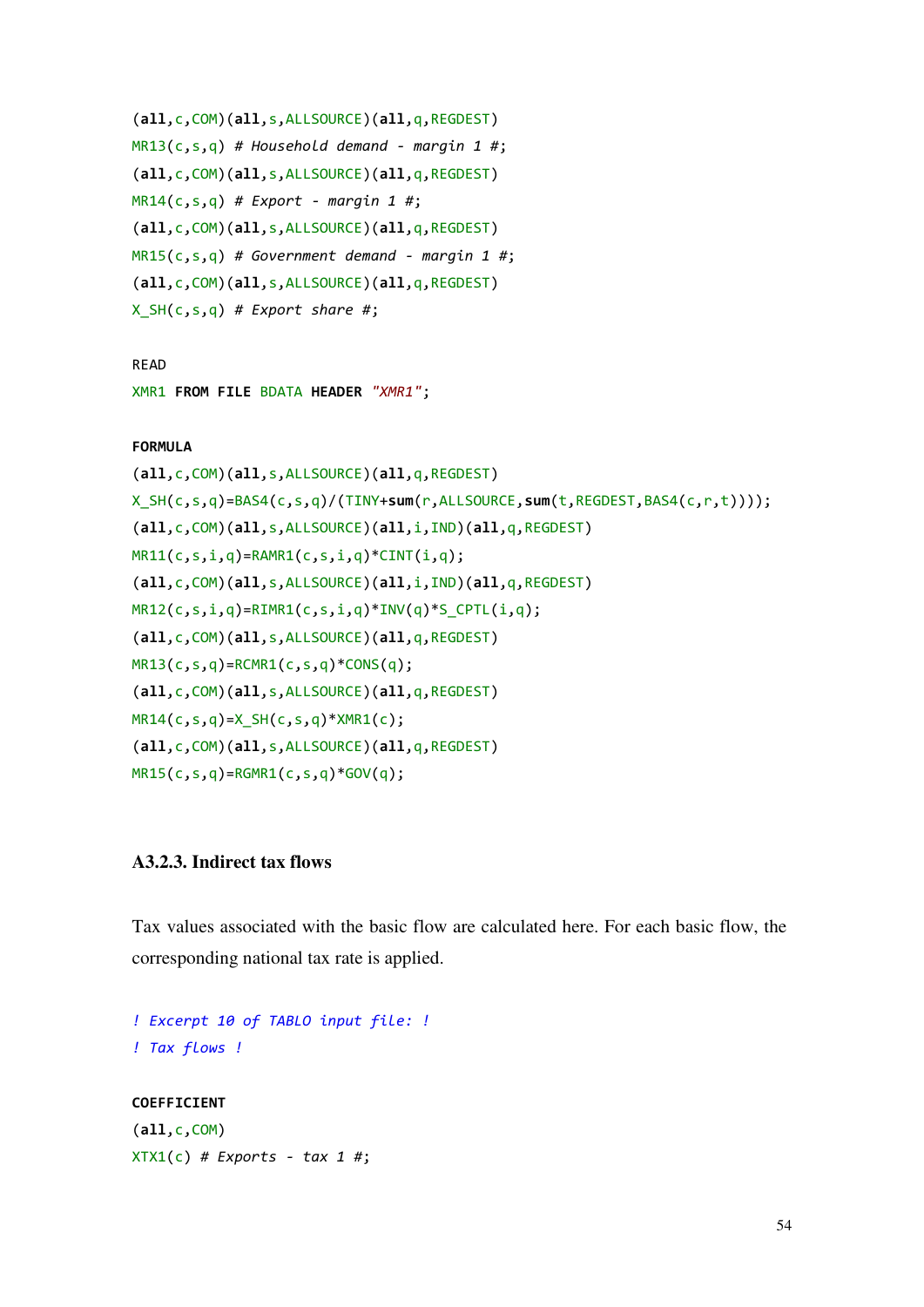```
(all,c,COM)(all,s,ALLSOURCE)(all,i,IND)(all,q,REGDEST) 
TX11(c,s,i,q) # Intermdiate consumption - tax 1 #; 
(all,c,COM)(all,s,ALLSOURCE)(all,i,IND)(all,q,REGDEST) 
TX12(c,s,i,q) # Investment demand - tax 1 #; 
(all,c,COM)(all,s,ALLSOURCE)(all,q,REGDEST) 
TX13(c,s,q) # Household demand - tax 1 #; 
(all,c,COM)(all,s,ALLSOURCE)(all,q,REGDEST) 
TX14(c,s,q) # Export - tax 1 #; 
(all,c,COM)(all,s,ALLSOURCE)(all,q,REGDEST) 
TX15(c,s,q) # Government demand - tax 1 #;
```
READ

XTX1 **FROM FILE** BDATA **HEADER** *"XTX1"*;

## **FORMULA**

```
(all,c,COM)(all,s,ALLSOURCE)(all,i,IND)(all,q,REGDEST) 
TX11(c,s,i,q)=RATX1(c,s,i,q)*CINT(i,q);(all,c,COM)(all,s,ALLSOURCE)(all,i,IND)(all,q,REGDEST) 
TX12(c,s,i,q)=RITX1(c,s,i,q)*INV(q)*SCPTL(i,q);(all,c,COM)(all,s,ALLSOURCE)(all,q,REGDEST) 
TX13(c, s, q) = RCTX1(c, s, q) * CONS(q);(all,c,COM)(all,s,ALLSOURCE)(all,q,REGDEST) 
TX14(c, s, q) = X_S H(c, s, q) * XTX1(c);(all,c,COM)(all,s,ALLSOURCE)(all,q,REGDEST) 
TX15(c, s, q) = RGTX1(c, s, q) * GOV(q);
```
# **A3.2.4. Disaggregation of sectoral value added**

This excerpt shows the procedure for the disaggregation of the sectoral value added. As there is no information available neither for the national sectoral aggregates nor for the regional ones, the specification below is kept only for the purpose of future developmentof the IIO system.

In our case, we have implemented the system according to the code as shown here. The shortcut was to set the values for the coefficients  $LABR(i,q)$  and  $OCTS(i,q)$  equal to zero, and set the values for  $CPTL(i,q)$  equal to the estimates for regional sectoral value addred, so that  $VA(i,q) = CPTL(i,q)$  for every i and q.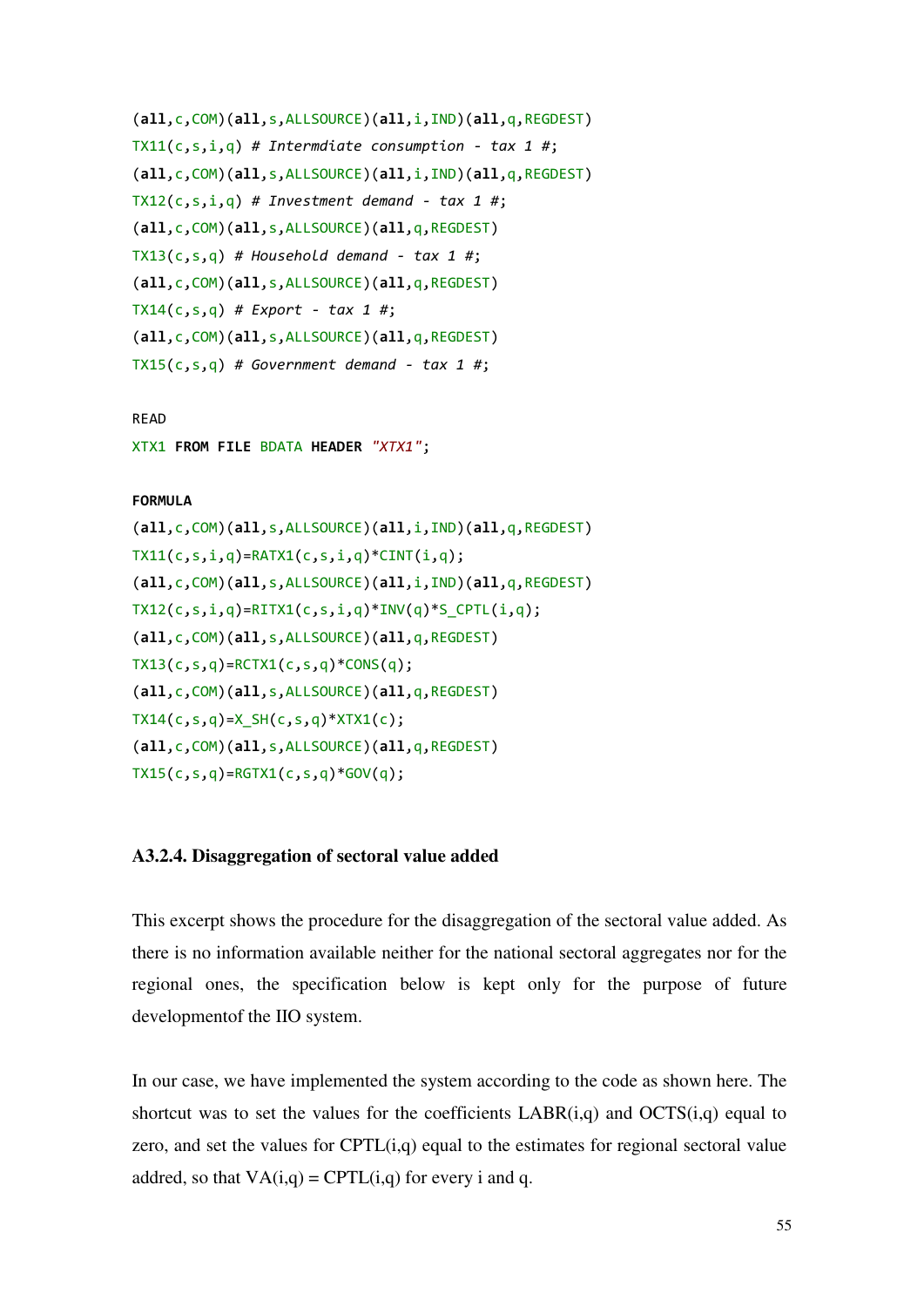```
! Excerpt 11 of TABLO input file: ! 
! Value added !
```
# **COEFFICIENT**

```
(all,i,IND)(all,q,REGDEST) 
LABR(i,q) # Total regional labor payments, by sector #; 
(all,i,IND)(all,q,REGDEST) 
OCTS(i,q) # Other costs, by sector #; 
(all,i,IND)(all,q,REGDEST) 
VA(i,q) # Total regional value added, by sector #;
```
# **READ**

LABR **from file** BDATA **header** *"LABR"*; OCTS **from file** BDATA **header** *"OCTS"*;

## **FORMULA**

(**all**,i,IND)(**all**,q,REGDEST)  $VA(i,q)=LABR(i,q)+CPTL(i,q)+OCTS(i,q);$ 

# **A3.2.5. Production aggregates**

The coefficient MAKE(i,c,s) refers to the 22 regional make matrices, and was estimated from the structure of the national make matrix and the information on regional ouptut by commodity and sector. A balancing procedure (RAS) was carried out as needed.

This excerpt shows also specific aggregations of the make matriz to be used for balance checking purposes.

```
! Excerpt 12 of TABLO input file: ! 
! Gross output !
```

```
COEFFICIENT
(all,i,IND)(all,q,REGDEST) 
MAKE_I(i,q) # Total regional output, by sector #;
```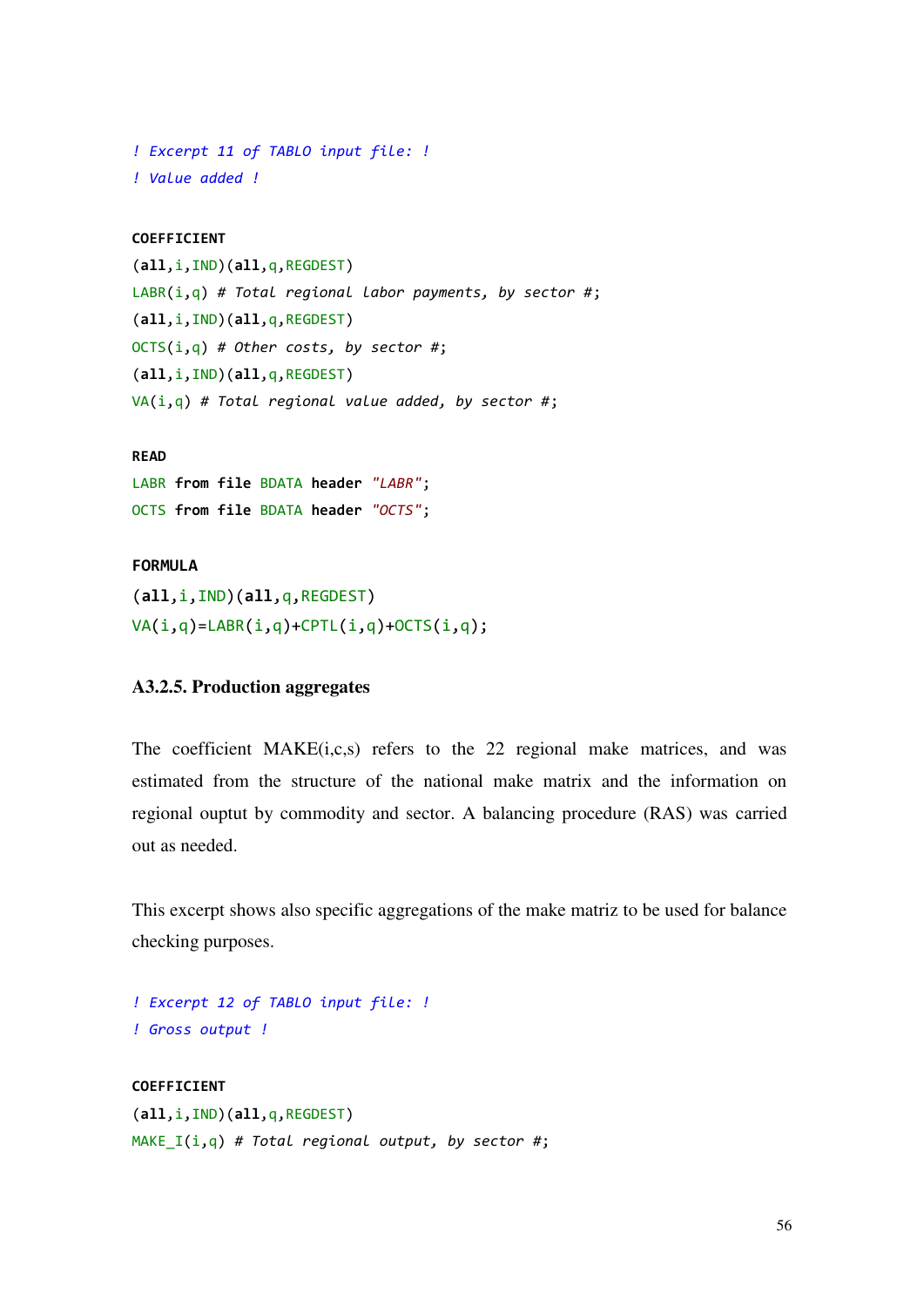```
(all,i,IND)(all,q,REGDEST) 
MAKE_I2(i,q) # Total regional output, by sector, make version #; 
(all,c,COM)(all,s,REGSOURCE) 
MAKE_C(c,s) # Total regional output, by commodity #; 
(all,i,IND)(all,c,COM)(all,s,REGSOURCE) 
MAKE(i,c,s) # Make matrix, by region #;
```
### **READ**

```
MAKE from file BDATA header "MAKE";
```
#### **FORMULA**

```
(all,i,IND)(all,q,REGDEST) 
MAKE_I(i,q)=VA(i,q)+CINT(i,q);(all,i,IND)(all,q,REGDEST) 
MAKE_I2(i,q)=sum(c,COM,MAKE(i,c,q)); 
(all,c,COM)(all,s,REGSOURCE) 
MAKE_C(c,s)=sum(i,IND,MAKE(i,c,s));
```
# **A3.2.6. Balancing checks**

The first check was undertaken to assure that the information provided in the make matrix was consistent with the information on the absorption (use) matrix, i.e. MAKE  $I(i,q) = \text{MAKE}$   $I2(i,q)$ , for every i and q.

The second check refers to the commodity balance check. Changes in inventories are defined as the discrepancy needed to be inserted in the system for commodity balancing purposes between the use and make tables.

```
! Excerpt 13 of TABLO input file: !
```
*! Check 1 - Sector output balance check !* 

# **COEFFICIENT**

```
(all,i,IND)(all,q,REGDEST) 
CHECKA(i,q) # Check MAKE_I = MAKE_I2 #;
```
# **FORMULA**

(**all**,i,IND)(**all**,q,REGDEST)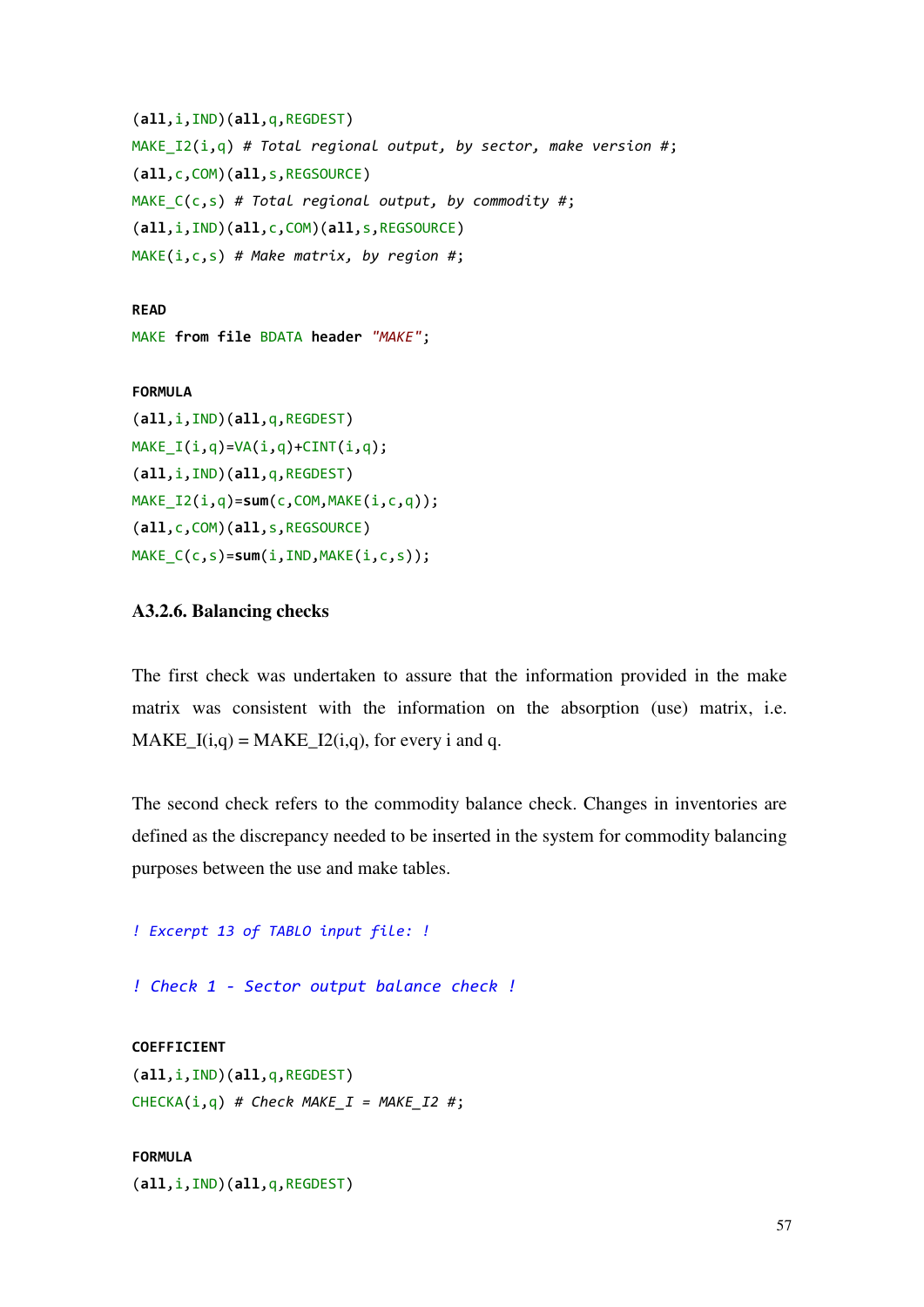```
CHECKA(i,q)=MAKE_I(i,q)-MAKE_I2(i,q);
```
*! Check 2 – Commodity balance check !* 

## **COEFFICIENT**

```
(all,c,COM)(all,s,REGSOURCE) 
DIRSALES(c,s) # Direct usage #; 
(all,r,MARGCOM)(all,s,REGSOURCE) 
MARSALES1(r,s) # Margin 1 usage #; 
(all,c,COM)(all,s,REGSOURCE) 
SALES(c,s) # All usage #; 
(all,c,COM)(all,s,REGSOURCE) 
LOSTGOODS(c,s) # Discrepancy #; 
(all,c,COM)(all,s,REGSOURCE) 
BAS7(c,s) # Change in stocks - for balancing purposes #;
```
# **FORMULA**

```
(all,c,COM)(all,s,REGSOURCE) 
DIRSALES(c,s)=sum(i,IND,sum(q,REGDEST,BAS1(c,s,i,q))) 
+sum(i,IND,sum(q,REGDEST,BAS2(c,s,i,q)))
+sum(q,REGDEST,BAS3(c,s,q))
+sum(q,REGDEST,BAS4(c,s,q))
+sum(q,REGDEST,BAS5(c,s,q));
(all,r,MARGCOM)(all,s,REGSOURCE) 
MARSALES1(r,s)=sum(i,IND,sum(c,COM,sum(ss,ALLSOURCE,MR11(c,ss,i,s)))) 
+sum(i,IND,sum(c,COM,sum(ss,ALLSOURCE,MR12(c,ss,i,s)))) 
+sum(c,COM,sum(ss,ALLSOURCE,MR13(c,ss,s))) 
+sum(c,COM,sum(ss,ALLSOURCE,MR14(c,ss,s))) 
+sum(c,COM,sum(ss,ALLSOURCE,MR15(c,ss,s))); 
(all,c,NONMARGCOM)(all,s,REGSOURCE) 
SALES(c,s)=DIRSALES(c,s);
(all,c,MARGCOM)(all,s,REGSOURCE) 
SALES(c,s)=DIRSALES(c,s)+MARSALES1(c,s);
(all,c,COM)(all,s,REGSOURCE) 
LOSTGOODS(c,s)=SALES(c,s)-MAKE_C(c,s);
(all,c,COM)(all,s,REGSOURCE) 
BAS7(c,s) = -LOSTGOODS(c,s);
```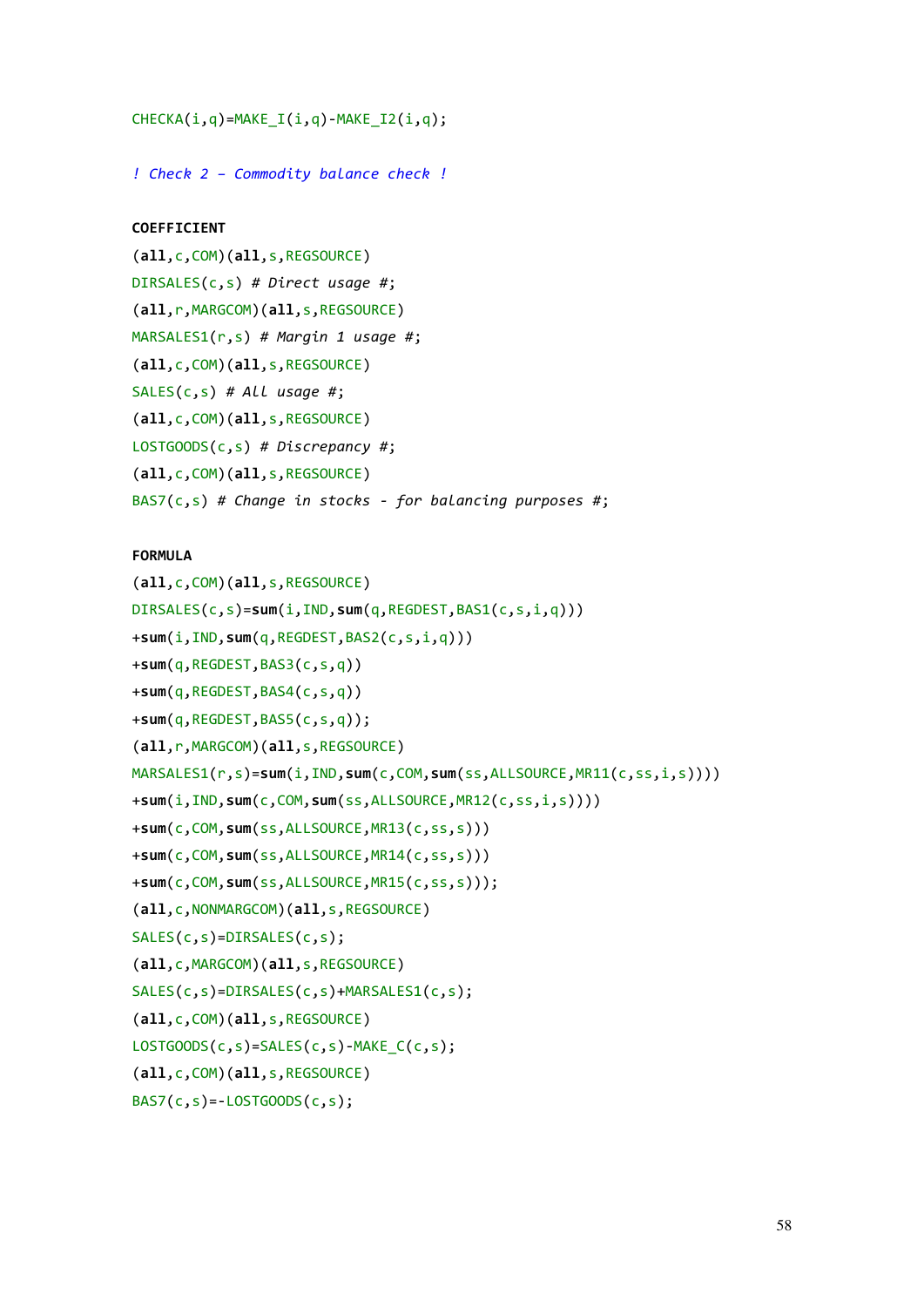# **A3.2.7. Renaming arrays**

This excerpt renames some of the arrays in order to be consistent with the notation adopted in the model code, as presented in Figure A2.

```
COEFFICIENT
```

```
(all,c,COM)(all,s,ALLSOURCE)(all,i,IND)(all,q,REGDEST)(all,r,MARGCOM) 
MARI(c,s,i,q,r);(all,c,COM)(all,s,ALLSOURCE)(all,i,IND)(all,q,REGDEST)(all,r,MARGCOM) 
MAR2(c,s,i,q,r);(all,c,COM)(all,s,ALLSOURCE)(all,q,REGDEST)(all,r,MARGCOM) 
MAR3(c,s,q,r);(all,c,COM)(all,s,ALLSOURCE)(all,q,REGDEST)(all,r,MARGCOM) 
MAR4(c,s,q,r);(all,c,COM)(all,s,ALLSOURCE)(all,q,REGDEST)(all,r,MARGCOM) 
MAR5(c,s,q,r);(all,c,COM)(all,s,ALLSOURCE)(all,i,IND)(all,q,REGDEST) 
TAX1(c,s,i,q);(all,c,COM)(all,s,ALLSOURCE)(all,i,IND)(all,q,REGDEST) 
TX2(c,s,i,q);(all,c,COM)(all,s,ALLSOURCE)(all,q,REGDEST) 
TAX3(c,s,q);(all,c,COM)(all,s,ALLSOURCE)(all,q,REGDEST) 
TAX4(c,s,q);(all,c,COM)(all,s,ALLSOURCE)(all,q,REGDEST) 
TX5(c,s,q);
```
# **FORMULA**

```
(all,c,COM)(all,s,ALLSOURCE)(all,i,IND)(all,q,REGDEST)(all,r,MARGCOM) 
MAR1(c,s,i,q,r) = MR11(c,s,i,q);(all,c,COM)(all,s,ALLSOURCE)(all,i,IND)(all,q,REGDEST)(all,r,MARGCOM) 
MAR2(c,s,i,q,r) = MR12(c,s,i,q);(all,c,COM)(all,s,ALLSOURCE)(all,q,REGDEST)(all,r,MARGCOM) 
MAR3(c,s,q,r)=MR13(c,s,q); 
(all,c,COM)(all,s,ALLSOURCE)(all,q,REGDEST)(all,r,MARGCOM) 
MAR4(c,s,q,r)=MR14(c,s,q);
(all,c,COM)(all,s,ALLSOURCE)(all,q,REGDEST)(all,r,MARGCOM) 
MAR5(c,s,q,r)=MR15(c,s,q);
(all,c,COM)(all,s,ALLSOURCE)(all,i,IND)(all,q,REGDEST)
```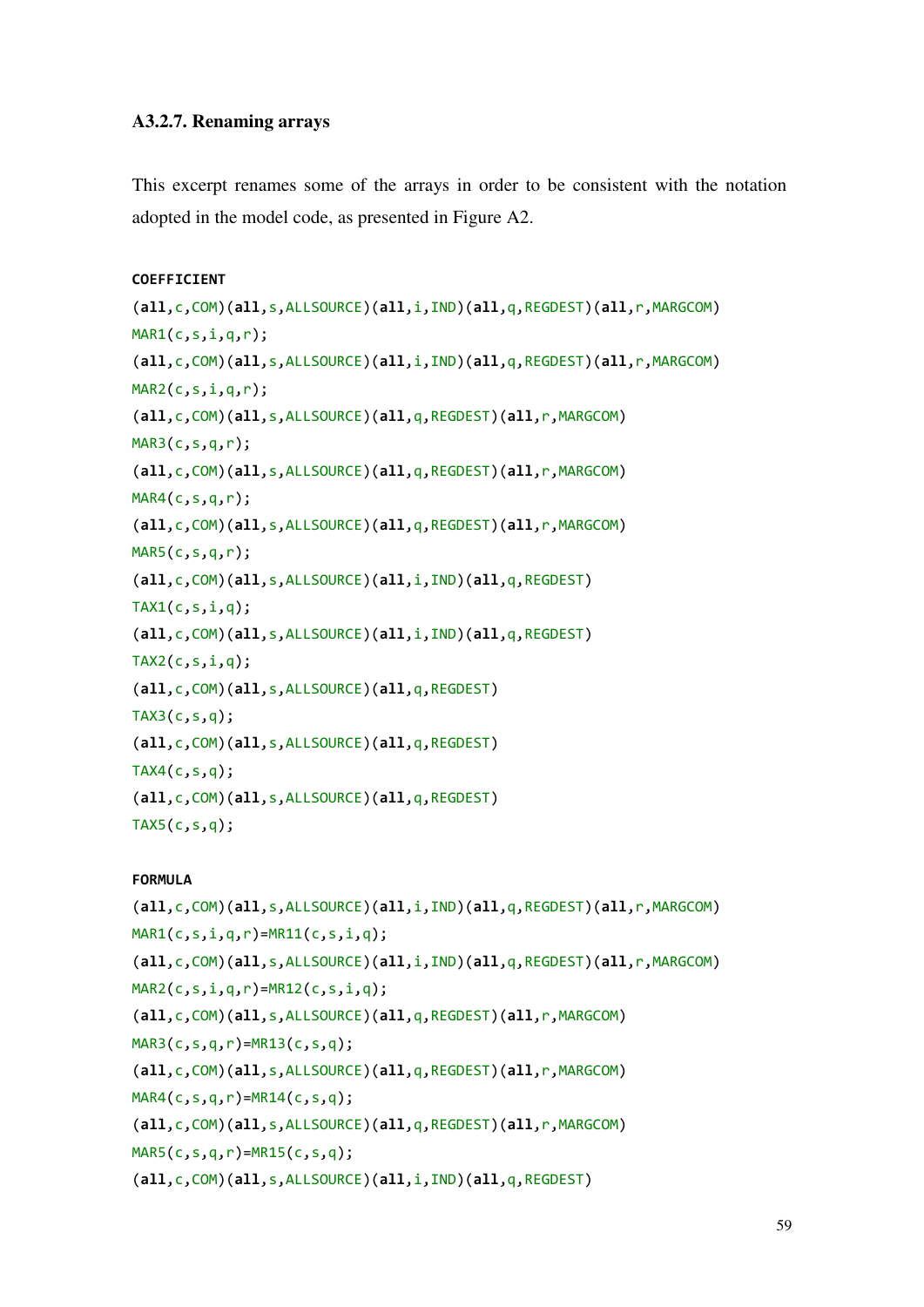```
TX1(c,s,i,q)=TX11(c,s,i,q);
(all,c,COM)(all,s,ALLSOURCE)(all,i,IND)(all,q,REGDEST) 
TX2(c,s,i,q)=TX12(c,s,i,q);
(all,c,COM)(all,s,ALLSOURCE)(all,q,REGDEST) 
TX3(c, s, q) = TX13(c, s, q);(all,c,COM)(all,s,ALLSOURCE)(all,q,REGDEST) 
TX4(c,s,q)=TX14(c,s,q);(all,c,COM)(all,s,ALLSOURCE)(all,q,REGDEST) 
TX5(c, s, q) = TX15(c, s, q);
```
## **A3.2.8. Writing the results to the output file**

The final step is to write the relevant results for the output file RIODATA, which can then be used to prepare the consolidated IIO matrix for Ecuador in Excel format.

```
WRITE BAS1 TO FILE RIODATA HEADER "BAS1"; 
WRITE BAS2 TO FILE RIODATA HEADER "BAS2"; 
WRITE BAS3 TO FILE RIODATA HEADER "BAS3"; 
WRITE BAS4 TO FILE RIODATA HEADER "BAS4"; 
WRITE BAS5 TO FILE RIODATA HEADER "BAS5"; 
WRITE BAS7 TO FILE RIODATA HEADER "BAS7";
```

```
WRITE MAR1 TO FILE RIODATA HEADER "MAR1"; 
WRITE MAR2 TO FILE RIODATA HEADER "MAR2"; 
WRITE MAR3 TO FILE RIODATA HEADER "MAR3"; 
WRITE MAR4 TO FILE RIODATA HEADER "MAR4"; 
WRITE MAR5 TO FILE RIODATA HEADER "MAR5"; 
WRITE TAX1 TO FILE RIODATA HEADER "TAX1"; 
WRITE TAX2 TO FILE RIODATA HEADER "TAX2"; 
WRITE TAX3 TO FILE RIODATA HEADER "TAX3"; 
WRITE TAX4 TO FILE RIODATA HEADER "TAX4"; 
WRITE TAX5 TO FILE RIODATA HEADER "TAX5"; 
WRITE LABR TO FILE RIODATA HEADER "LABR"; 
WRITE CPTL TO FILE RIODATA HEADER "CPTL"; 
WRITE OCTS TO FILE RIODATA HEADER "OCTS"; 
WRITE MAKE TO FILE RIODATA HEADER "MAKE"; 
WRITE CHECKA TO FILE RIODATA HEADER "CHKA"; 
WRITE CHECKB TO FILE RIODATA HEADER "CHKB";
```